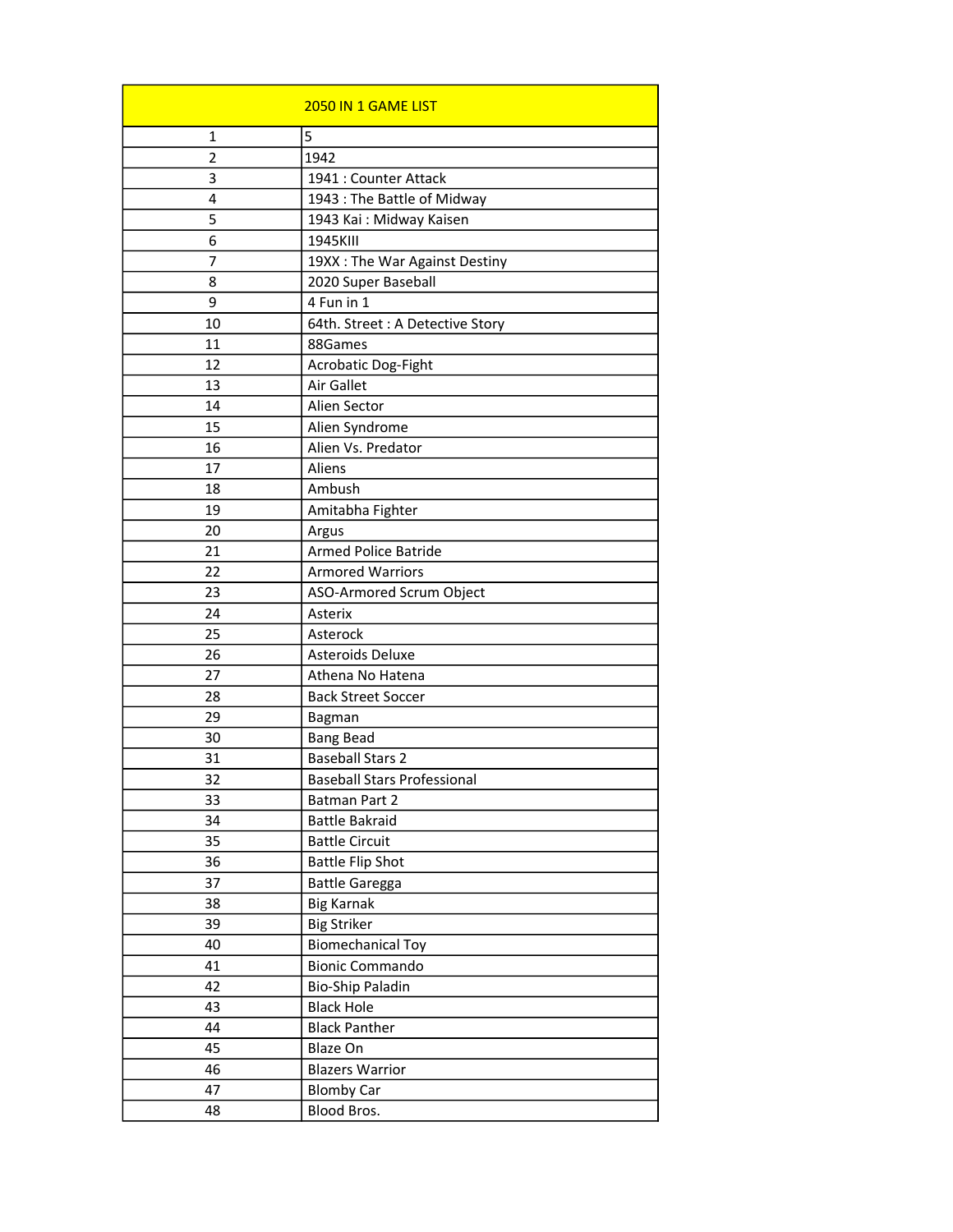| 49 | <b>Blue Hawk</b>                         |
|----|------------------------------------------|
| 50 | <b>Blue Print</b>                        |
| 51 | Bonanza Bros                             |
| 52 | <b>Burglar X</b>                         |
| 53 | <b>Burnin Rubber</b>                     |
| 54 | <b>Burnin Rubber</b>                     |
| 55 | Burningfp                                |
| 56 | Cabal                                    |
| 57 | Cadash                                   |
| 58 | Captain America and the Avengers         |
| 59 | Caveman Ninja                            |
| 60 | Changes                                  |
| 61 | Chelnov: Atomic Runner                   |
| 62 | China Gate                               |
| 63 | Cotton                                   |
| 64 | Crime City                               |
| 65 | Crime City                               |
| 66 | <b>Crime Fighters</b>                    |
| 67 | <b>Crossed Swords</b>                    |
| 68 | Cybattler                                |
| 69 | Cyber-Lip                                |
| 70 | D. D. Crew                               |
| 71 | D.D.Crew                                 |
| 72 | Dangun Feveron                           |
| 73 | Dark Seal                                |
| 74 | Darwin 4078                              |
| 75 | Devil World                              |
| 76 | Dodopachi                                |
| 77 | Donpachi                                 |
| 78 | Dr. Micro                                |
| 79 | Dragon Blaze                             |
| 80 | Dragon Bowl                              |
| 81 | Dragon Breed                             |
| 82 | Dream Soccer 94                          |
| 83 | Dungeons & Dragons : Shadow over Mystara |
| 84 | Dungeons & Dragons: Tower of Doom        |
| 85 | Dungeons & Dragons: Shadow Over Mystara  |
| 86 | Dungeons & Dragons: Tower of Doom        |
| 87 | Dynamite Dux                             |
| 88 | Dynasty Wars                             |
| 89 | Eight Man                                |
| 90 | Escape Kids                              |
| 91 | Esp Ra.De.                               |
| 92 | E-Swat: Cyber Police                     |
| 93 | Euro Champ 92                            |
| 94 | <b>Extreme Downhill</b>                  |
| 95 | Fantasy                                  |
| 96 | Fantasy Zone                             |
| 97 | Fever SOS                                |
| 98 | <b>Fighter Willow</b>                    |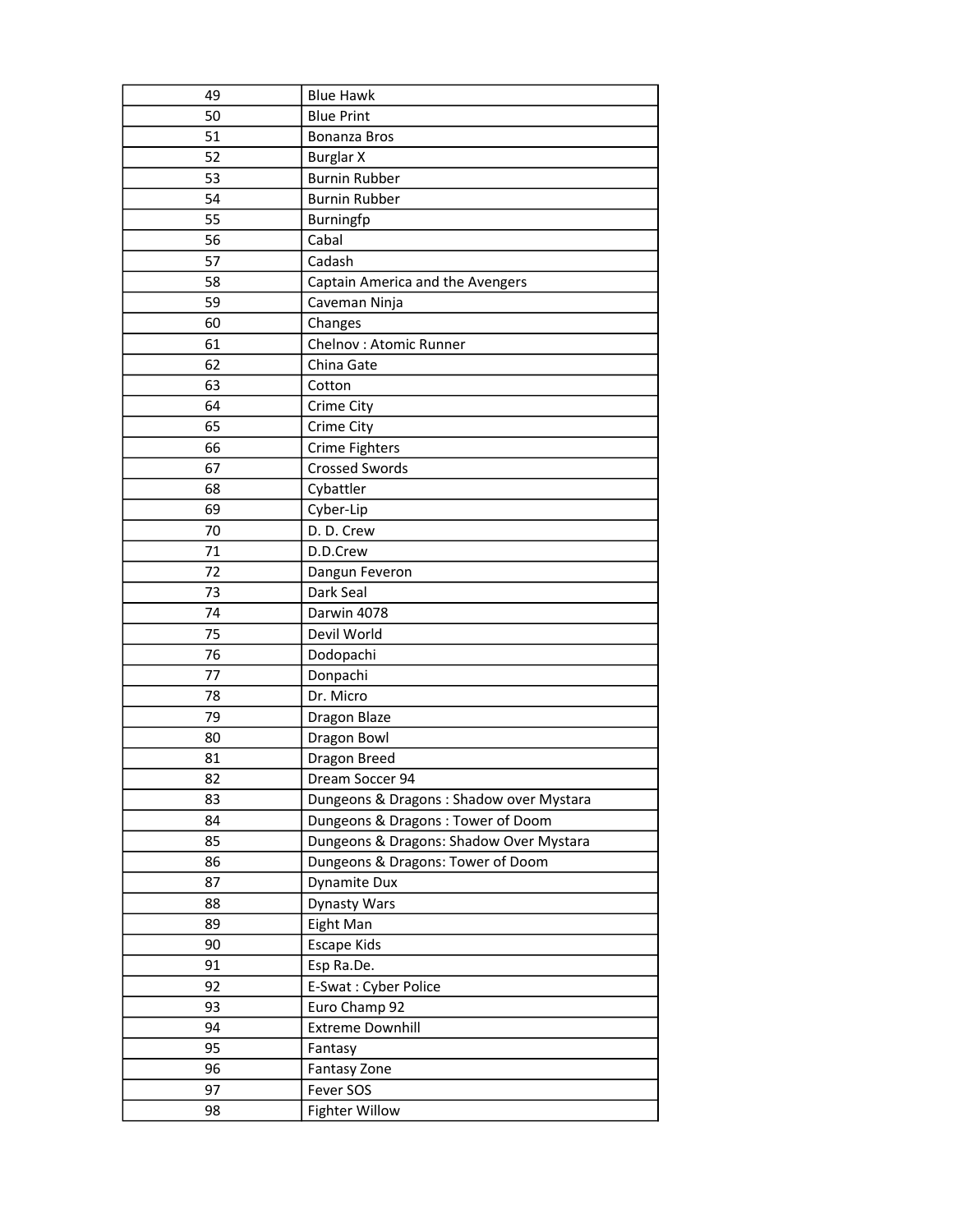| 99  | Flashgal                            |
|-----|-------------------------------------|
| 100 | Football Champ                      |
| 101 | Football Frenzy                     |
| 102 | <b>Funky Bee</b>                    |
| 103 | Gaia Crusaders                      |
| 104 | Gaia Crusaders                      |
| 105 | Gain Ground                         |
| 106 | <b>Gang Wars</b>                    |
| 107 | Genesis                             |
| 108 | <b>Ghost Pilots</b>                 |
| 109 | Ghouls'n Ghosts                     |
| 110 | Ginga NinkyouDen                    |
| 111 | Gladiator                           |
| 112 | Gladiator                           |
| 113 | Goal!Goal!Goal!                     |
| 114 | Golden Axe                          |
| 115 | Golden Axe                          |
| 116 | <b>Gradius III</b>                  |
| 117 | Great Mahou Daisakusen              |
| 118 | <b>Green Beret</b>                  |
| 119 | <b>Green Beret</b>                  |
| 120 | Guardians                           |
| 121 | Gun.Smoke                           |
| 122 | Gunbird                             |
| 123 | Gunbird 2                           |
| 124 | Gunnail                             |
| 125 | Guwange                             |
| 126 | Gyrodine                            |
| 127 | Gyruss                              |
| 128 | Gyruss                              |
| 129 | Hachoo!                             |
| 130 | Hard Head 2                         |
| 131 | <b>Haunted Castle</b>               |
| 132 | Heavy Smash                         |
| 133 | Hole Land                           |
| 134 | Hook                                |
| 135 | Hunt In The Sea                     |
| 136 | Ikki                                |
| 137 | Immediate Strategy                  |
| 138 | Iron Horse                          |
| 139 | J.J. Squawkers                      |
| 140 | Karate Blazers                      |
| 141 | Kid Niki: Radical Ninja             |
| 142 | Kiki Kaikai                         |
| 143 | Knights of The Round                |
| 144 | Knights of Valour Super Heroes Plus |
| 145 | Knuckle Bash                        |
| 146 | Knuckle Joe                         |
| 147 | Kodure Ookami                       |
| 148 | Kozmik Kroozr                       |
|     |                                     |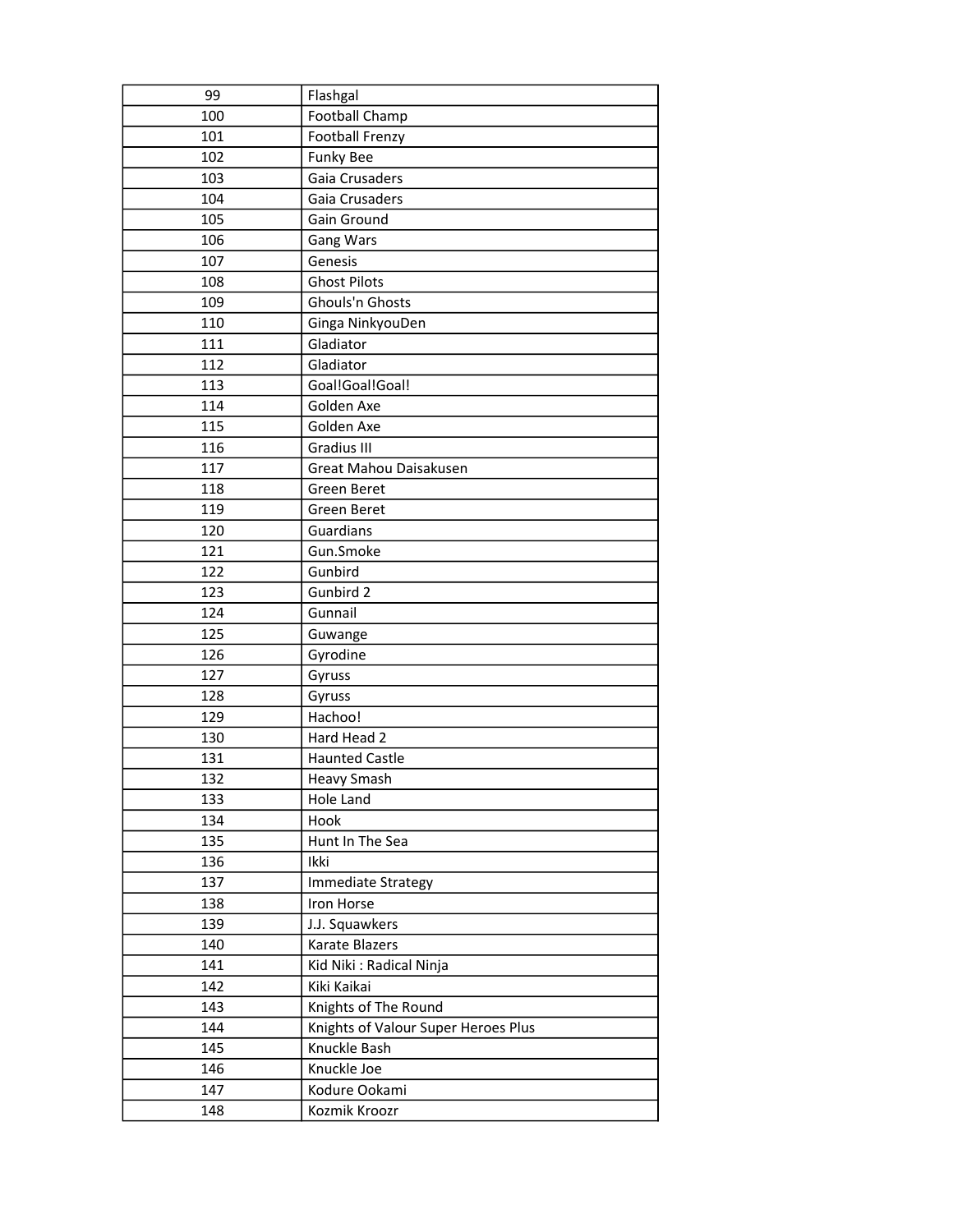| 149 | Kyros                                    |
|-----|------------------------------------------|
| 150 | Last Resort                              |
| 151 | Legend of Hero Tonma                     |
| 152 | Legendary Wings                          |
| 153 | Lode Runner                              |
| 154 | Lode Runner II                           |
| 155 | Lode Runner III                          |
| 156 | Magic Sword: Heroic Fantasy              |
| 157 | <b>Magical Crystals</b>                  |
| 158 | Main Stadium                             |
| 159 | Major Title 2                            |
| 160 | Markham                                  |
| 161 | Marvel Land                              |
| 162 | Mega Blast                               |
| 163 | Mega Man 2 : The Power Fighters          |
| 164 | Mega Twins                               |
| 165 | Metamoqester                             |
| 166 | Michael Jackson's Moonwalker             |
| 167 | Michael Jackson's Moonwalker             |
| 168 | Missing in Action                        |
| 169 | Missing in Action II                     |
| 170 | Momoko 120                               |
| 171 | Moon Cresta                              |
| 172 | Moon Patrol                              |
| 173 | Moon Shuttle                             |
|     |                                          |
| 174 | <b>Mutation Nation</b>                   |
| 175 | My Hero                                  |
| 176 | <b>Mystic Riders</b>                     |
| 177 | Nekketsu Kouha Kunio-Kun                 |
| 178 | Nemo                                     |
| 179 | <b>Neo Turf Masters</b>                  |
| 180 | Neo-Geo Cup 98 : The Road To The Victory |
| 181 | Ninja Combat                             |
| 182 | Ninja Commando                           |
| 183 | Ninja Kazan                              |
| 184 | Ninja Spirit                             |
| 185 | Ninja-Kid II                             |
| 186 | Ninjakun Ashura No Shou                  |
| 187 | Numan Athletics                          |
| 188 | Pirates                                  |
| 189 | Pleasure Goal                            |
| 190 | Pocket Gal Deluxe                        |
| 191 | Pocket Gal Deluxe                        |
| 192 | Power Spikes II                          |
| 193 | Prehistoric Isle In 1930                 |
| 194 | Pretty Soldier Sailor Moon               |
| 195 | Prisoners of War                         |
| 196 | Psycho Soldier                           |
| 197 | Psycho-Nics Oscar                        |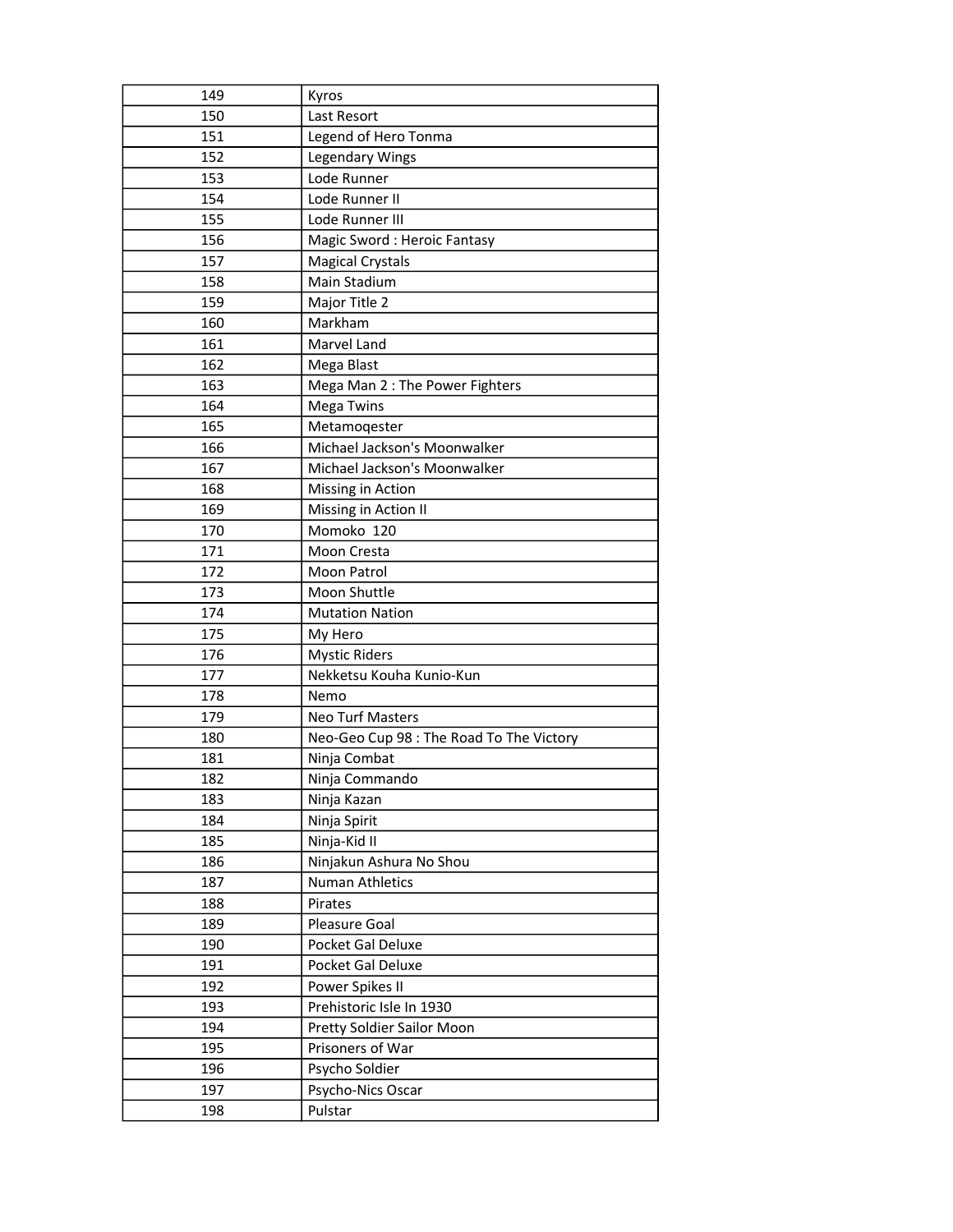| 199 | Punk Shot               |
|-----|-------------------------|
| 200 | Quartet                 |
| 201 | Raiden                  |
| 202 | Rambo IIII              |
| 203 | Rampage                 |
| 204 | <b>Red Hawk</b>         |
| 205 | Renegade                |
| 206 | Riot                    |
| 207 | Road Fighter            |
| 208 | Robo Army               |
| 209 | Robocop                 |
| 210 | Robocop 2               |
| 211 | Robocop 2               |
| 212 | Rollergames             |
| 213 | Rygar                   |
| 214 | Rygar                   |
| 215 | S.S.Mission             |
| 216 | Samurai Aces            |
| 217 | Samurai Nihon-Ichi      |
| 218 | SAR - Search And Rescue |
| 219 | Scramble                |
| 220 | Sea Fighter Poseidon    |
| 221 | Section Z               |
| 222 | Semicom Baseball        |
| 223 | Sengoku Denshou 2       |
| 224 | Shackled                |
| 225 | Shadow Force            |
| 226 | Shadowland              |
| 227 | Shingen Samurai-Fighter |
| 228 | Shippu Mahou Daisakusen |
| 229 | Side Pocket             |
| 230 | Silent Dragon           |
| 231 | Silent Dragon           |
| 232 | <b>Simpsons Bowling</b> |
| 233 | Slap Fight              |
| 234 | Slap Fight              |
| 235 | Slap Shot               |
| 236 | Snow Bros.3.            |
| 237 | Soccer Brawl            |
| 238 | Sonic Wings 3           |
| 239 | Sorcer Striker          |
| 240 | Space Gun               |
| 241 | Space Invaders Dx       |
| 242 | Spark Man               |
| 243 | Special Project Y       |
| 244 | Speed Spin              |
| 245 | <b>Spinal Breakers</b>  |
| 246 | Spinner                 |
| 247 | Stadium Hero            |
| 248 | Stagger I               |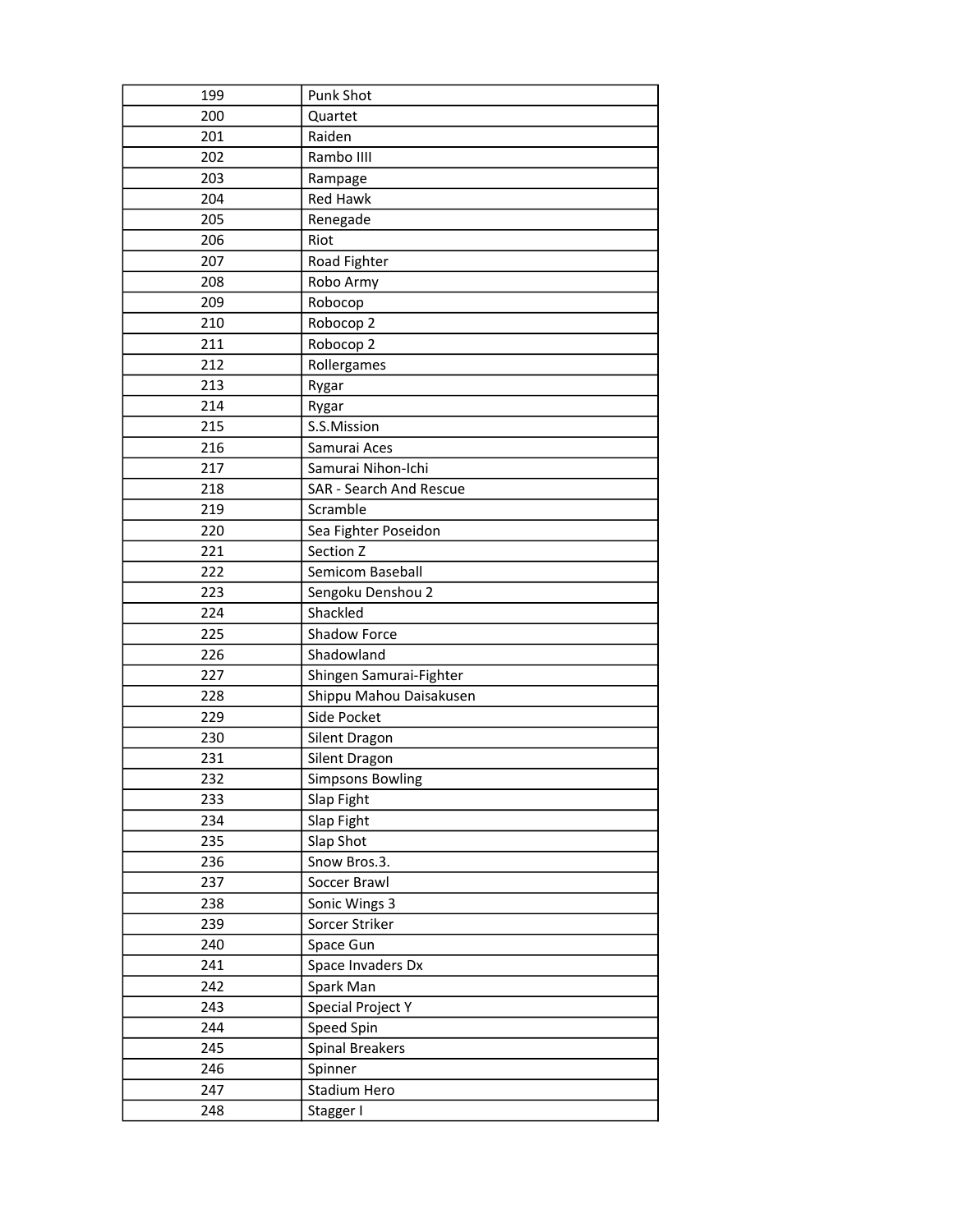| 249 |                                                |
|-----|------------------------------------------------|
|     | Stinger                                        |
| 250 | <b>Strategy X</b>                              |
| 251 | <b>Street Hoop</b>                             |
| 252 | Strider                                        |
| 253 | Strikers 1945                                  |
| 254 | Strikers 1945 II                               |
| 255 | Strikers 1945 III                              |
| 256 | Super Cobra                                    |
| 257 | Super Cobra                                    |
| 258 | Super Dodge Ball                               |
| 259 | Super Dodge Ball                               |
| 260 | <b>Super Macross</b>                           |
| 261 | Super Ranger                                   |
| 262 | Super Real Darwin                              |
| 263 | <b>Super Slams</b>                             |
| 264 | <b>Super Trio</b>                              |
| 265 | Super Trio                                     |
| 266 | Tazz-Mania                                     |
| 267 | Tecmo World 96                                 |
| 268 | Tecmo World Cup 90                             |
| 269 | Teenage Mutant Hero Turtles : Turtles in Time  |
| 270 | Terra Cresta                                   |
| 271 | The Armored Warriors                           |
| 272 | The Astyanax                                   |
| 273 | The Cliffhanger: Edward Randy                  |
| 274 | The Deep                                       |
| 275 | The Final Round                                |
|     |                                                |
| 276 | The Legend of Kage                             |
| 277 | The Legend of Silkroad                         |
| 278 | The Ninja Kids                                 |
| 279 | The Simpsons                                   |
| 280 | The Ultimate 11: The SNK Football Championship |
| 281 | Thrash Rally                                   |
| 282 | Three Wonders                                  |
| 283 | <b>Thunder Cross</b>                           |
| 284 | Thunder Cross II                               |
| 285 | Thunder Dragon 2                               |
| 286 | <b>Thunder Fox</b>                             |
| 287 | <b>Thunder Heroes</b>                          |
| 288 | Thunder Hoop                                   |
| 289 | Thundercade                                    |
| 290 | <b>Tiger Road</b>                              |
| 291 | Toki                                           |
| 292 | Tokio / Scramble Formation                     |
| 293 | Top Hunter: Roddy & Cathy                      |
| 294 | <b>Top Players Golf</b>                        |
| 295 | Track & Field (Hyper Olympic)                  |
| 296 | Track & Field (Hyper Olympic)                  |
| 297 | Trio The Punch Never Forget Me                 |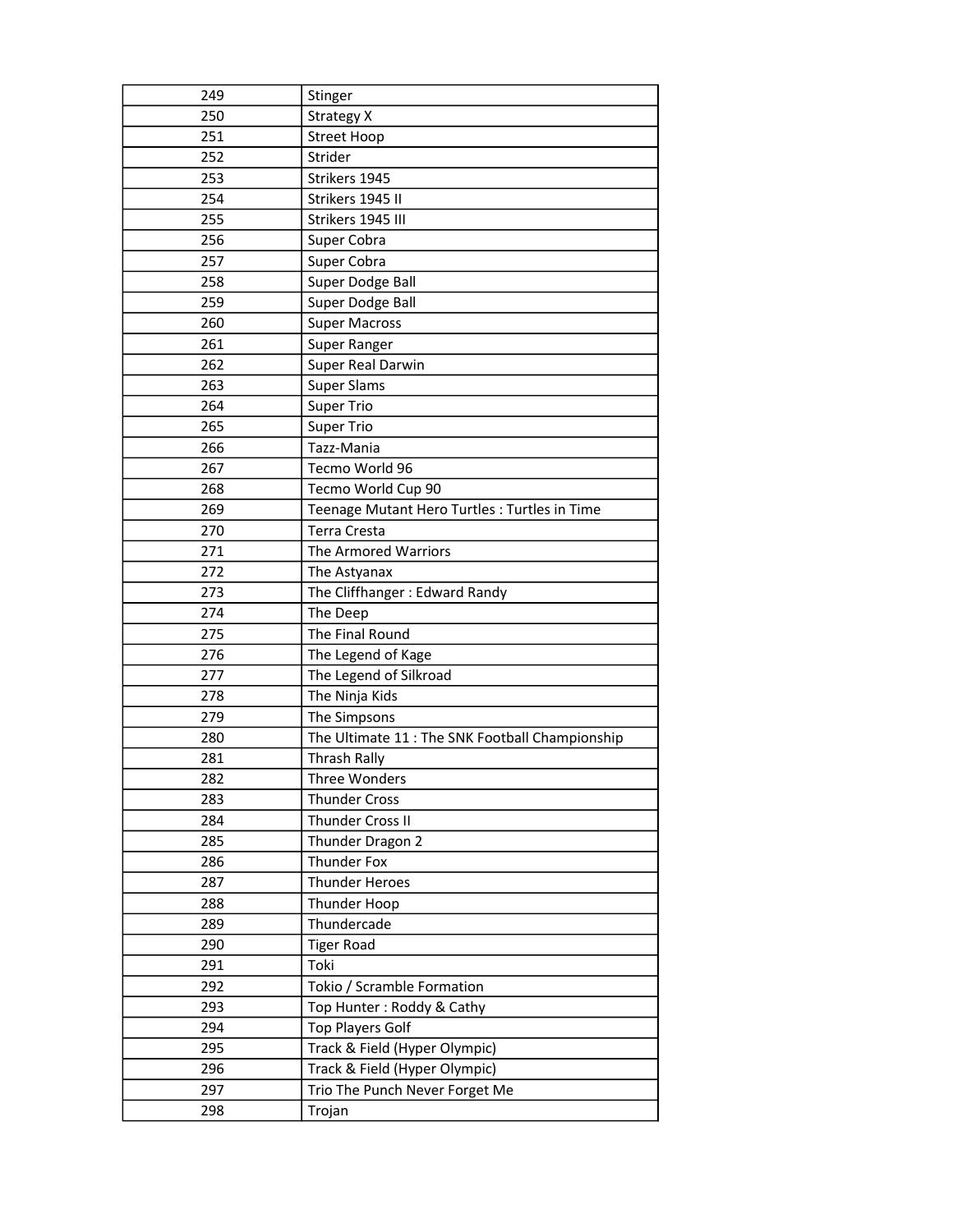| 299 | Truxton                         |
|-----|---------------------------------|
| 300 | Truxton II                      |
| 301 | Turbo Force                     |
| 302 | <b>Twin Action</b>              |
| 303 | <b>Twinkle Star Sprites</b>     |
| 304 | <b>US AAF Mustang</b>           |
| 305 | Varth: Operation Thunderstorm   |
| 306 | Viewpoint                       |
| 307 | War of Aero: Project MEIOU      |
| 308 | Wild Fang                       |
| 309 | Willow                          |
| 310 | Windjammers                     |
| 311 | <b>Wonder Boy</b>               |
| 312 | Wonder Boy Deluxe               |
| 313 | 1944 : The Loop Master          |
| 314 | 3 Count Bout                    |
| 315 | 4 En Raya                       |
| 316 | 4-D Warriors                    |
| 317 | 7 Ordi                          |
| 318 | 720 Degrees                     |
| 319 | 720 Degrees (rev 1)             |
| 320 | 720 Degrees I                   |
| 321 | 800 Fathoms                     |
| 322 | 9 Ball Shootout                 |
| 323 | '99 The Last War                |
|     |                                 |
| 324 | A. D. 2083                      |
| 325 | <b>Acrobat Mission</b>          |
| 326 | Act-Fancer                      |
| 327 | Act-Fancer                      |
| 328 | <b>Action Fighter</b>           |
| 329 | Action Hollywood                |
| 330 | Adventure Quiz Capcom World 2   |
| 331 | Aero Fighters                   |
| 332 | Aero Fighters 2                 |
| 333 | Aggressors of Dark Kombat       |
| 334 | Agress                          |
| 335 | Agress                          |
| 336 | Ah Eikou no Koshien             |
| 337 | Air Attack                      |
| 338 | Air Buster                      |
| 339 | Air Duel                        |
| 340 | Air Rescue                      |
| 341 | Airwolf                         |
| 342 | Akkanbeder                      |
| 343 | Akuma-Jou Dracula               |
| 344 | Alex Kidd                       |
| 345 | Ali Baba and 40 Thieves         |
| 346 | Alien Challenge                 |
| 347 | Alien Storm<br>Alien Syndrome 5 |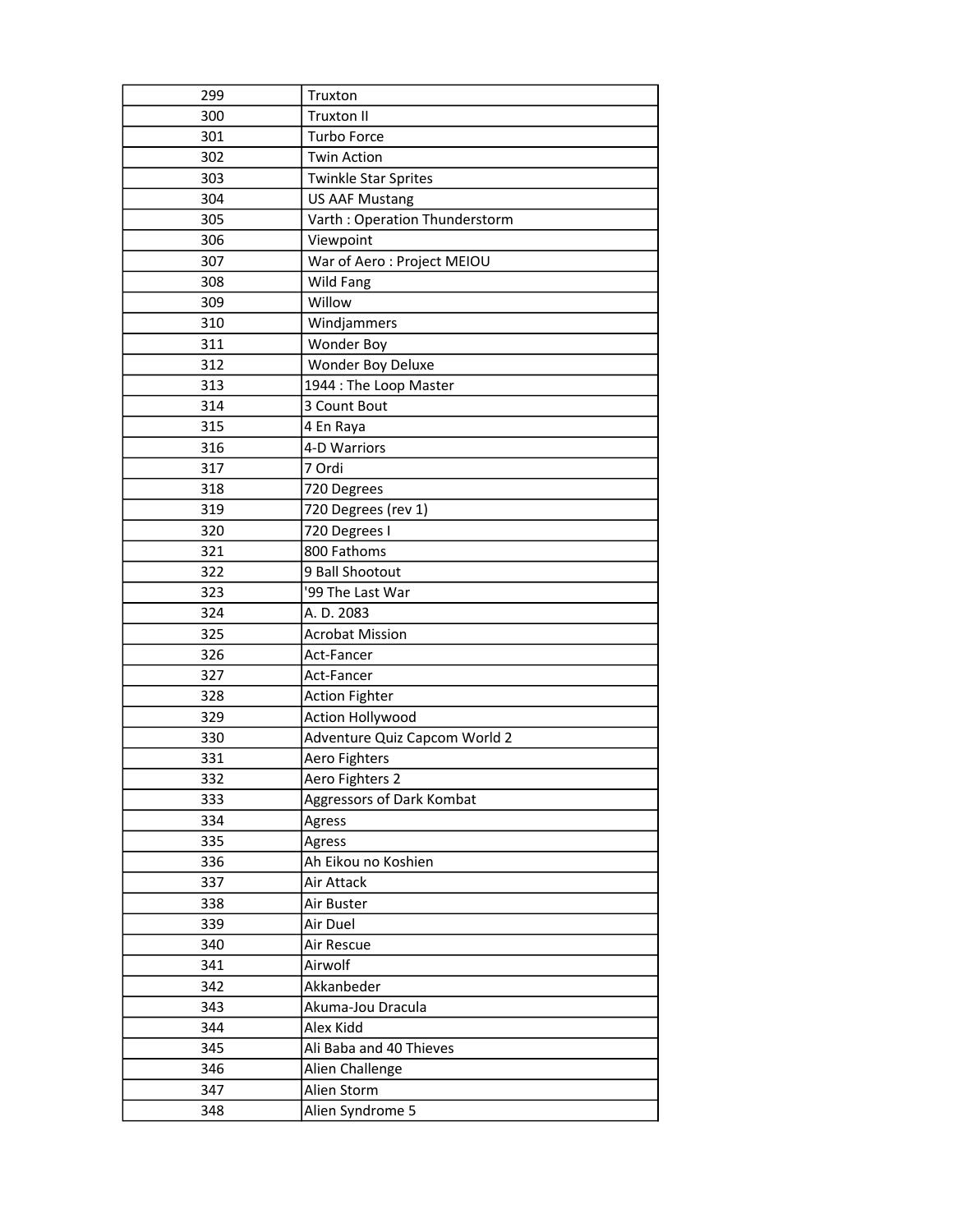| 349 | Alligator Hunt                  |
|-----|---------------------------------|
| 350 | Alpha Mission II                |
| 351 | Alpha One                       |
| 352 | Alpine Ski                      |
| 353 | <b>Altered Beast</b>            |
| 354 | American Speedway (set 1)       |
| 355 | Amidar                          |
| 356 | Amigo                           |
| 357 | Andro Dunos                     |
| 358 | Anteater                        |
| 359 | APB - All Points Bulletin       |
| 360 | Appoooh                         |
| 361 | Aqua Jack                       |
| 362 | Aquarium                        |
| 363 | Arabian                         |
| 364 | Arabian Magic                   |
| 365 | Arbalester                      |
| 366 | <b>Arcade Classics</b>          |
| 367 | Arcadia                         |
| 368 | <b>Arch Rivals</b>              |
| 369 | Area 88 I                       |
| 370 | Argus                           |
| 371 | Ark Area                        |
| 372 | Arkanoid                        |
| 373 | Arkanoid                        |
| 374 | Arkanoid Returns                |
| 375 | Arlington Horse Racing          |
| 376 | Arm Wrestling                   |
| 377 | <b>Armored Car</b>              |
| 378 | Art Of Fighting                 |
| 379 | Art Of Fighting 2               |
| 380 | Art Of Fighting 3               |
| 381 | Ashita No Joe                   |
| 382 | Ashura Blaster                  |
| 383 | Asterix                         |
| 384 | Astro Blaster                   |
| 385 | Astro Flash                     |
| 386 | Asuka                           |
| 387 | Asura Blade                     |
| 388 | Asura Buster - Eternal Warriors |
| 389 | Asylum                          |
| 390 | Ataxx                           |
| 391 | <b>Atomic Point</b>             |
| 392 | Attack Ufo                      |
| 393 | Aurail                          |
| 394 | Avengers                        |
| 395 | Avenging Spirit                 |
| 396 | Aztarac                         |
| 397 | <b>Azurian Attack</b>           |
| 398 | B.C. Kid                        |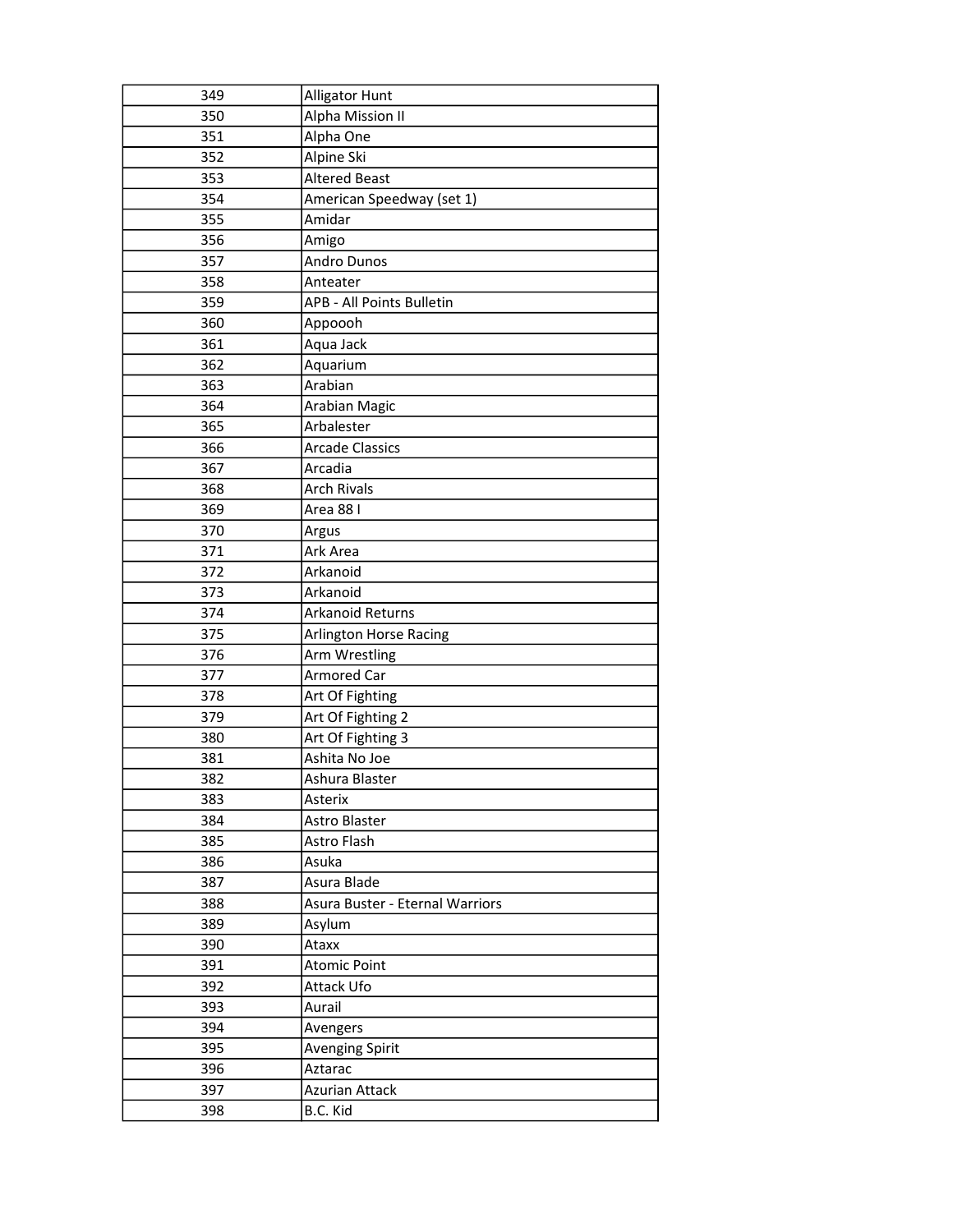| 399 | B.C. Story                             |
|-----|----------------------------------------|
| 400 | <b>Back Fire</b>                       |
| 401 | Backfire!                              |
| 402 | Bad Dudes Vs. Dragonninja              |
| 403 | <b>Bad Lands</b>                       |
| 404 | Bakutotsu Kijuutei                     |
| 405 | <b>Bal Cube</b>                        |
| 406 | <b>Balloon Brothers</b>                |
| 407 | Baluba-louk no Densetsu                |
| 408 | <b>Bang Bang Ball</b>                  |
| 409 | <b>Bang Bang Busters</b>               |
| 410 | Bang!                                  |
| 411 | <b>Bank Panic</b>                      |
| 412 | <b>Baraduke</b>                        |
| 413 | Basketball                             |
| 414 | <b>Batman</b>                          |
| 415 | Batsugun                               |
| 416 | <b>Battlantis</b>                      |
| 417 | <b>Battle Chopper</b>                  |
| 418 | <b>Battle City</b>                     |
| 419 | <b>Battle Cross</b>                    |
| 420 | <b>Battle K-Road</b>                   |
| 421 | <b>Battle Lane</b>                     |
| 422 | <b>Battle of Atlantis</b>              |
| 423 | <b>Battle Rangers</b>                  |
| 424 | <b>Battle Shark</b>                    |
| 425 | <b>Battle Toads</b>                    |
| 426 | Battlecry                              |
| 427 | <b>Bay Route</b>                       |
| 428 | Beach Festival World Championship 1997 |
| 429 | <b>Beast Busters</b>                   |
| 430 | <b>Beastie Feastie</b>                 |
| 431 | BeatHead                               |
| 432 | Bee Storm                              |
| 433 | Bells & Whistles                       |
| 434 | Ben Bero Beh                           |
| 435 | Beraboh Man                            |
| 436 | <b>Berlin Wall</b>                     |
| 437 | Bermuda Triangle                       |
| 438 | Best League (Italian Serie A)          |
| 439 | Best Of Best                           |
| 440 | Bestri                                 |
| 441 | <b>Big Event Golf</b>                  |
| 442 | <b>Big KinKong 3</b>                   |
| 443 | <b>Big Twin</b>                        |
| 444 | <b>Billiard Academy Real Break</b>     |
| 445 | <b>Bio Attack</b>                      |
| 446 | <b>Bio Hazard Battle</b>               |
| 447 | <b>Bio-hazard Battle</b>               |
| 448 | <b>Birdie King</b>                     |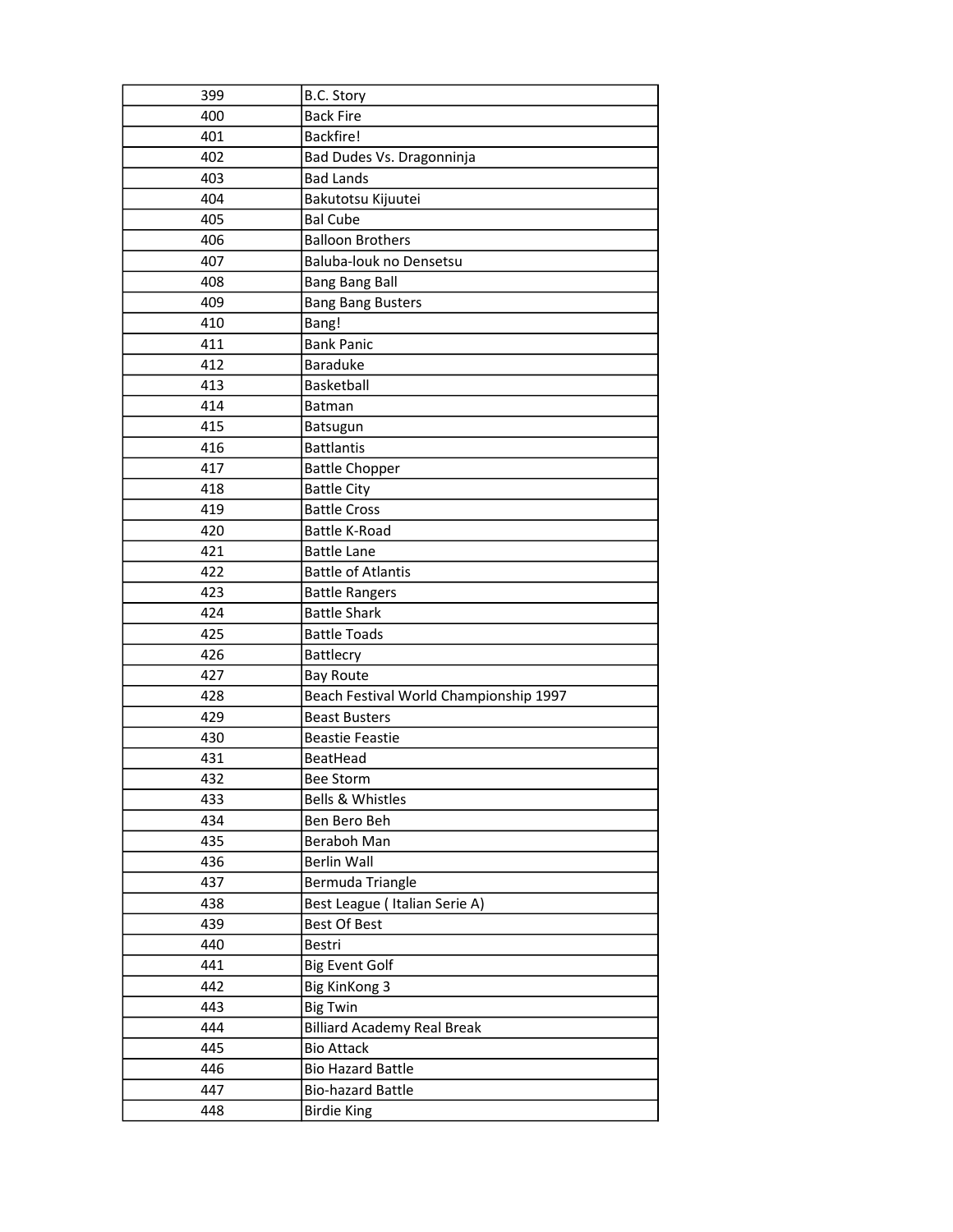| 449 | <b>Birdie King 2</b>                         |  |  |
|-----|----------------------------------------------|--|--|
| 450 | <b>Birdie Try</b>                            |  |  |
| 451 | Bishi Bashi Championship Mini Game Senshuken |  |  |
| 452 | <b>Black Heart</b>                           |  |  |
| 453 | <b>Black Tiger</b>                           |  |  |
| 454 | <b>Blade Master</b>                          |  |  |
| 455 | <b>Blades of Steel</b>                       |  |  |
| 456 | <b>Blandia</b>                               |  |  |
| 457 | Blandia (prototype)                          |  |  |
| 458 | <b>Blast Off</b>                             |  |  |
| 459 | <b>Blasted</b>                               |  |  |
| 460 | <b>Blasteroids</b>                           |  |  |
| 461 | Blasto                                       |  |  |
| 462 | Blazer                                       |  |  |
| 463 | <b>Blazing Star</b>                          |  |  |
| 464 | <b>Blazing Tornado</b>                       |  |  |
| 465 | <b>Block</b>                                 |  |  |
| 466 | <b>Block Block</b>                           |  |  |
| 467 | <b>Block Block</b>                           |  |  |
| 468 | <b>Block Carnival</b>                        |  |  |
| 469 | <b>Block Hole</b>                            |  |  |
| 470 | <b>Block Out</b>                             |  |  |
| 471 | Blocken                                      |  |  |
| 472 | <b>Blood Storm</b>                           |  |  |
| 473 | <b>Blood Warrior</b>                         |  |  |
| 474 | Bloxeed                                      |  |  |
| 475 | <b>Blue'S Journey</b>                        |  |  |
| 476 | <b>Body Slam</b>                             |  |  |
| 477 | <b>Bogey Manor</b>                           |  |  |
| 478 | <b>Bomb Bee</b>                              |  |  |
| 479 | Bomb Jack                                    |  |  |
| 480 | <b>Bomb Kick</b>                             |  |  |
| 481 | Bomber Man I                                 |  |  |
| 482 | Bomber Man II                                |  |  |
| 483 | Bomber Man World                             |  |  |
| 484 | <b>Bombjack Twin</b>                         |  |  |
| 485 | Bongo                                        |  |  |
| 486 | <b>Bonze Adventure</b>                       |  |  |
| 487 | <b>Boogie Wings</b>                          |  |  |
| 488 | Borench                                      |  |  |
| 489 | Born To Fight                                |  |  |
| 490 | <b>Botanic</b>                               |  |  |
| 491 | Bottom of the Ninth                          |  |  |
| 492 | <b>Boulder Dash</b>                          |  |  |
| 493 | <b>Bouncing Balls</b>                        |  |  |
| 494 | Bowl-O-Rama                                  |  |  |
| 495 | Boxy Boy (US)                                |  |  |
| 496 | <b>Brain</b>                                 |  |  |
| 497 | <b>Break Thru</b>                            |  |  |
| 498 | <b>Breakers</b>                              |  |  |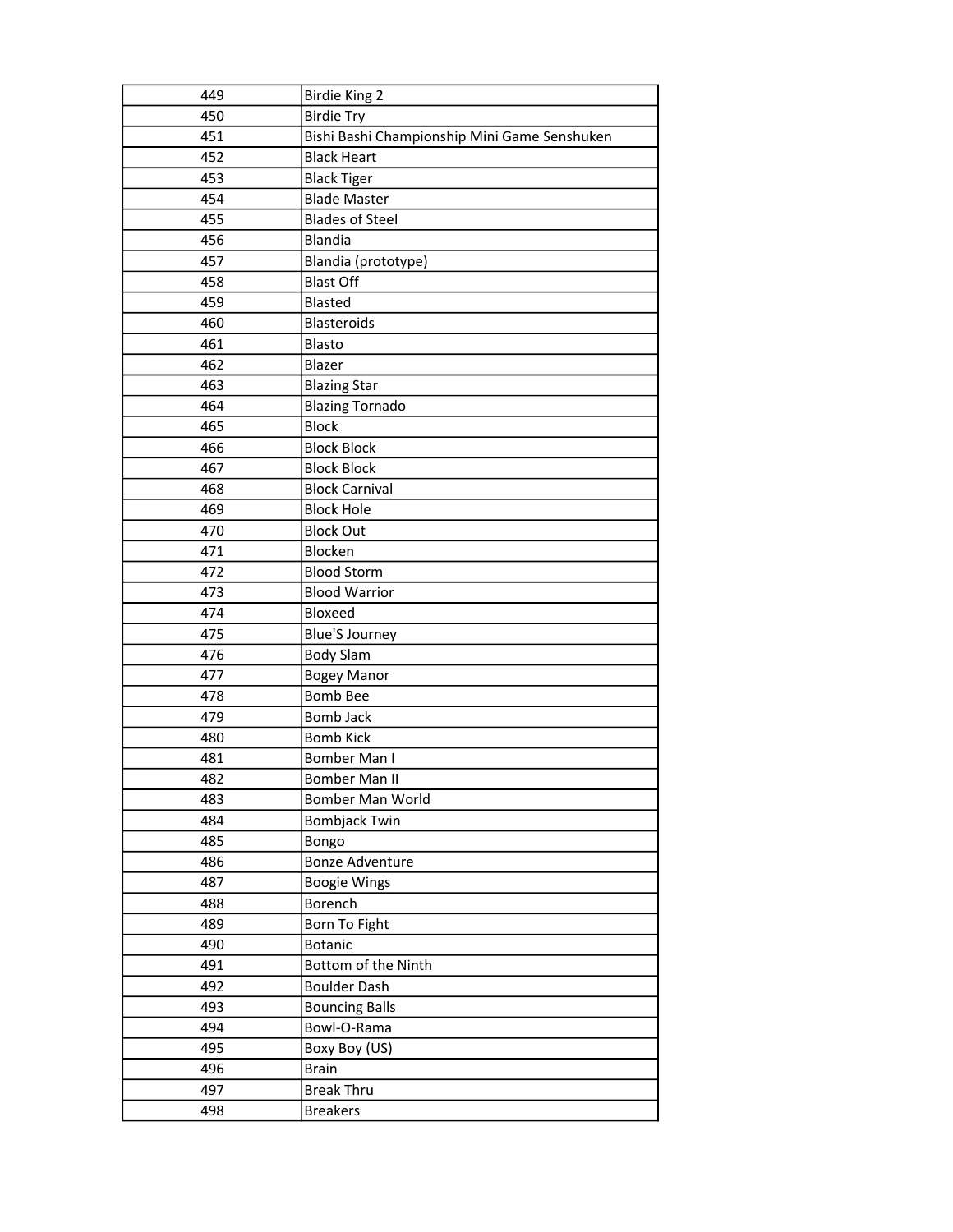| 499 | <b>Breakers Revenge</b>              |
|-----|--------------------------------------|
| 500 | Breywood 2                           |
| 501 | <b>Brix</b>                          |
| 502 | Bubble 2000                          |
| 503 | <b>Bubble Bobble</b>                 |
| 504 | <b>Bubble Bobble</b>                 |
| 505 | Bubble Bobble II                     |
| 506 | <b>Bubble Memories</b>               |
| 507 | Bubble Symphony (Bubble Bobble III)  |
| 508 | <b>Buccaneers</b>                    |
| 509 | <b>Bucky O'Hare</b>                  |
| 510 | <b>Bucky O'Hare</b>                  |
| 511 | <b>Buggy Challenge</b>               |
| 512 | <b>Bull Fighter</b>                  |
| 513 | <b>Bullfight</b>                     |
| 514 | <b>Bulls Eye Darts</b>               |
| 515 | Bump 'n' Jump                        |
| 516 | <b>Burger Time</b>                   |
| 517 | <b>Burning Fight</b>                 |
| 518 | <b>Burning Force</b>                 |
| 519 | Cachat                               |
| 520 | <b>Cadillacs and Dinosaurs</b>       |
| 521 | <b>Cadillacs and Dinosaurs 2</b>     |
| 522 | Caliber 50                           |
| 523 | Calipso                              |
| 524 | Cameltry                             |
| 525 | Cannon Ball (horizontal)             |
| 526 | Capcom Baseball (Japan)              |
| 527 | Capcom Bowling                       |
| 528 | Capcom Bowling II                    |
| 529 | Capcom Sports                        |
| 530 | Capcom Sports Club                   |
| 531 | Capcom World                         |
| 532 | Captain Commando                     |
| 533 | Captain Tomaday                      |
| 534 | Carrier Air Wing                     |
| 535 | Cascade                              |
| 536 | Castlevania                          |
| 537 | Caterpillar                          |
| 538 | Caterpillar Pacman Hack              |
| 539 | Cavelon                              |
| 540 | Centipede                            |
| 541 | Centipede                            |
| 542 | Cerberus                             |
| 543 | Chack'n Pop                          |
| 544 | <b>Chain Reaction</b>                |
| 545 | Challenger                           |
| 546 | Chameleon                            |
| 547 | Champion Base Ball                   |
| 548 | Champion Base Ball Part-2: Pair Play |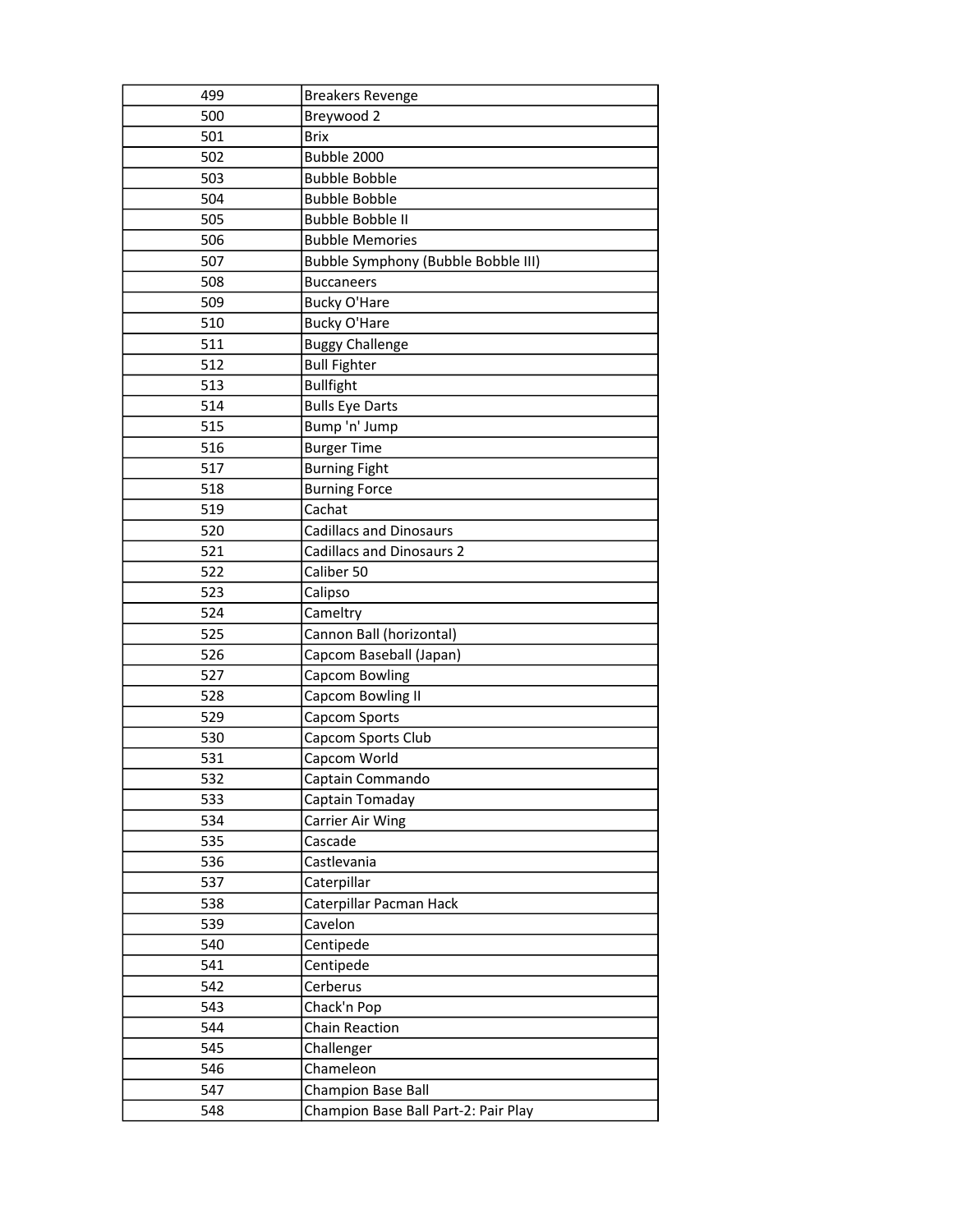| <b>Champion Pro Wrestling</b><br>550<br>Champion Wrestler<br>551<br>Change Air Blade<br>552<br>Charlie Ninja<br>553<br>Check Man<br>554<br>555<br>Cheeky Mouse<br>556<br>Cheese Chase<br><b>Chequered Flag</b><br>557<br>Chicken Shift<br>558<br>Chimera Beast<br>559<br>560<br>China Town<br>561<br>Chinese Hero<br>Choky! Choky!<br>562<br>Choplifter<br>563<br>564<br>Chuka Taisen<br>Circus Charlie<br>565<br>City Bomber<br>566<br>567<br><b>City Connection</b><br><b>City Connection</b><br>568<br>Clash-Road<br>569<br>570<br><b>Classics Collection</b><br>571<br>Cleopatra Fortune<br>Cloud 9<br>572<br>Clu Clu Land<br>573<br>574<br>Clutch Hitter<br>Cobra Fighter<br>575<br>Cobra-Command<br>576<br>Colt<br>577<br>578<br>Columns<br>579<br>Columns II The Voyage Through Time<br>Columns III<br>580<br>Combat (version 3.0)<br>581<br>582<br>Combat School<br>583<br>Come Back Toto<br>Command War - Super Special Battle & War Game (Ver 0.0J) (Prototype)<br>584<br>585<br>Commando<br>Commando<br>586<br>Condor<br>587<br>588<br>Congo Bongo<br>589<br>Congo Bongo<br>Continental Circus I<br>590<br>591<br>Contra<br>592<br>Cook Race<br>593<br>Cookie & Bibi<br>Cookie & Bibi 2<br>594<br>Cookie & Bibi 3<br>595<br>596<br>Coors Light Bowling<br>597<br>Cop I<br>598<br>Cop II |     |                        |  |
|----------------------------------------------------------------------------------------------------------------------------------------------------------------------------------------------------------------------------------------------------------------------------------------------------------------------------------------------------------------------------------------------------------------------------------------------------------------------------------------------------------------------------------------------------------------------------------------------------------------------------------------------------------------------------------------------------------------------------------------------------------------------------------------------------------------------------------------------------------------------------------------------------------------------------------------------------------------------------------------------------------------------------------------------------------------------------------------------------------------------------------------------------------------------------------------------------------------------------------------------------------------------------------------------------|-----|------------------------|--|
|                                                                                                                                                                                                                                                                                                                                                                                                                                                                                                                                                                                                                                                                                                                                                                                                                                                                                                                                                                                                                                                                                                                                                                                                                                                                                                    | 549 | <b>Champion Boxing</b> |  |
|                                                                                                                                                                                                                                                                                                                                                                                                                                                                                                                                                                                                                                                                                                                                                                                                                                                                                                                                                                                                                                                                                                                                                                                                                                                                                                    |     |                        |  |
|                                                                                                                                                                                                                                                                                                                                                                                                                                                                                                                                                                                                                                                                                                                                                                                                                                                                                                                                                                                                                                                                                                                                                                                                                                                                                                    |     |                        |  |
|                                                                                                                                                                                                                                                                                                                                                                                                                                                                                                                                                                                                                                                                                                                                                                                                                                                                                                                                                                                                                                                                                                                                                                                                                                                                                                    |     |                        |  |
|                                                                                                                                                                                                                                                                                                                                                                                                                                                                                                                                                                                                                                                                                                                                                                                                                                                                                                                                                                                                                                                                                                                                                                                                                                                                                                    |     |                        |  |
|                                                                                                                                                                                                                                                                                                                                                                                                                                                                                                                                                                                                                                                                                                                                                                                                                                                                                                                                                                                                                                                                                                                                                                                                                                                                                                    |     |                        |  |
|                                                                                                                                                                                                                                                                                                                                                                                                                                                                                                                                                                                                                                                                                                                                                                                                                                                                                                                                                                                                                                                                                                                                                                                                                                                                                                    |     |                        |  |
|                                                                                                                                                                                                                                                                                                                                                                                                                                                                                                                                                                                                                                                                                                                                                                                                                                                                                                                                                                                                                                                                                                                                                                                                                                                                                                    |     |                        |  |
|                                                                                                                                                                                                                                                                                                                                                                                                                                                                                                                                                                                                                                                                                                                                                                                                                                                                                                                                                                                                                                                                                                                                                                                                                                                                                                    |     |                        |  |
|                                                                                                                                                                                                                                                                                                                                                                                                                                                                                                                                                                                                                                                                                                                                                                                                                                                                                                                                                                                                                                                                                                                                                                                                                                                                                                    |     |                        |  |
|                                                                                                                                                                                                                                                                                                                                                                                                                                                                                                                                                                                                                                                                                                                                                                                                                                                                                                                                                                                                                                                                                                                                                                                                                                                                                                    |     |                        |  |
|                                                                                                                                                                                                                                                                                                                                                                                                                                                                                                                                                                                                                                                                                                                                                                                                                                                                                                                                                                                                                                                                                                                                                                                                                                                                                                    |     |                        |  |
|                                                                                                                                                                                                                                                                                                                                                                                                                                                                                                                                                                                                                                                                                                                                                                                                                                                                                                                                                                                                                                                                                                                                                                                                                                                                                                    |     |                        |  |
|                                                                                                                                                                                                                                                                                                                                                                                                                                                                                                                                                                                                                                                                                                                                                                                                                                                                                                                                                                                                                                                                                                                                                                                                                                                                                                    |     |                        |  |
|                                                                                                                                                                                                                                                                                                                                                                                                                                                                                                                                                                                                                                                                                                                                                                                                                                                                                                                                                                                                                                                                                                                                                                                                                                                                                                    |     |                        |  |
|                                                                                                                                                                                                                                                                                                                                                                                                                                                                                                                                                                                                                                                                                                                                                                                                                                                                                                                                                                                                                                                                                                                                                                                                                                                                                                    |     |                        |  |
|                                                                                                                                                                                                                                                                                                                                                                                                                                                                                                                                                                                                                                                                                                                                                                                                                                                                                                                                                                                                                                                                                                                                                                                                                                                                                                    |     |                        |  |
|                                                                                                                                                                                                                                                                                                                                                                                                                                                                                                                                                                                                                                                                                                                                                                                                                                                                                                                                                                                                                                                                                                                                                                                                                                                                                                    |     |                        |  |
|                                                                                                                                                                                                                                                                                                                                                                                                                                                                                                                                                                                                                                                                                                                                                                                                                                                                                                                                                                                                                                                                                                                                                                                                                                                                                                    |     |                        |  |
|                                                                                                                                                                                                                                                                                                                                                                                                                                                                                                                                                                                                                                                                                                                                                                                                                                                                                                                                                                                                                                                                                                                                                                                                                                                                                                    |     |                        |  |
|                                                                                                                                                                                                                                                                                                                                                                                                                                                                                                                                                                                                                                                                                                                                                                                                                                                                                                                                                                                                                                                                                                                                                                                                                                                                                                    |     |                        |  |
|                                                                                                                                                                                                                                                                                                                                                                                                                                                                                                                                                                                                                                                                                                                                                                                                                                                                                                                                                                                                                                                                                                                                                                                                                                                                                                    |     |                        |  |
|                                                                                                                                                                                                                                                                                                                                                                                                                                                                                                                                                                                                                                                                                                                                                                                                                                                                                                                                                                                                                                                                                                                                                                                                                                                                                                    |     |                        |  |
|                                                                                                                                                                                                                                                                                                                                                                                                                                                                                                                                                                                                                                                                                                                                                                                                                                                                                                                                                                                                                                                                                                                                                                                                                                                                                                    |     |                        |  |
|                                                                                                                                                                                                                                                                                                                                                                                                                                                                                                                                                                                                                                                                                                                                                                                                                                                                                                                                                                                                                                                                                                                                                                                                                                                                                                    |     |                        |  |
|                                                                                                                                                                                                                                                                                                                                                                                                                                                                                                                                                                                                                                                                                                                                                                                                                                                                                                                                                                                                                                                                                                                                                                                                                                                                                                    |     |                        |  |
|                                                                                                                                                                                                                                                                                                                                                                                                                                                                                                                                                                                                                                                                                                                                                                                                                                                                                                                                                                                                                                                                                                                                                                                                                                                                                                    |     |                        |  |
|                                                                                                                                                                                                                                                                                                                                                                                                                                                                                                                                                                                                                                                                                                                                                                                                                                                                                                                                                                                                                                                                                                                                                                                                                                                                                                    |     |                        |  |
|                                                                                                                                                                                                                                                                                                                                                                                                                                                                                                                                                                                                                                                                                                                                                                                                                                                                                                                                                                                                                                                                                                                                                                                                                                                                                                    |     |                        |  |
|                                                                                                                                                                                                                                                                                                                                                                                                                                                                                                                                                                                                                                                                                                                                                                                                                                                                                                                                                                                                                                                                                                                                                                                                                                                                                                    |     |                        |  |
|                                                                                                                                                                                                                                                                                                                                                                                                                                                                                                                                                                                                                                                                                                                                                                                                                                                                                                                                                                                                                                                                                                                                                                                                                                                                                                    |     |                        |  |
|                                                                                                                                                                                                                                                                                                                                                                                                                                                                                                                                                                                                                                                                                                                                                                                                                                                                                                                                                                                                                                                                                                                                                                                                                                                                                                    |     |                        |  |
|                                                                                                                                                                                                                                                                                                                                                                                                                                                                                                                                                                                                                                                                                                                                                                                                                                                                                                                                                                                                                                                                                                                                                                                                                                                                                                    |     |                        |  |
|                                                                                                                                                                                                                                                                                                                                                                                                                                                                                                                                                                                                                                                                                                                                                                                                                                                                                                                                                                                                                                                                                                                                                                                                                                                                                                    |     |                        |  |
|                                                                                                                                                                                                                                                                                                                                                                                                                                                                                                                                                                                                                                                                                                                                                                                                                                                                                                                                                                                                                                                                                                                                                                                                                                                                                                    |     |                        |  |
|                                                                                                                                                                                                                                                                                                                                                                                                                                                                                                                                                                                                                                                                                                                                                                                                                                                                                                                                                                                                                                                                                                                                                                                                                                                                                                    |     |                        |  |
|                                                                                                                                                                                                                                                                                                                                                                                                                                                                                                                                                                                                                                                                                                                                                                                                                                                                                                                                                                                                                                                                                                                                                                                                                                                                                                    |     |                        |  |
|                                                                                                                                                                                                                                                                                                                                                                                                                                                                                                                                                                                                                                                                                                                                                                                                                                                                                                                                                                                                                                                                                                                                                                                                                                                                                                    |     |                        |  |
|                                                                                                                                                                                                                                                                                                                                                                                                                                                                                                                                                                                                                                                                                                                                                                                                                                                                                                                                                                                                                                                                                                                                                                                                                                                                                                    |     |                        |  |
|                                                                                                                                                                                                                                                                                                                                                                                                                                                                                                                                                                                                                                                                                                                                                                                                                                                                                                                                                                                                                                                                                                                                                                                                                                                                                                    |     |                        |  |
|                                                                                                                                                                                                                                                                                                                                                                                                                                                                                                                                                                                                                                                                                                                                                                                                                                                                                                                                                                                                                                                                                                                                                                                                                                                                                                    |     |                        |  |
|                                                                                                                                                                                                                                                                                                                                                                                                                                                                                                                                                                                                                                                                                                                                                                                                                                                                                                                                                                                                                                                                                                                                                                                                                                                                                                    |     |                        |  |
|                                                                                                                                                                                                                                                                                                                                                                                                                                                                                                                                                                                                                                                                                                                                                                                                                                                                                                                                                                                                                                                                                                                                                                                                                                                                                                    |     |                        |  |
|                                                                                                                                                                                                                                                                                                                                                                                                                                                                                                                                                                                                                                                                                                                                                                                                                                                                                                                                                                                                                                                                                                                                                                                                                                                                                                    |     |                        |  |
|                                                                                                                                                                                                                                                                                                                                                                                                                                                                                                                                                                                                                                                                                                                                                                                                                                                                                                                                                                                                                                                                                                                                                                                                                                                                                                    |     |                        |  |
|                                                                                                                                                                                                                                                                                                                                                                                                                                                                                                                                                                                                                                                                                                                                                                                                                                                                                                                                                                                                                                                                                                                                                                                                                                                                                                    |     |                        |  |
|                                                                                                                                                                                                                                                                                                                                                                                                                                                                                                                                                                                                                                                                                                                                                                                                                                                                                                                                                                                                                                                                                                                                                                                                                                                                                                    |     |                        |  |
|                                                                                                                                                                                                                                                                                                                                                                                                                                                                                                                                                                                                                                                                                                                                                                                                                                                                                                                                                                                                                                                                                                                                                                                                                                                                                                    |     |                        |  |
|                                                                                                                                                                                                                                                                                                                                                                                                                                                                                                                                                                                                                                                                                                                                                                                                                                                                                                                                                                                                                                                                                                                                                                                                                                                                                                    |     |                        |  |
|                                                                                                                                                                                                                                                                                                                                                                                                                                                                                                                                                                                                                                                                                                                                                                                                                                                                                                                                                                                                                                                                                                                                                                                                                                                                                                    |     |                        |  |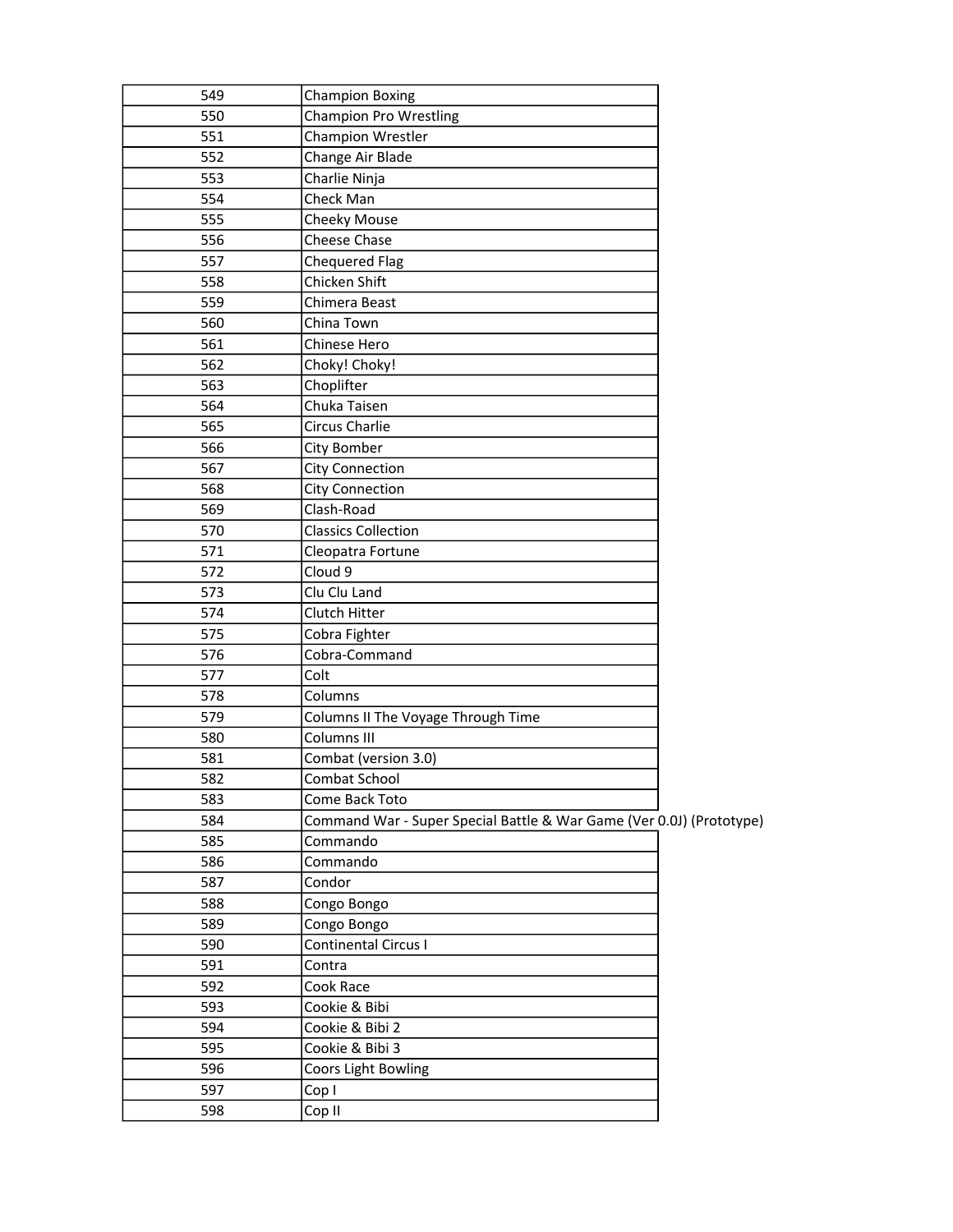| 599 | <b>Cosmic Avenger</b>              |
|-----|------------------------------------|
| 600 | Cosmic Cop                         |
| 601 | Cosmo Gang the Video               |
| 602 | Cosmos                             |
| 603 | <b>Cotocoto Cottong</b>            |
| 604 | Crash                              |
| 605 | Crayon Shinchan Orato Asobo        |
| 606 | Crazy Fight                        |
| 607 | Crazy Kong                         |
| 608 | Crazy Rally                        |
| 609 | Crime Fighters                     |
| 610 | <b>Cross Pang</b>                  |
| 611 | Crossbones                         |
| 612 | Crouching Tiger Hidden Dragon 2003 |
| 613 | Crude Buste                        |
| 614 | Crush                              |
| 615 | Crusher Makochan                   |
| 616 | <b>Crystal Castles</b>             |
| 617 | Cth2003                            |
| 618 | Cth2003 Super Plus                 |
| 619 | <b>Cue Brick</b>                   |
| 620 | Curve Ball                         |
| 621 | Cutie Q                            |
| 622 | Cyberbots                          |
| 623 | <b>Cyberbots Fullmetal Madness</b> |
| 624 | Cyvern                             |
| 625 | Dacholer                           |
| 626 | Daioh                              |
| 627 | Daioh                              |
| 628 | Dangar - Ufo Robo I                |
| 629 | Dangerous Seed                     |
| 630 | Darius Gaiden-Silver Hawk          |
| 631 | Darius II                          |
| 632 | Dark Edge I                        |
| 633 | Dark Seal2                         |
| 634 | Dark Tower                         |
| 635 | Darkstalkers The Night Warriors    |
| 636 | Date Quiz Go Go                    |
| 637 | Dazzler                            |
| 638 | D-Con                              |
| 639 | D-Day                              |
| 640 | <b>Dead Connection</b>             |
| 641 | <b>Demolition Derby</b>            |
| 642 | Demon Front                        |
| 643 | Demon's World                      |
| 644 | Demon's World                      |
| 645 | Demon's World II                   |
| 646 | Desert Assault                     |
| 647 | Desert Breaker                     |
| 648 | Devastators                        |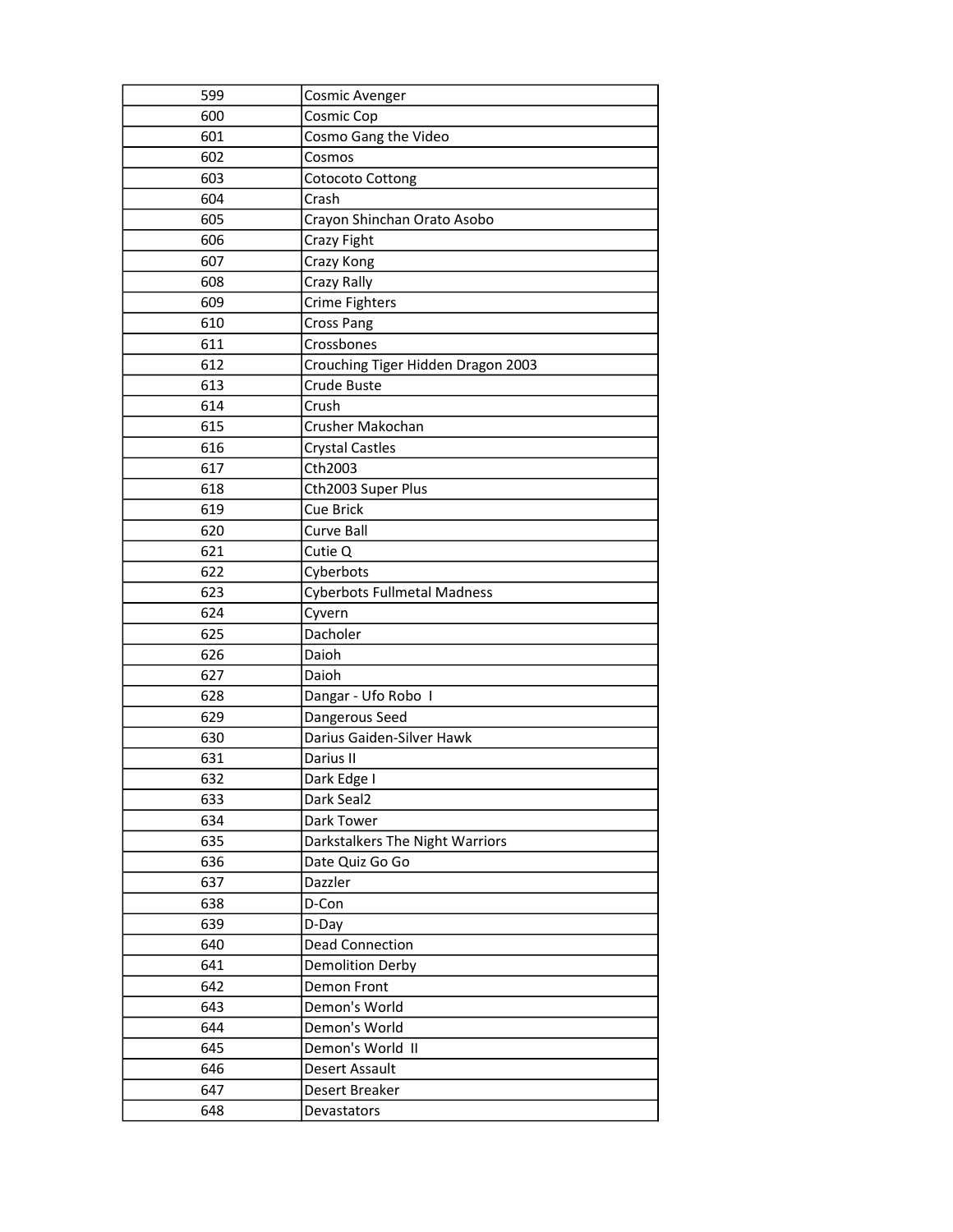| 649 | Devil Fish             |
|-----|------------------------|
| 650 | Dharma Doujou          |
| 651 | Diamond Run            |
| 652 | Diet Go Go             |
| 653 | Dig Dug                |
| 654 | Dig Dug                |
| 655 | Digger                 |
| 656 | Digger Man             |
| 657 | Dimahoo                |
| 658 | Dingo                  |
| 659 | Dino Rex               |
| 660 | Disco No.1             |
| 661 | Discs of Tron          |
| 662 | Diver Boy              |
| 663 | DJ Boy                 |
| 664 | Do! Run Run            |
| 665 | Dock Man               |
| 666 | Dodonpachi Dai         |
| 667 | Dog Fight              |
| 668 | Dog-Fight              |
| 669 | Dogyuun                |
| 670 | Dolmen                 |
| 671 | Domino Man             |
| 672 | Dommy                  |
| 673 | Don Den Lover          |
| 674 | Don Doko Don           |
| 675 | Donkey Kong            |
| 676 | Donkey Kong 3          |
| 677 | Donkey Kong Junior     |
| 678 | Dorodon                |
| 679 | Dorodon (set 2)        |
| 680 | Double Axle            |
| 681 | Double Cheese          |
| 682 | Double Dragon          |
| 683 | Double Dragon          |
| 684 | Double Dragon II       |
| 685 | Double Dragon III      |
| 686 | Double Dragon Plus     |
| 687 | Double Dribble         |
| 688 | Double Point II        |
| 689 | DownTown               |
| 690 | Dr. Mario              |
| 691 | Dr. Tomy               |
| 692 | Dr. Toppel's Adventure |
| 693 | Dragon Breed           |
| 694 | Dragon Buster          |
| 695 | Dragon Gun             |
| 696 | Dragon Master          |
| 697 | Dragon Punch           |
| 698 | Dragon Saber           |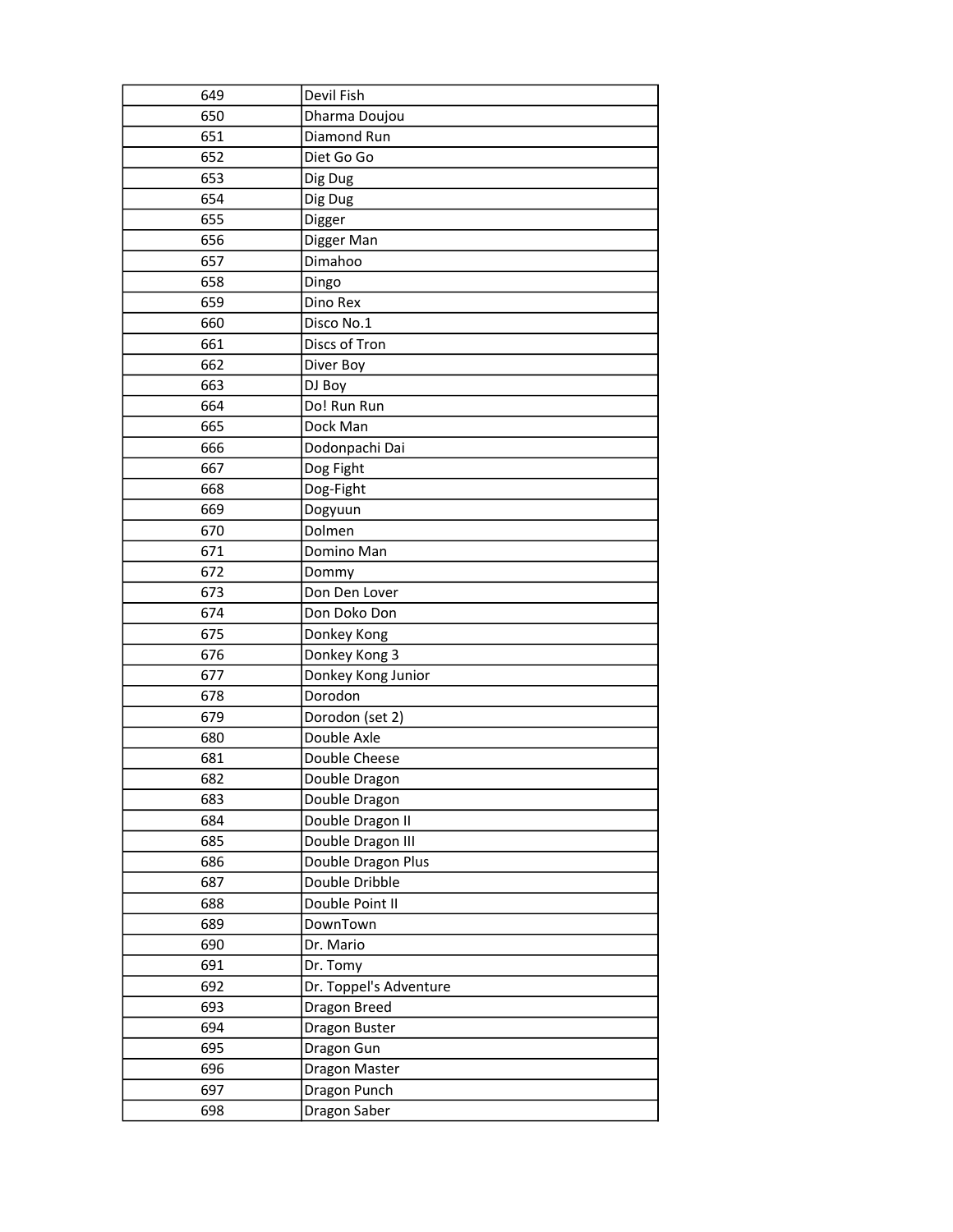| 699        | Dragon Spirit                          |
|------------|----------------------------------------|
| 700        | Dragon Unit                            |
| 701        | Dragon World I                         |
| 702        | Dragon World II                        |
| 703        | Dragonball Z                           |
| 704        | Dragonball Z 2 - Super Battle          |
| 705        | Dragonninja 2                          |
| 706        | Dream Shopper                          |
| 707        | <b>Driving Force</b>                   |
| 708        | <b>Dual Assault</b>                    |
| 709        | Duck Hunt                              |
| 710        | Dungeon Magic                          |
| 711        | Dunk Shot                              |
| 712        | Dyger                                  |
| 713        | Dyna Gear                              |
| 714        | Dynamic Ski                            |
| 715        | Dynamite Duke I                        |
| 716        | Dynamite League                        |
| 717        | <b>Earth Defense Force</b>             |
| 718        | Earth Joker                            |
| 719        | <b>Eco Fighters</b>                    |
| 720        | Egg Hunt                               |
| 721        | Egg Venture                            |
| 722        | Eggor                                  |
| 723        | <b>Eight Ball Action</b>               |
|            |                                        |
| 724        | Eight Ball Action (Pac-Man conversion) |
| 725        | <b>Eight Forces</b>                    |
| 726        | <b>Elevator Action</b>                 |
| 727        | <b>Elevator Action Returns</b>         |
| 728        | <b>Empire City</b>                     |
| 729        | Enforce                                |
| 730        | Enigma II                              |
| 731        | Equites                                |
| 732        | Escape Kids                            |
| 733        | Espgaluda                              |
| 734        | Espial                                 |
| 735        | Eto Monogatari                         |
| 736        | <b>Evil Stone</b>                      |
| 737        | Excelsior                              |
| 738        | Excitebike                             |
| 739        | <b>Exciting Hour</b>                   |
| 740        | <b>Exciting Soccer</b>                 |
| 741        | <b>Exciting Soccer II</b>              |
| 742        | <b>Exed Exes</b>                       |
| 743        | <b>Exed Exes</b>                       |
| 744        | Exerion                                |
| 745        | <b>Explosive Breaker</b>               |
| 746        | Exterminator                           |
| 747<br>748 | <b>Exzisus</b><br>Eyes                 |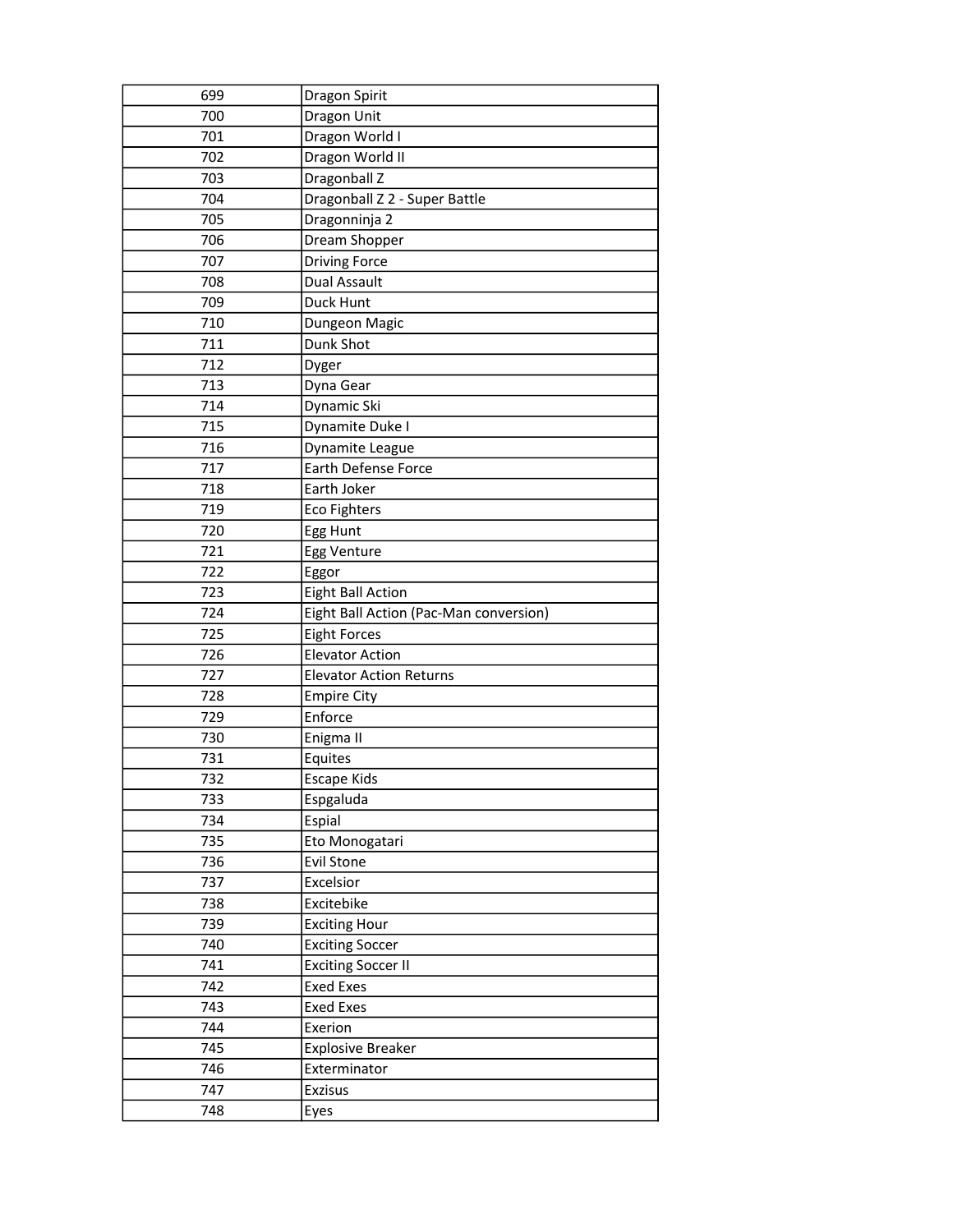| 749 | F-1 Dream                       |
|-----|---------------------------------|
| 750 | F-1 Grand Prix                  |
| 751 | Fancy World                     |
| 752 | <b>Fantasy Land</b>             |
| 753 | Fantasy Zone                    |
| 754 | Fantasy Zone 2X                 |
| 755 | Fantasy Zone A                  |
| 756 | Far East of Eden : Kabuki Klash |
| 757 | <b>Fast Freddie</b>             |
| 758 | <b>Fast Sprint</b>              |
| 759 | Fatal Fury                      |
| 760 | Fatal Fury 2                    |
| 761 | Fatal Fury 3                    |
| 762 | <b>Fatal Fury Special</b>       |
| 763 | <b>Field Combat</b>             |
| 764 | Field Day                       |
| 765 | <b>Fight Feve</b>               |
| 766 | Fighter's History               |
| 767 | Fighter's History Dynamite      |
| 768 | <b>Fighting Basketball</b>      |
| 769 | <b>Fighting Hawk</b>            |
| 770 | <b>Fighting Roller</b>          |
| 771 | <b>Final Blow</b>               |
| 772 | <b>Final Fight</b>              |
| 773 | <b>Final Lap</b>                |
| 774 | <b>Final Star Force</b>         |
| 775 | <b>Final Tetris</b>             |
| 776 | <b>Finest Hour</b>              |
| 777 | <b>Fire Battle</b>              |
| 778 | Fire Hawk                       |
| 779 | <b>Fix Eight</b>                |
| 780 | <b>Flak Attack</b>              |
| 781 | <b>Flash Point</b>              |
| 782 | Flicky                          |
| 783 | Flower                          |
| 784 | Fly-Boy                         |
| 785 | <b>Flying Tiger</b>             |
| 786 | Force Break II                  |
| 787 | Forgotten Worlds                |
| 788 | Formation Z                     |
| 789 | Forty-Love                      |
| 790 | Freeze                          |
| 791 | Frenzy                          |
| 792 | Frogger                         |
| 793 | Frogs                           |
| 794 | <b>Full Throttle</b>            |
| 795 | Funky Fish                      |
| 796 | Funky Jet                       |
| 797 | Funky Jet                       |
| 798 | F-X                             |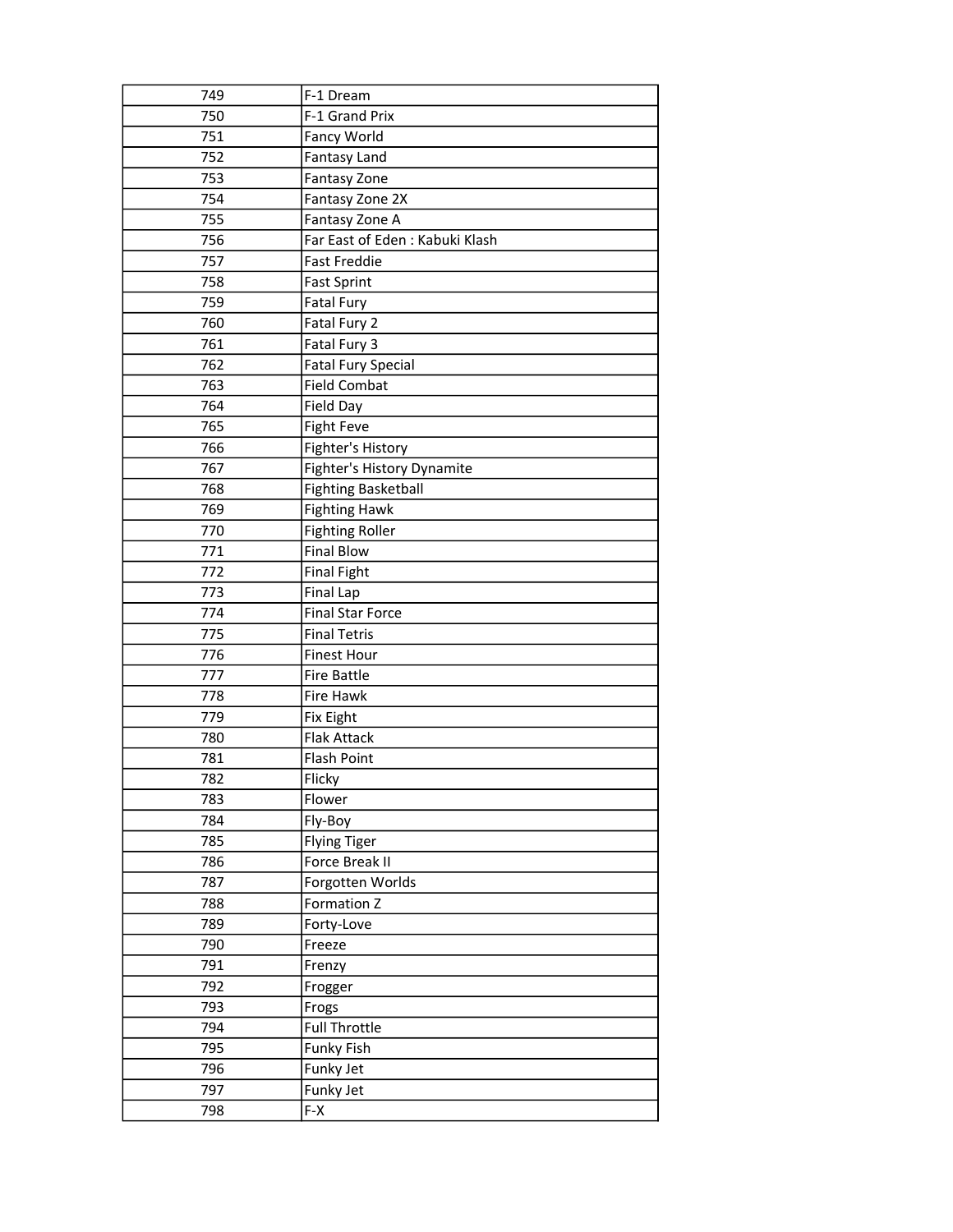| 799 | G.I. Joe                            |
|-----|-------------------------------------|
| 800 | <b>Galactic Warriors</b>            |
| 801 | Galaga                              |
| 802 | Galaga 3                            |
| 803 | Galaga '88                          |
| 804 | Galaxian                            |
| 805 | Galaxian Part 1                     |
| 806 | Galaxian Part 2                     |
| 807 | Galaxy Fight                        |
| 808 | Galaxy Force 2                      |
| 809 | <b>Galaxy Gunners</b>               |
| 810 | Galaxy Rescue                       |
| 811 | Galaxy Wars                         |
| 812 | Galmedes                            |
| 813 | Gals Hustler                        |
| 814 | <b>Gang Busters</b>                 |
| 815 | Ganryu                              |
| 816 | Gaplus                              |
| 817 | Gardia                              |
| 818 | Garogun Seroyang                    |
| 819 | Garyo Retsuden                      |
| 820 | Gauntlet II                         |
| 821 | Gee Bee                             |
| 822 | Gekirindan                          |
| 823 | Gemini Wing                         |
| 824 | Genix Family                        |
| 825 | <b>Ghost Hunter</b>                 |
| 826 | Ghostlop                            |
| 827 | Ghostmuncher                        |
| 828 | Ghosts'n Goblins I                  |
| 829 | Ghosts'n Goblins II                 |
| 830 | Giga Wing                           |
| 831 | Gigandes                            |
| 832 | Gigas Mark II                       |
| 833 | Gladiator 1984                      |
| 834 | G-LOC Air Battle                    |
| 835 | Go Go Mr. Yamaguchi                 |
| 836 | Go Go! Mile Smile                   |
| 837 | Goal!92                             |
| 838 | Goalie Ghost                        |
| 839 | Gogetsuji Legends                   |
| 840 | Gokujyou Paroudius                  |
| 841 | Gold Bug                            |
| 842 | <b>Gold Medalist</b>                |
| 843 | Golden Par Golf                     |
| 844 | Golden Tee '98 (v1.10)              |
| 845 | Golden Tee '99 (v1.00)              |
| 846 | Golden Tee Classic (v1.00)          |
| 847 | Golden Tee Golf (Joystick, v3.1)    |
| 848 | Golden Tee Golf II (Joystick, V1.0) |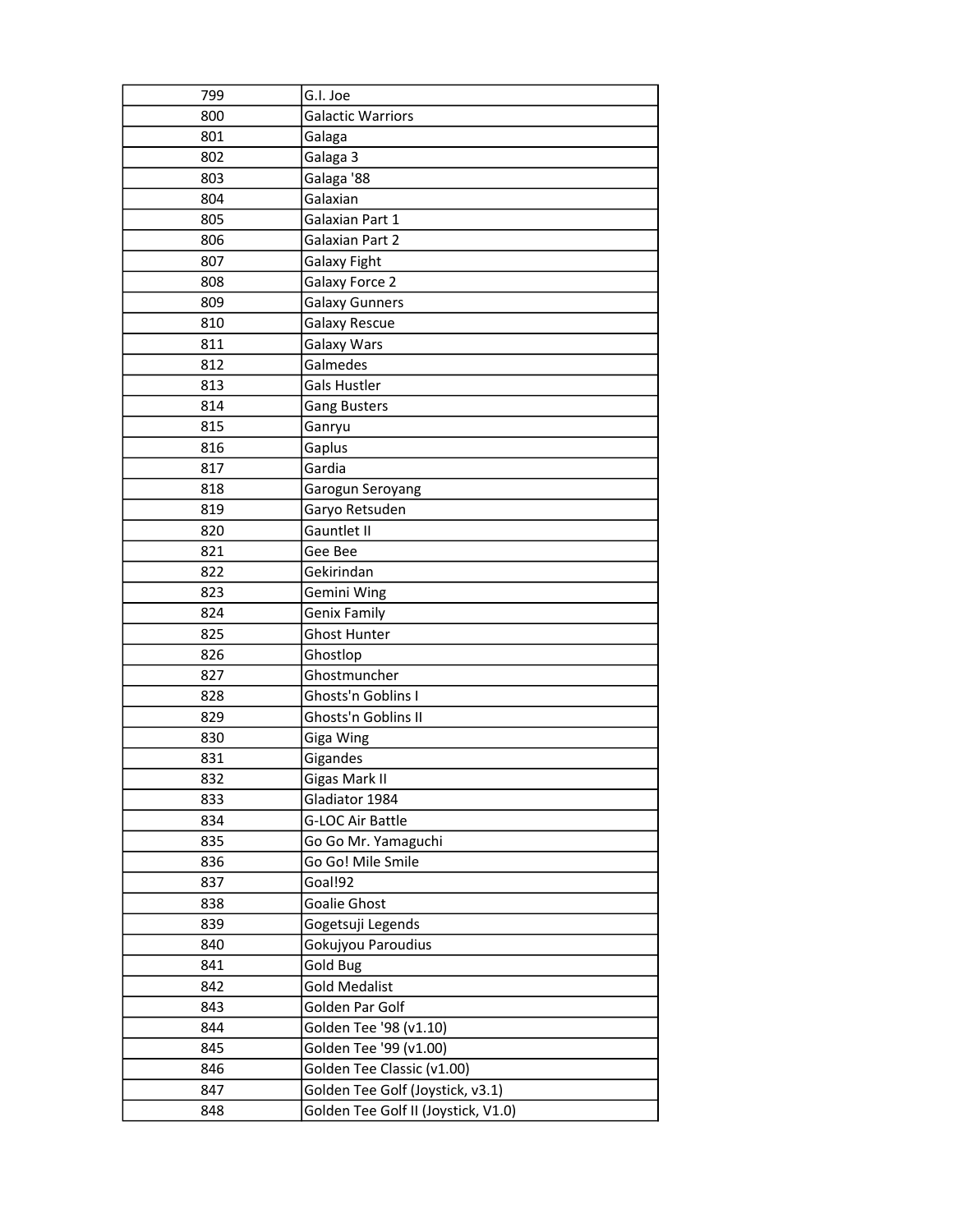| 849 | Golden Tee Golf II (Trackball, V1.1)          |
|-----|-----------------------------------------------|
| 850 | Gomoku Narabe Renju                           |
| 851 | Gondomania                                    |
| 852 | Gong Fight                                    |
| 853 | Gorf                                          |
| 854 | Gorf                                          |
| 855 | Got-Cha Mini Game                             |
| 856 | Gouketsuji Ichizoku 2                         |
| 857 | Gouketsuji Ichizoku 2                         |
| 858 | Gowcaizer                                     |
| 859 | <b>Grand Striker</b>                          |
| 860 | <b>Grand Tour</b>                             |
| 861 | Great 1000 Miles Rally                        |
| 862 | Great Swordsman                               |
| 863 | Grid Seeker: Project Storm Hammer             |
| 864 | Grid Seeker: Project Storm Hammer II          |
| 865 | Gridlee                                       |
| 866 | <b>Grind Stormer</b>                          |
| 867 | Grobda                                        |
| 868 | Grobda                                        |
| 869 | Ground Effects / Super Ground Effects (Japan) |
| 870 | Growl                                         |
| 871 | <b>Guardian Storm</b>                         |
| 872 | Guardians of the 'Hood                        |
| 873 | Guerrilla War                                 |
| 874 | <b>Gulf Storm</b>                             |
| 875 | Gulf War II                                   |
| 876 | Gun & Frontier                                |
| 877 | <b>Gun Dealer</b>                             |
| 878 | Gun Dealer '94                                |
| 879 | Gun Gabacho                                   |
| 880 | <b>Gun Master</b>                             |
| 881 | Gunbarich                                     |
| 882 | Gunbuster (Japan)                             |
| 883 | Gundamex                                      |
| 884 | Gundhara                                      |
| 885 | Gunforc2                                      |
| 886 | Gunforce                                      |
| 887 | Gunlock                                       |
| 888 | Gururin                                       |
| 889 | Gutsn                                         |
| 890 | <b>Guttang Gottong</b>                        |
| 891 | Guzzler                                       |
| 892 | Gyakuten Puzzle Bancho                        |
| 893 | Gypsy Juggler                                 |
| 894 | HAL21                                         |
| 895 | Halley's Comet                                |
| 896 | Halley's Comet II                             |
| 897 | Hammerin' Harry                               |
| 898 | Hang-On Jr.                                   |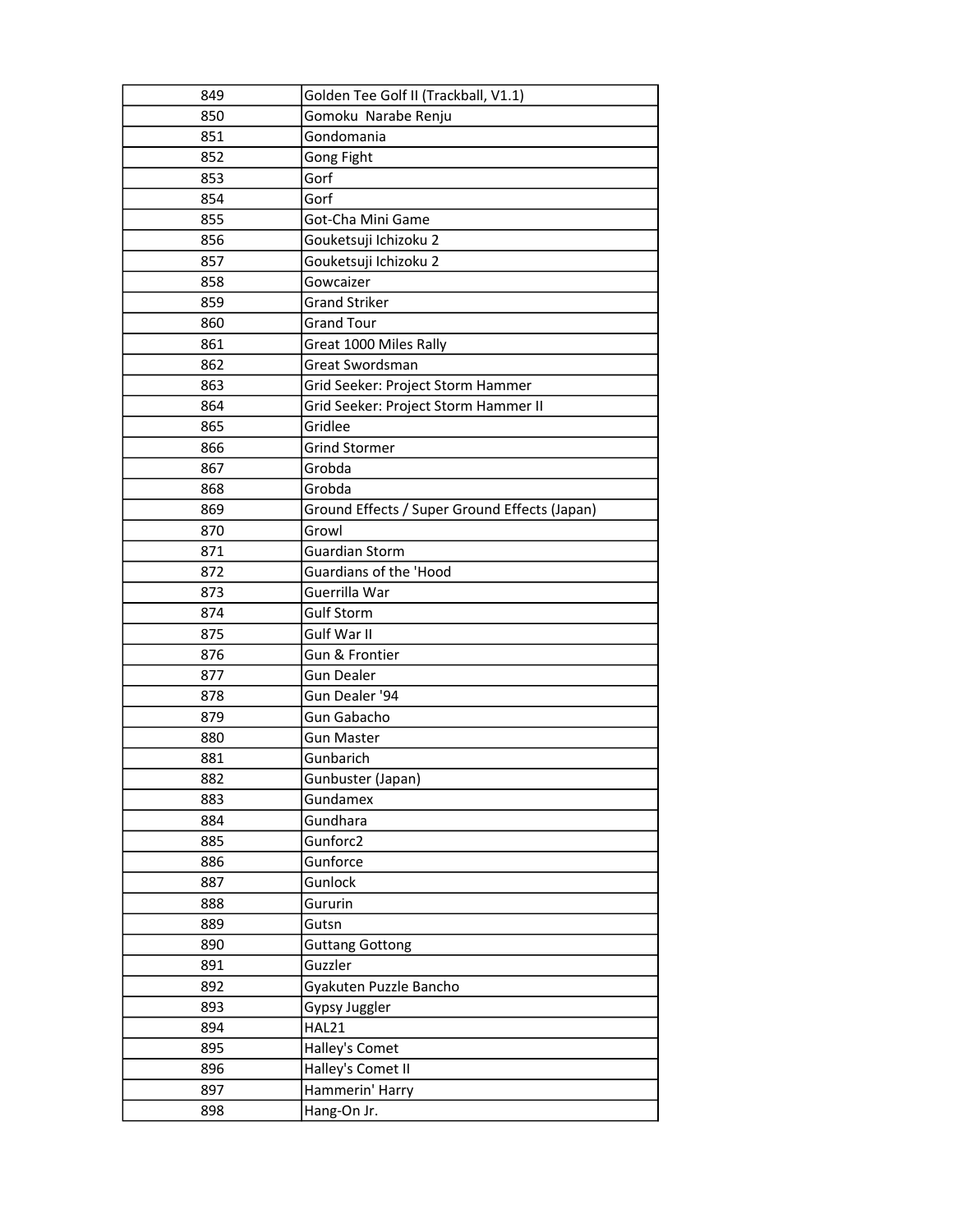| 899        | Happy 6 In 1                            |
|------------|-----------------------------------------|
| 900        | Hard Hat                                |
| 901        | Hard Head                               |
| 902        | <b>Hard Yardage</b>                     |
| 903        | Hasamu                                  |
| 904        | <b>Hat Trick</b>                        |
| 905        | Hatch Catch                             |
| 906        | Head On (2 players)                     |
| 907        | <b>Head Panic</b>                       |
| 908        | <b>Heavy Barrel</b>                     |
| 909        | Hebereke No Popoon                      |
| 910        | HeliFire                                |
| 911        | Hellfire                                |
| 912        | Hellfire                                |
| 913        | Hero                                    |
| 914        | Heuk Sun Baek Sa                        |
| 915        | Hexa                                    |
| 916        | Hexion                                  |
| 917        | <b>High Voltage</b>                     |
| 918        | High Way Race                           |
| 919        | Hippodrome                              |
| 920        | Hit The Ice                             |
| 921        | <b>Honey Dolls</b>                      |
| 922        | Hook                                    |
| 923        | Hoops '96                               |
|            |                                         |
| 924        | Hopper Robo                             |
| 925        | Horizon                                 |
| 926        | Hot Mind                                |
| 927        | Hot Rod (World, 3 Players, Turbo set 1) |
| 928        | Hot Shots Tennis II                     |
| 929        | <b>Hotdog Storm</b>                     |
| 930        | <b>Hotdog Storm</b>                     |
| 931        | Hunchback                               |
| 932        | Hunchback                               |
| 933        | Hunchback                               |
| 934        | Huo Fenghuang                           |
| 935        | Hydra                                   |
| 936        | <b>Hyper Duel</b>                       |
| 937        | Hyper Pacman                            |
| 938        | <b>Hyper Sports</b>                     |
| 939        | <b>Hyper Sports</b>                     |
| 940        | Hyper Street Fighter II                 |
| 941        | I, Robot                                |
| 942        | Ice Climber                             |
| 943        | <b>IGMO</b>                             |
| 944        | Ikari III - The Rescue                  |
| 945        | Ikari Warriors (US)                     |
| 946        | I'm Sorry                               |
| 947<br>948 | In The Hunt                             |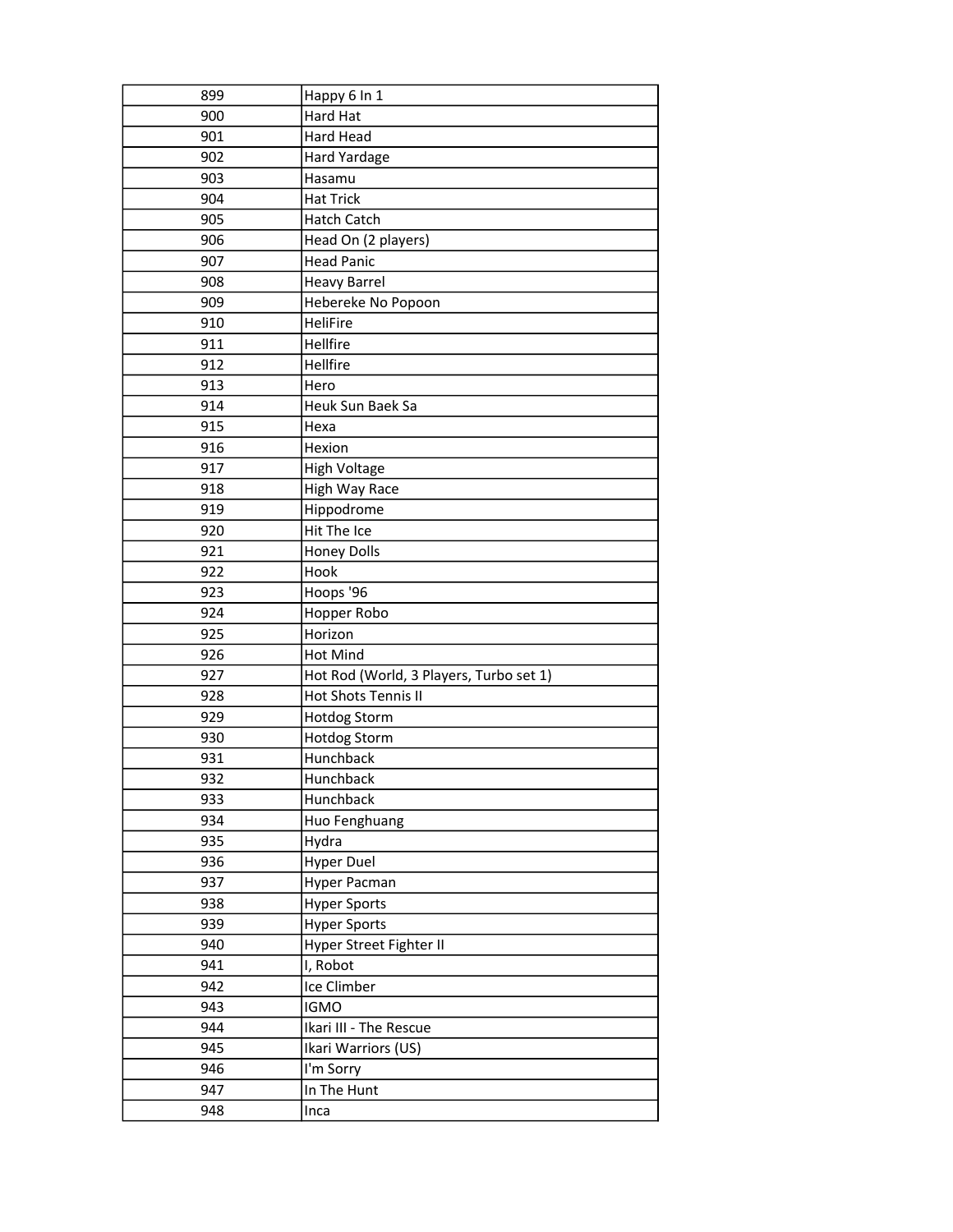| 949 | <b>Indian Battle</b>                  |
|-----|---------------------------------------|
| 950 | Insector                              |
| 951 | <b>Insector X</b>                     |
| 952 | International Cup '94                 |
| 953 | Intrepid                              |
| 954 | IQ-Block                              |
| 955 | IQ-Block                              |
| 956 | IQ-Block                              |
| 957 | Ironclad                              |
| 958 | Ironman Ivan Stewart's Super Off-Road |
| 959 | Jack Rabbit                           |
| 960 | Jack the Giantkiller                  |
| 961 | Jackal                                |
| 962 | Jackie Chan                           |
| 963 | Jackie Chan 2                         |
| 964 | Janpai Puzzle Choukou                 |
| 965 | Jin                                   |
| 966 | Jin Saulabi Tu Hon                    |
| 967 | Joe & Mac Returns                     |
| 968 | Joinem                                |
| 969 | Jojo's Bizarre Adventure              |
| 970 | Jojo's Venture                        |
| 971 | Jolly Jogger                          |
| 972 | Jongbou                               |
| 973 | Journey                               |
| 974 | Joy Joy Kid                           |
| 975 | JR Pacman                             |
| 976 | JR Pacman                             |
| 977 | <b>Judge Dredd</b>                    |
| 978 | <b>Jump Bug</b>                       |
| 979 | Jump Coaster                          |
| 980 | Jump Kids                             |
| 981 | Jump Shot                             |
| 982 | Jumping                               |
| 983 | <b>Jumping Cross</b>                  |
| 984 | Jumping Jack                          |
| 985 | <b>Jumping Pop</b>                    |
| 986 | Jungle King                           |
| 987 | Jungler                               |
| 988 | Juno First                            |
| 989 | Juno First                            |
| 990 | K0F10Th Unique II                     |
| 991 | K0F2000                               |
| 992 | K0F94                                 |
| 993 | <b>K0F95</b>                          |
| 994 | <b>K0F96</b>                          |
| 995 | K0F97 Plus                            |
| 996 | K0F97 Plus 2003                       |
| 997 | K0F98 Ultimate                        |
| 998 | K0F98 Ultra Leona                     |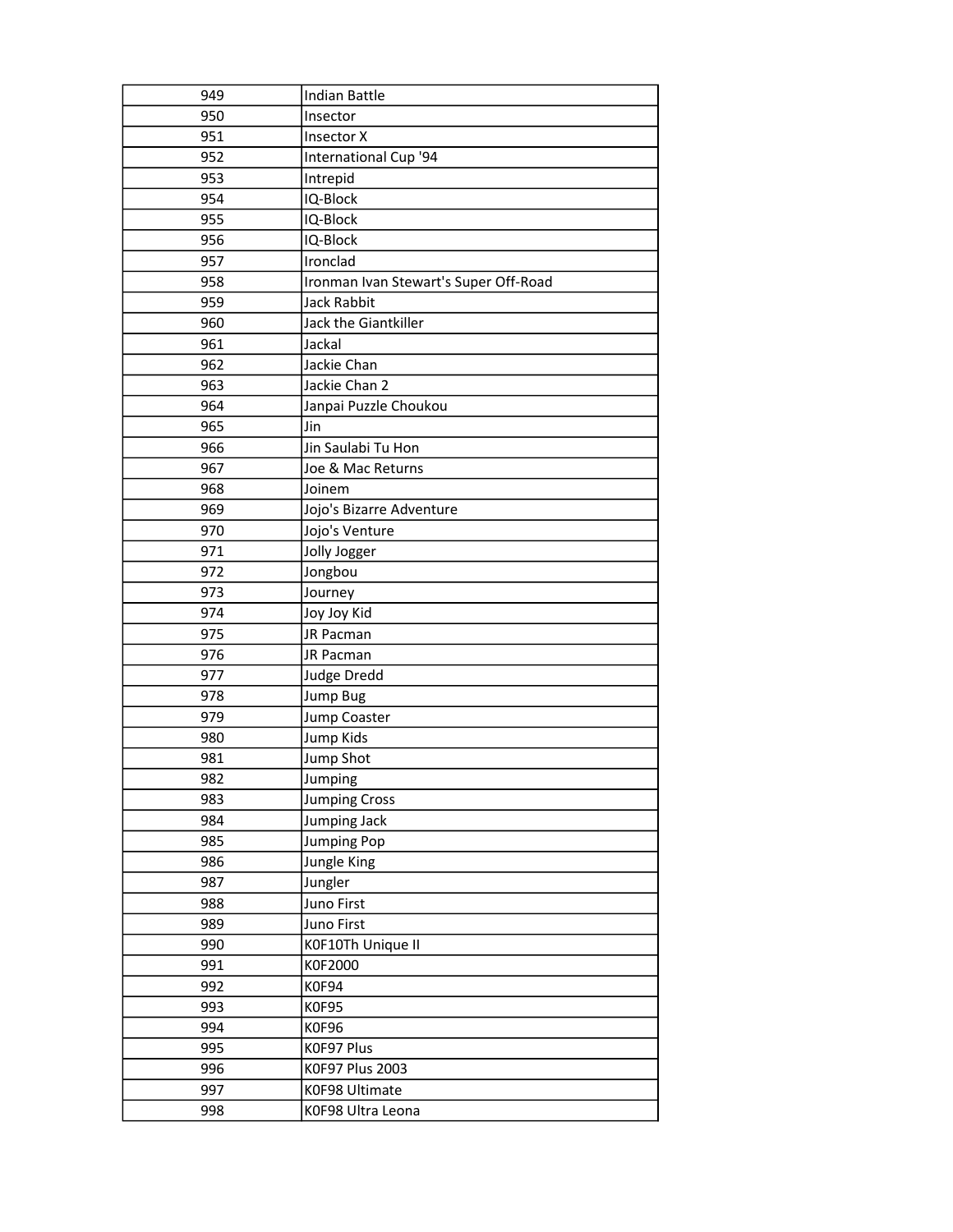| 999          | K0F99 Boss                                |
|--------------|-------------------------------------------|
| 1000         | K0F99 Ultra Plus                          |
| 1001         | Kabuki Klash Boss                         |
| 1002         | Kabuki-Z (World)                          |
| 1003         | Kageki                                    |
| 1004         | Kaiser Knuckle                            |
| 1005         | Kamikaze Cabbie                           |
| 1006         | Kangaroo                                  |
| 1007         | Kaos                                      |
| 1008         | <b>Karian Cross</b>                       |
| 1009         | Karnov                                    |
| 1010         | Ken-Go                                    |
| 1011         | Kero Kero                                 |
| 1012         | Kero Kero Keroppi No Issyoni Asobou       |
| 1013         | Kick                                      |
| 1014         | Kick and Run                              |
| 1015         | Kick Boy                                  |
| 1016         | Kick Off                                  |
| 1017         | Kick Rider                                |
| 1018         | Kid No Hore Hore Daisakusen               |
| 1019         | Kidou Senshi SD Gundam                    |
| 1020         | King & Balloon                            |
| 1021         | King of Boxer                             |
| 1022         | King of Fighters '97 10th Anniversary     |
| 1023         | King of Fighters '97 Final Battle         |
|              |                                           |
| 1024         | King Of Gladiator                         |
| 1025         | King Of The Monsters                      |
| 1026         | King Of The Monsters 2                    |
| 1027         | Kingdom Grandprix                         |
| 1028         | Kirameki Star Road (Ver 2.10J 1997/08/29) |
| 1029         | Kitten Kaboodle                           |
| 1030         | Kizuna Encounter                          |
| 1031         | Knights Of The Round                      |
| 1032         | Knights Of The Round2                     |
| 1033         | Knights Of Valour                         |
| 1034         | Knights Of Valour 2                       |
| 1035         | Knights Of Valour 2 Plus                  |
| 1036         | Knights Of Valour 2+                      |
| 1037         | Knights of Valour 2007                    |
| 1038         | Knights Of Valour Ytzy1                   |
| 1039         | Knuckle Bash 2                            |
| 1040         | Knuckle Joe                               |
| 1041         | KOF10Th Extra Plus                        |
| 1042         | KOF2000 Plus                              |
| 1043         | KOF2001                                   |
| 1044         | KOF2001 Plus                              |
| 1045         | KOF2002                                   |
| 1046         | KOF2002 ICE BLUE                          |
| 1047<br>1048 | KOF2002 Magic<br>KOF2002 Magic II         |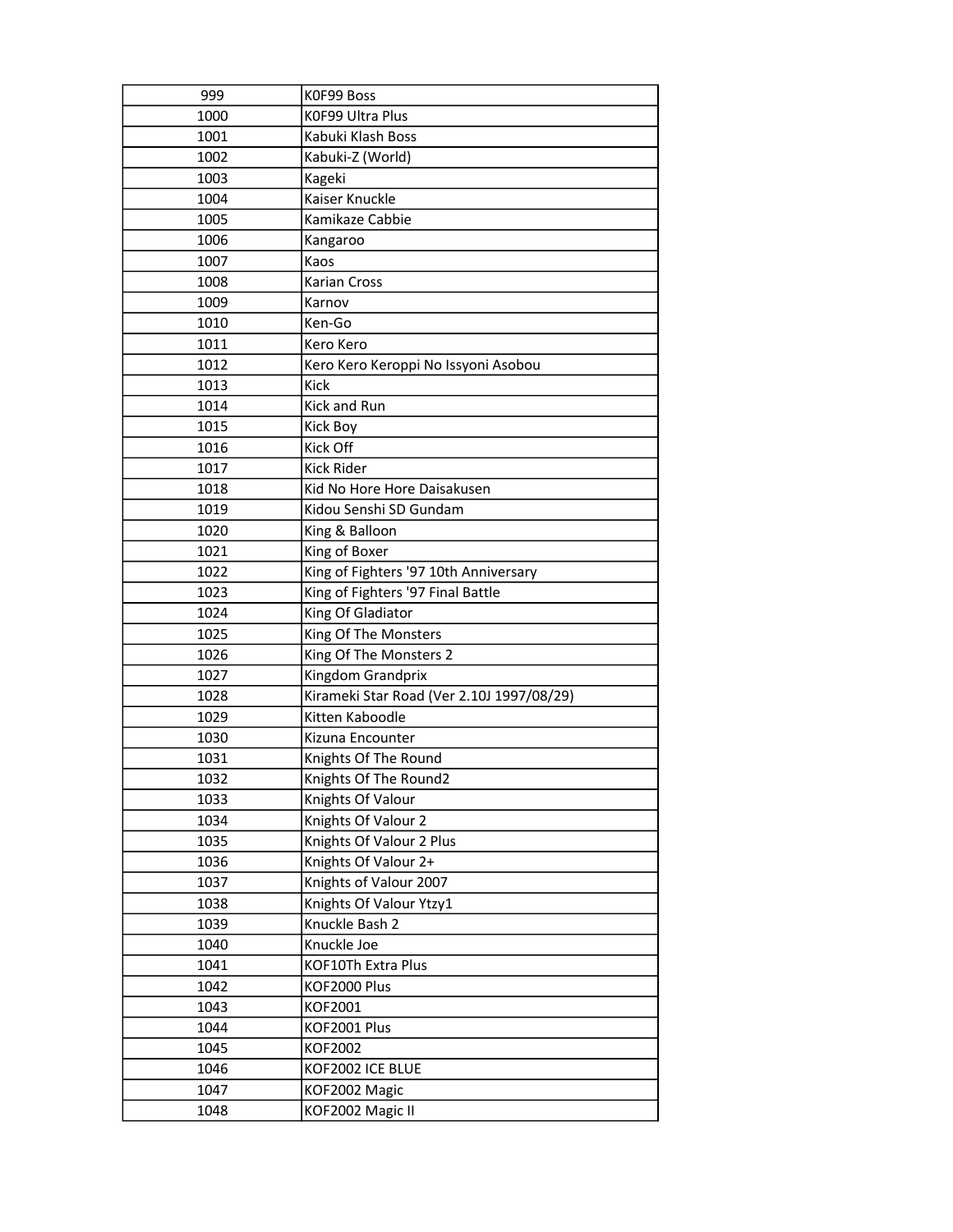| 1049 | KOF2002 Plus                                     |
|------|--------------------------------------------------|
| 1050 | KOF2002 Super                                    |
| 1051 | KOF2003                                          |
| 1052 | KOF2004 Newtime                                  |
| 1053 | KOF2004 Hero                                     |
| 1054 | KOF2004 Ultra Plus                               |
| 1055 | KOF95+                                           |
| 1056 | KOF96+                                           |
| 1057 | KOF97                                            |
| 1058 | KOF97 Boss                                       |
| 1059 | KOF97 Column Tyrants                             |
| 1060 | KOF97 Domineering                                |
| 1061 | KOF97 Evo                                        |
| 1062 | KOF97 Revolution                                 |
| 1063 | KOF98                                            |
| 1064 | KOF98 Assault                                    |
| 1065 | KOF98 SR                                         |
| 1066 | KOF99                                            |
| 1067 | KOF99 Combo                                      |
| 1068 | <b>KOF99+</b>                                    |
| 1069 | Koi Koi Shimasho 2 - Super Real Hanafuda (Japan) |
| 1070 | Konkyuu no Hoshi                                 |
| 1071 | Koro Koro                                        |
| 1072 | Koukouyakyuh, The                                |
| 1073 | Koutetsu Yousai Strahl                           |
|      |                                                  |
| 1074 | KOV 2007 Power Fast                              |
| 1075 | <b>KOV Plus</b>                                  |
| 1076 | <b>KOV Plus Power Fast</b>                       |
| 1077 | KOV QunYingZhuan                                 |
| 1078 | <b>KOV Splus</b>                                 |
| 1079 | <b>KOV Super Heroes</b>                          |
| 1080 | <b>KOV Super Heros F</b>                         |
| 1081 | KOV Super Heros Z                                |
| 1082 | KOV Ytzy2                                        |
| 1083 | <b>Krazy Bowl</b>                                |
| 1084 | Kung-Fu Master                                   |
| 1085 | Kung-Fu Taikun                                   |
| 1086 | Kuri Kinton                                      |
| 1087 | Kusayakyuu                                       |
| 1088 | Lady Bug                                         |
| 1089 | Lady Bug                                         |
| 1090 | Lady Frog                                        |
| 1091 | Lady Killer                                      |
| 1092 | Land Maker                                       |
| 1093 | Lansquenet 2004                                  |
| 1094 | Laser                                            |
| 1095 | Lasso                                            |
| 1096 | Last Duel                                        |
| 1097 | Last Fortress - Toride                           |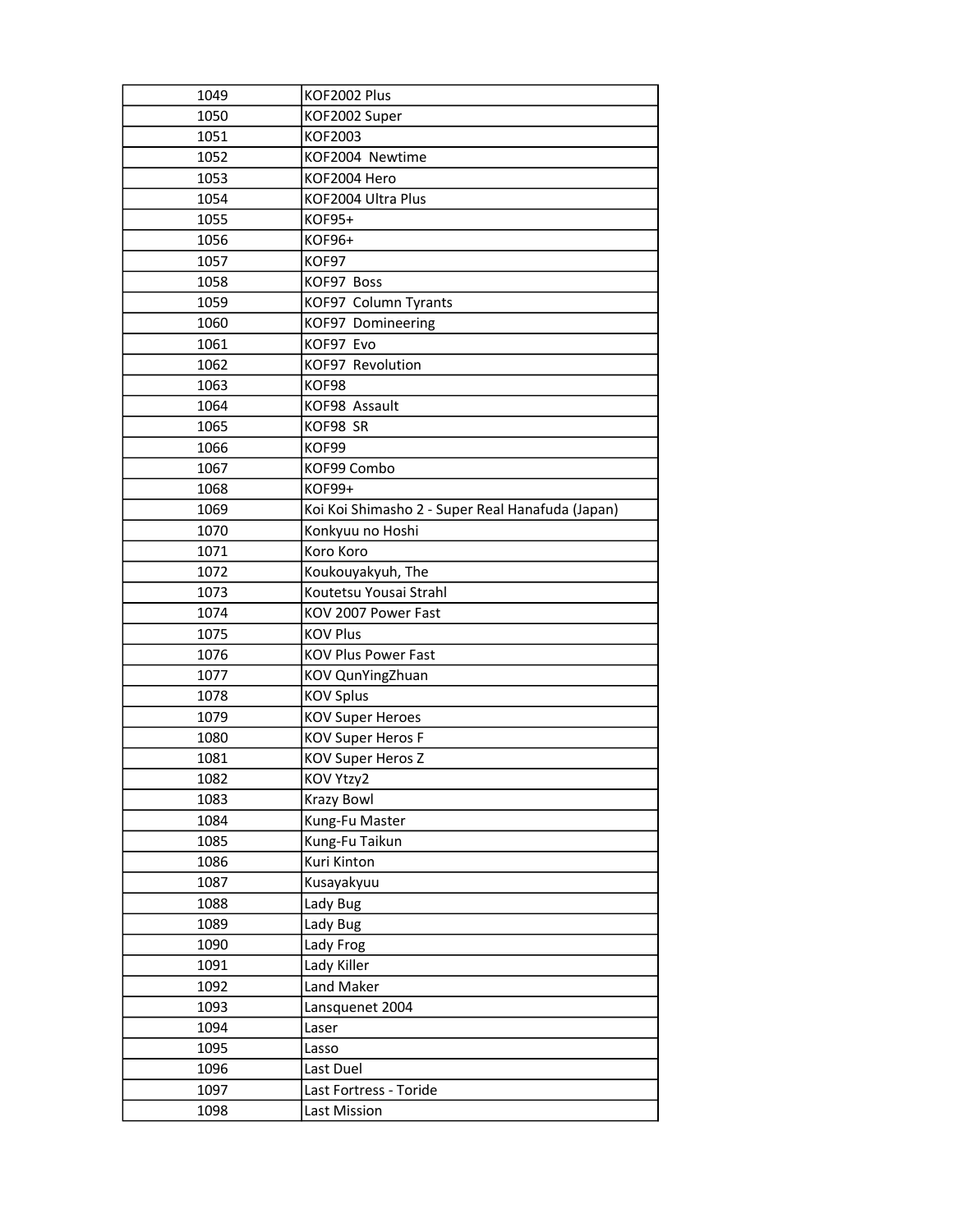| 1099 | Last Striker                   |
|------|--------------------------------|
| 1100 | Lazer Command                  |
| 1101 | League Bowling                 |
| 1102 | Legend                         |
| 1103 | Legend of Makai                |
| 1104 | Legend Success Joe             |
| 1105 | Legion - Spinner-87            |
| 1106 | Lemmings                       |
| 1107 | Leprechaun                     |
| 1108 | Lethal Crash Race              |
| 1109 | Lethal Justice                 |
| 1110 | Lethal Thunder                 |
| 1111 | Levers                         |
| 1112 | Libble Rabble                  |
| 1113 | Liberator                      |
| 1114 | <b>Lightning Fighters</b>      |
| 1115 | Liquid Kids                    |
| 1116 | Liquid Kids                    |
| 1117 | Live Quiz Show                 |
| 1118 | <b>Lizard Wizard</b>           |
| 1119 | Lock'n'Chase                   |
| 1120 | Loco-Motion                    |
| 1121 | Lode Runner: The Dig Fighter   |
| 1122 | Lode Runner IV                 |
| 1123 | Logger                         |
| 1124 | Logic Pro                      |
| 1125 | Logic Pro 2                    |
| 1126 | Lot Lot                        |
| 1127 | Lucky Today                    |
| 1128 | Lunar Rescue                   |
| 1129 | Macho Mouse                    |
| 1130 | Mad Planets                    |
| 1131 | Mad Shark                      |
| 1132 | Mad Ball V2.0                  |
| 1133 | Mad Crasher                    |
| 1134 | Mad Donna                      |
| 1135 | Mad Gear                       |
| 1136 | Mad Motor                      |
| 1137 | Mag Max                        |
| 1138 | Magic Bubble                   |
| 1139 | Magic Bubble                   |
| 1140 | <b>Magic Sticks</b>            |
| 1141 | Magic Worm                     |
| 1142 | <b>Magical Cat Adventure</b>   |
| 1143 | <b>Magical Crystals</b>        |
| 1144 | <b>Magical Drop II</b>         |
| 1145 | <b>Magical Drop III</b>        |
| 1146 | Magic's 10 (ver. 16.55)        |
| 1147 |                                |
| 1148 | Mahou Daisakusen<br>Main Event |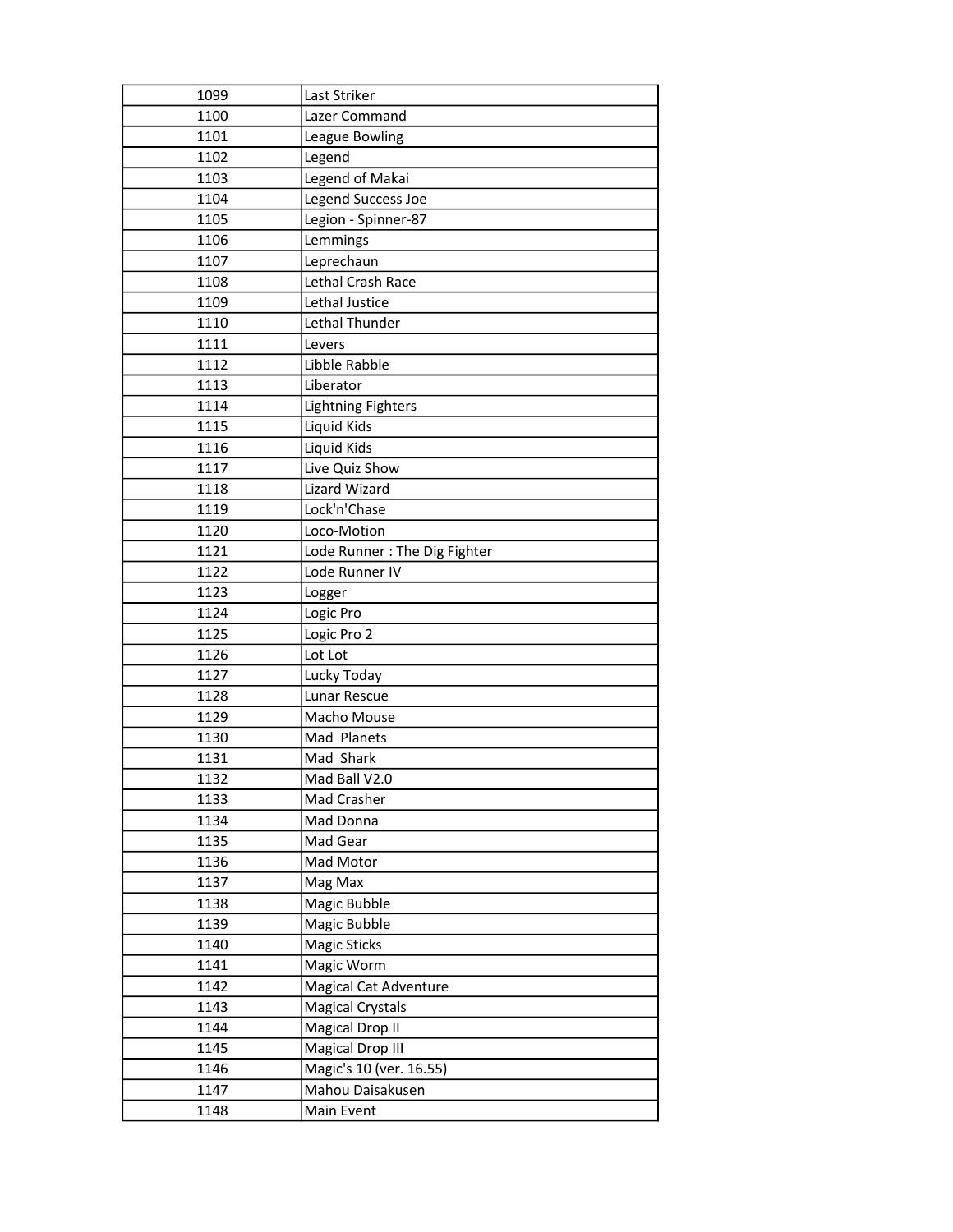| 1149         | Main Event                             |
|--------------|----------------------------------------|
| 1150         | Major Havoc                            |
| 1151         | Major Title                            |
| 1152         | Mang-Chi                               |
| 1153         | Mania Challenge I                      |
| 1154         | Maniac Square                          |
| 1155         | Many Block                             |
| 1156         | Mappy                                  |
| 1157         | Marine Boy                             |
| 1158         | Mariner                                |
| 1159         | Mario Bros                             |
| 1160         | Mark Of Wolves                         |
| 1161         | <b>Mars Matrix</b>                     |
| 1162         | <b>Martial Champion</b>                |
| 1163         | <b>Martial Masters</b>                 |
| 1164         | <b>Marvel Super Heroes</b>             |
| 1165         | Marvel Super Heroes                    |
| 1166         | <b>Marvel Super Heroes</b>             |
| 1167         | Marvel Super Heroes Vs. Street Fighter |
| 1168         | Marvel VS Capcom                       |
| 1169         | Marvin's Maze                          |
| 1170         | <b>Masked Riders</b>                   |
| 1171         | Master of Syougi                       |
| 1172         | Master of Weapon                       |
| 1173         | Master of Weapon II                    |
| 1174         | <b>MAT Mania</b>                       |
| 1175         | Match It II                            |
| 1176         | Max RPM                                |
| 1177         | Mayday (set 1)                         |
| 1178         | Mayhem 2002                            |
| 1179         | Mayjinsen 2                            |
| 1180         | Maze of Flott                          |
| 1181         | Mazinger                               |
| 1182         | Meadows Lanes                          |
| 1183         | Mega Man                               |
| 1184         | Mega Zone                              |
| 1185         | Megadon                                |
| 1186         | Megatack                               |
| 1187         | Meijinsen                              |
| 1188         | Meikyu Jima                            |
| 1189         | Meikyuu Hunter G                       |
| 1190         | Mello Yello Q*bert                     |
| 1191         | Mercs                                  |
| 1192         | <b>Merlins Money Maze</b>              |
| 1193         | Mermaid                                |
| 1194         | Meta Fox                               |
| 1195         | Metal Black                            |
| 1196         | Metal Clash                            |
|              |                                        |
| 1197<br>1198 | Metal Saver<br><b>Metal Slug</b>       |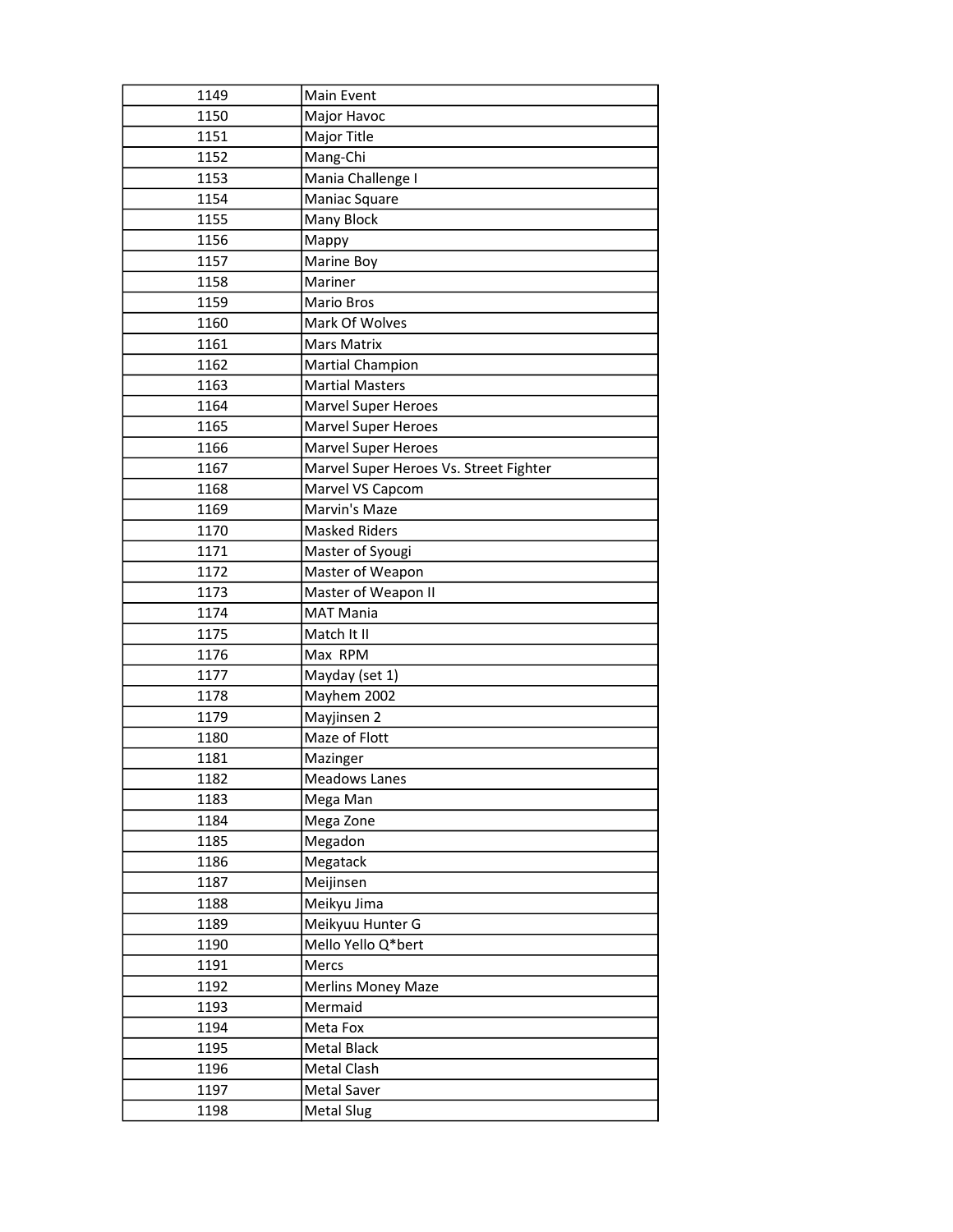| 1199         | Metal Slug 2                           |
|--------------|----------------------------------------|
| 1200         | Metal Slug 2+                          |
| 1201         | Metal Slug 3                           |
| 1202         | Metal Slug 3+                          |
| 1203         | Metal Slug 4                           |
| 1204         | Metal Slug 4 Plus                      |
| 1205         | Metal Slug 5                           |
| 1206         | Metal Slug 5 Plus                      |
| 1207         | Metal Slug 6                           |
| 1208         | Metal Slug 6 Plus                      |
| 1209         | Metal Slug X                           |
| 1210         | Metal Slug X+                          |
| 1211         | Metal Slug+                            |
| 1212         | Metal Soldier Isaac II                 |
| 1213         | Metamorphic Force                      |
| 1214         | Meteoroids                             |
| 1215         | Michael Jackson's Moonwalker           |
| 1216         | <b>Midnight Resistance</b>             |
| 1217         | Midnight Resistance                    |
| 1218         | Mighty Guy                             |
| 1219         | <b>Mighty Monkey</b>                   |
| 1220         | <b>Mighty Warriors</b>                 |
| 1221         | Mighty! Pang                           |
| 1222         | Mighty! Pang                           |
| 1223         | Mikie                                  |
| 1224         | Mille Miglia 2                         |
| 1225         | Mille Miglia 2: Great 1000 Miles Rally |
| 1226         | Millipede                              |
| 1227         | Millipede                              |
| 1228         | Minky Monkey                           |
| 1229         | Miss Bingo                             |
| 1230         | Miss Bubble 2                          |
| 1231         | Miss Puzzle                            |
| 1232         | Mission 660                            |
| 1233         | <b>Mister Viking</b>                   |
| 1234         | Miyasu Nonki no Quiz 18-Kin            |
| 1235         | Mobile Suit Gundam                     |
| 1236         | Moero Pro Yakyuu Homerun               |
| 1237         | Moguchan                               |
| 1238         | Mole Attack                            |
| 1239         | Money Money                            |
| 1240         | Money Puzzle Ex                        |
| 1241         | Monster Bash                           |
| 1242         | Monster Slider                         |
| 1243         | Monsters World                         |
| 1244         | Monte Cario                            |
| 1245         | Moon Quasar                            |
| 1246         |                                        |
|              | Moonwar                                |
| 1247<br>1248 | More Challenging Q*bert<br>More More   |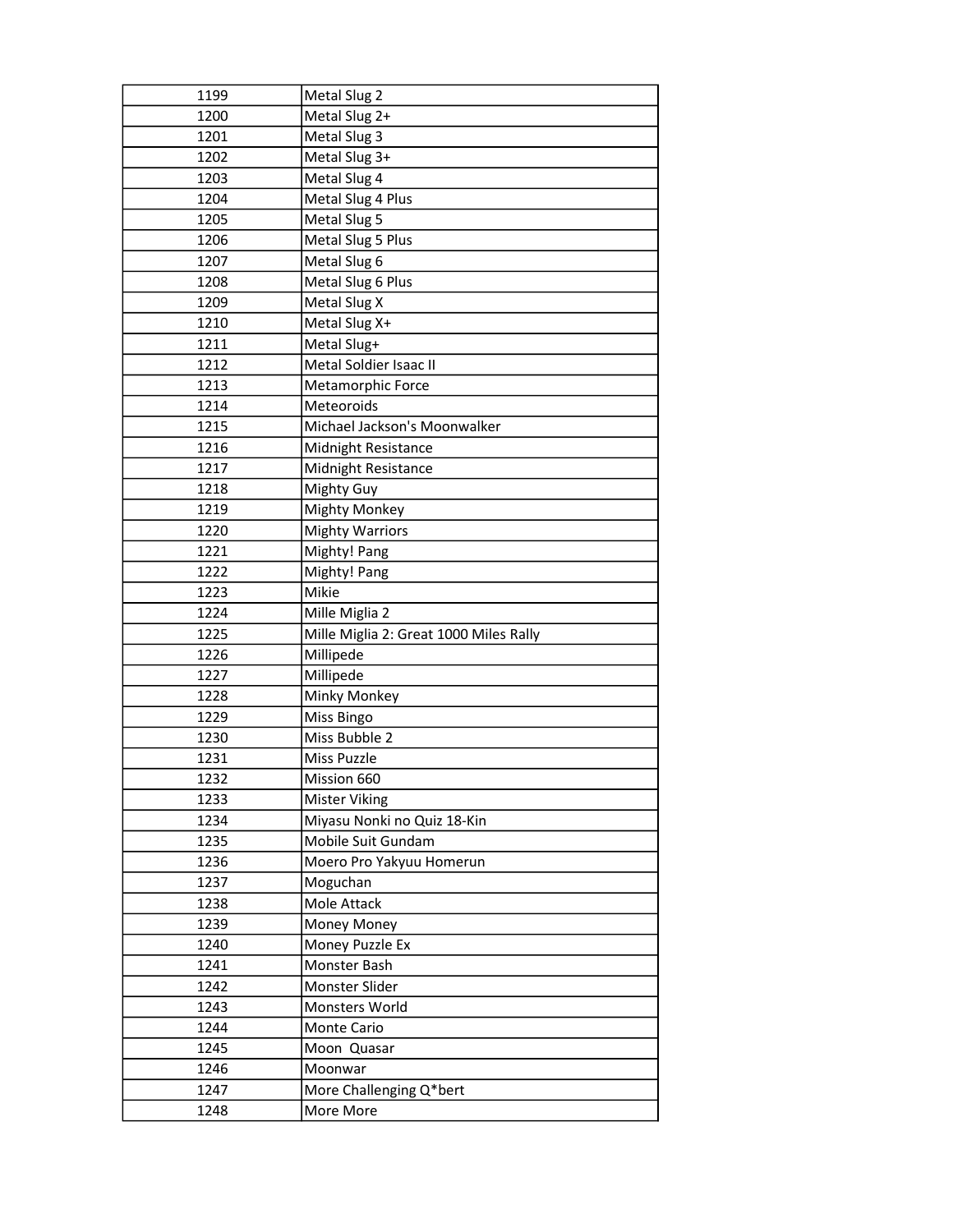| 1249 | More More Plus                     |
|------|------------------------------------|
| 1250 | Mortal Kombat                      |
| 1251 | Mortal Kombat (Yawdim bootleg)     |
| 1252 | Mortal Kombat 2                    |
| 1253 | Mortal Kombat 3 Trilogy            |
| 1254 | Mortal Kombat 4                    |
| 1255 | Mosaic                             |
| 1256 | Mosyougi                           |
| 1257 | Motos                              |
| 1258 | Mouja                              |
| 1259 | Mouser                             |
| 1260 | Mr Do vs Unicorns                  |
| 1261 | Mr. Do!                            |
| 1262 | Mr. Do's Castle                    |
| 1263 | Mr. Do's Castle                    |
| 1264 | Mr. Do's Wild Ride                 |
| 1265 | Mr. Goemon                         |
| 1266 | Mr. Jong                           |
| 1267 | Mr. Kougar                         |
| 1268 | Mr. TNT                            |
| 1269 | Ms Pacman                          |
| 1270 | Ms Pacman Part1                    |
| 1271 | Ms. Pac Attack                     |
| 1272 | Ms. Pac-Man                        |
| 1273 | Mug Smashers                       |
| 1274 | Multi 5                            |
| 1275 | Multi Champ                        |
| 1276 | Multi Champ                        |
| 1277 | Multi Champ Deluxe                 |
| 1278 | Muscle Bomber Duo Heat Up Warriors |
| 1279 | <b>Mustang Fighter</b>             |
| 1280 | Mutant Fighter                     |
| 1281 | <b>MVP</b>                         |
| 1282 | MVP (set 1)                        |
| 1283 | MX5000                             |
| 1284 | <b>Mysterious Stones</b>           |
| 1285 | <b>Mystic Warriors</b>             |
| 1286 | N.Y. Captor                        |
| 1287 | NAM-1975 (NGM-001)(NGH-001)        |
| 1288 | Naname De Magic                    |
| 1289 | Nastar                             |
| 1290 | NATO Defense                       |
| 1291 | Naughty Boy                        |
| 1292 | <b>Naughty Mouse</b>               |
| 1293 | NBA Jam                            |
| 1294 | Neck-n-Neck (v1.2)                 |
| 1295 | Nekketsu Koukou Dodgeball Bu       |
| 1296 | Nemesis                            |
| 1297 | Neo Bomber Man                     |
| 1298 | Neo Drift Out - New Technology     |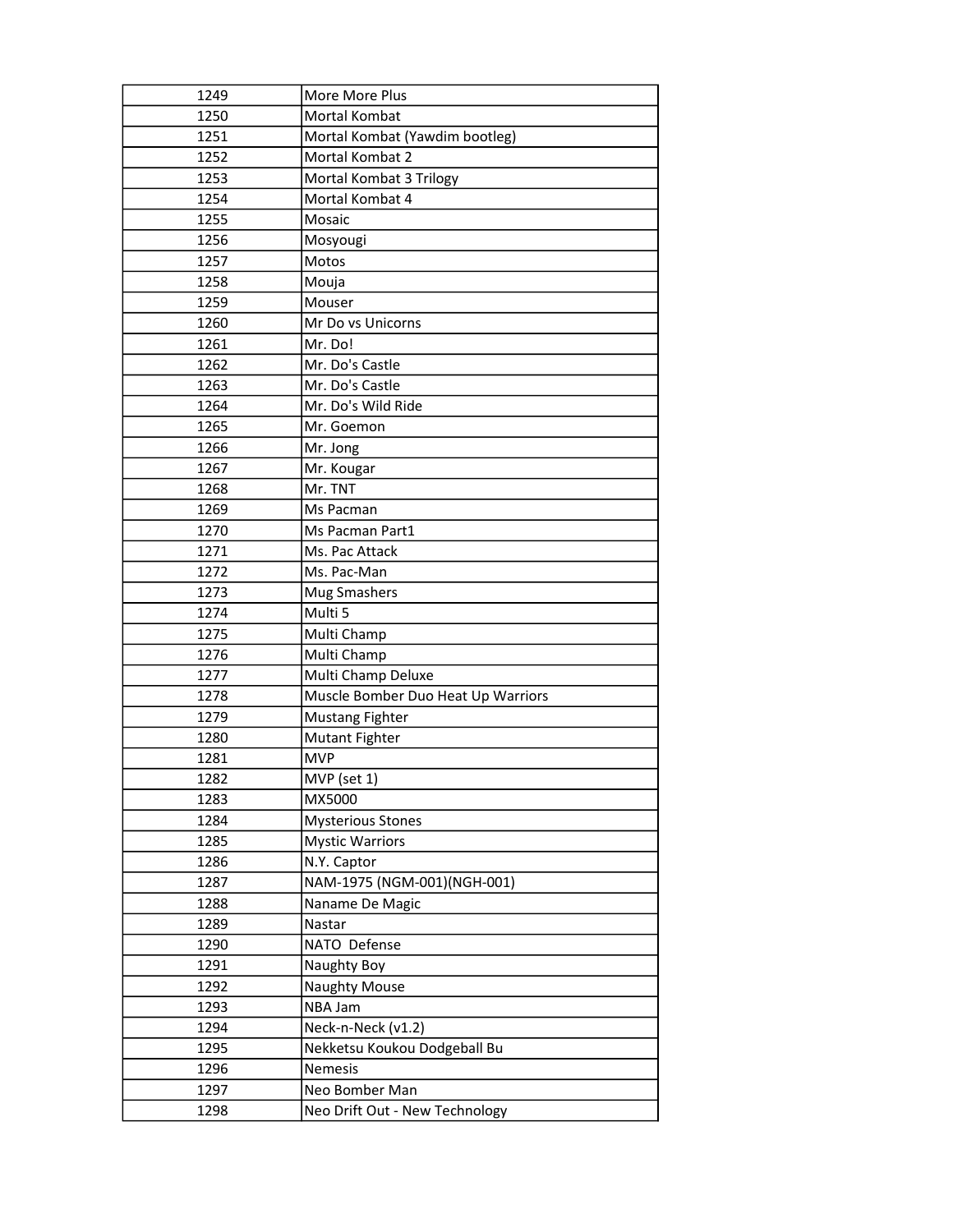| 1299 | Neo Mr, Do!                         |
|------|-------------------------------------|
| 1300 | Neratte Chu                         |
| 1301 | <b>Net Wars</b>                     |
| 1302 | New Rally X                         |
| 1303 | New Sinbad 7                        |
| 1304 | Newpuc2                             |
| 1305 | <b>News</b>                         |
| 1306 | News broadcast (Hong Kong & Taiwan) |
| 1307 | NewZealand Story                    |
| 1308 | Nibbler                             |
| 1309 | <b>Night Slashers</b>               |
| 1310 | <b>Night Warriors</b>               |
| 1311 | Nightmare                           |
| 1312 | Ninja Baseball Bat Man              |
| 1313 | Ninja Clowns                        |
| 1314 | Ninja Emaki                         |
| 1315 | Ninja Master's                      |
| 1316 | Nitro Ball                          |
| 1317 | Niyanpai (Japan)                    |
| 1318 | Noah's Ark                          |
| 1319 | Nostradamus                         |
| 1320 | Nouryoku Koujou linkai              |
| 1321 | Nova 2001                           |
| 1322 | Oh My God                           |
| 1323 | Oishii Puzzle Ha Irimasenka         |
| 1324 | Oli-Boo-Chu                         |
| 1325 | Omega                               |
| 1326 | Omega Fighter                       |
| 1327 | One + Two                           |
| 1328 | Onna Sansirou - Typhoon Gal         |
| 1329 | <b>Operation Thunderbolt</b>        |
| 1330 | <b>Operation Wolf</b>               |
| 1331 | Orbitron                            |
| 1332 | Orbs                                |
| 1333 | Ordyne                              |
| 1334 | Ordyne II                           |
| 1335 | Oriental Legend                     |
| 1336 | Oriental Legend SP                  |
| 1337 | Oriental Legend Super               |
| 1338 | Osman                               |
| 1339 | Out Run                             |
| 1340 | Out Zone                            |
| 1341 | Out Zone                            |
| 1342 | Out Zone III                        |
| 1343 | Out Zone IV                         |
| 1344 | Over Drive                          |
| 1345 | Over Top                            |
| 1346 | Ozma Wars                           |
| 1347 | Ozon I                              |
| 1348 | P-47 - The Phantom Fighter          |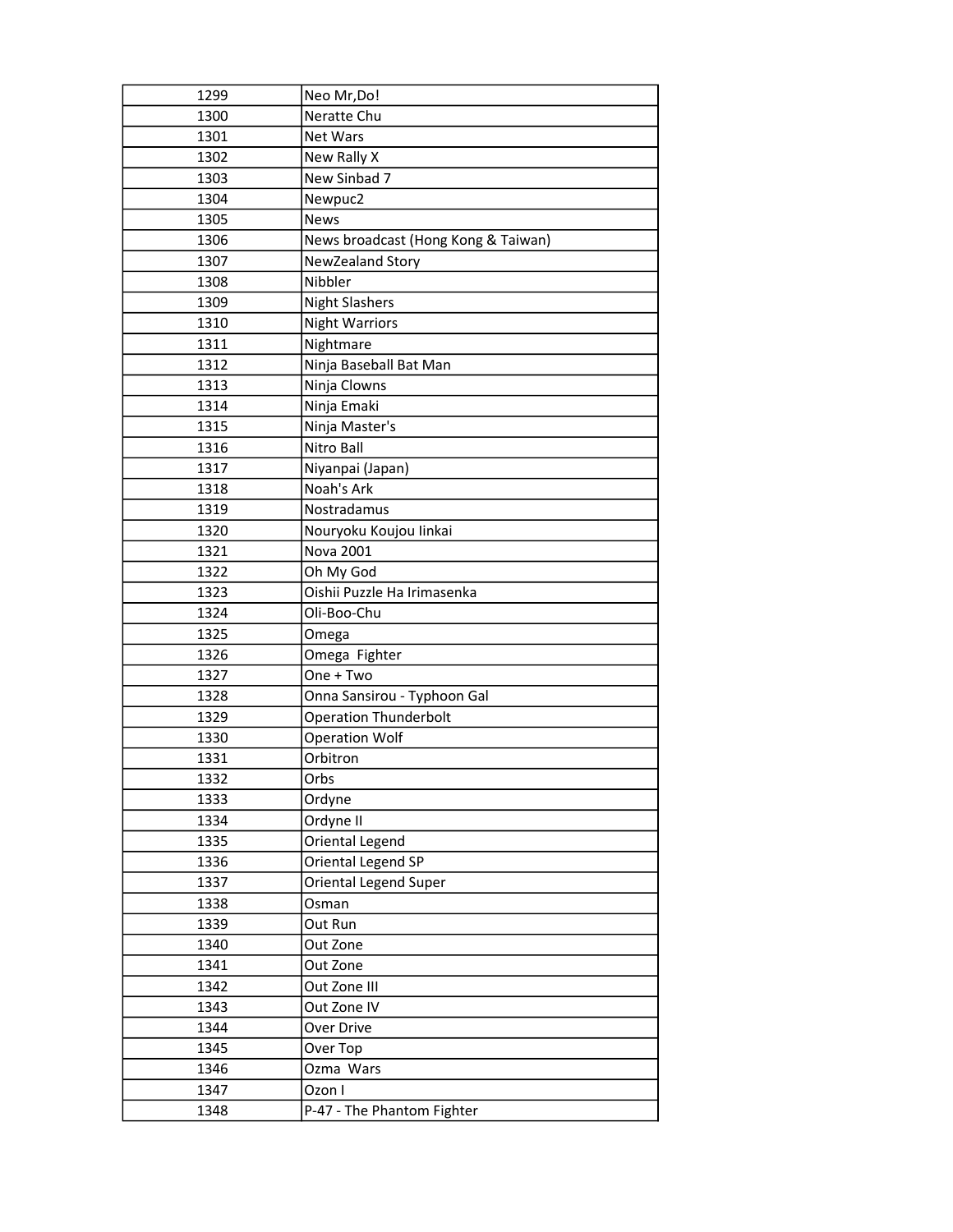| 1349 | Pac-Gal                              |
|------|--------------------------------------|
| 1350 | Pac-Land                             |
| 1351 | Pac-Man                              |
| 1352 | Pac-Man Plus                         |
| 1353 | Pac-Man Plus                         |
| 1354 | Pac-Mania                            |
| 1355 | Paddle Mania                         |
| 1356 | Pairs                                |
| 1357 | Palamedes                            |
| 1358 | Pandora's Palace                     |
| 1359 | Pang                                 |
| 1360 | Pang Pang                            |
| 1361 | Pang Pom's                           |
| 1362 | Pang! 3                              |
| 1363 | Panic Bomber                         |
| 1364 | Panic Road                           |
| 1365 | Paperboy                             |
| 1366 | <b>Parallel Turn</b>                 |
| 1367 | Parodius                             |
| 1368 | Pasha Pasha Champ Mini Game Festival |
| 1369 | Pass                                 |
| 1370 | Passing Shot                         |
| 1371 | Peek-A-Boo!                          |
| 1372 | Peggle                               |
| 1373 | Peggle II                            |
| 1374 | Pengo                                |
| 1375 | Pengo                                |
| 1376 | Penguin Brothers                     |
| 1377 | Penguin-Kun Wars                     |
| 1378 | <b>Perfect Billiard</b>              |
| 1379 | Performan                            |
| 1380 | Pest Place                           |
| 1381 | Phelios                              |
| 1382 | Phoenix                              |
| 1383 | Photo Y2K                            |
| 1384 | Phozon                               |
| 1385 | Pickin'                              |
| 1386 | Pig Newton                           |
| 1387 | Pig Out: Dine Like a Swine!          |
| 1388 | <b>Pinball Action</b>                |
| 1389 | Pinbo                                |
| 1390 | Pioneer Balloon                      |
| 1391 | Pipi & Bibis                         |
| 1392 | Piranha                              |
| 1393 | Pirate Ship Higemaru                 |
| 1394 | Pirate Ship Higemaru                 |
| 1395 | Pirate Treasure                      |
| 1396 | Pisces                               |
| 1397 | Pistol Daimyo no Bouken              |
| 1398 | Pit Fighter                          |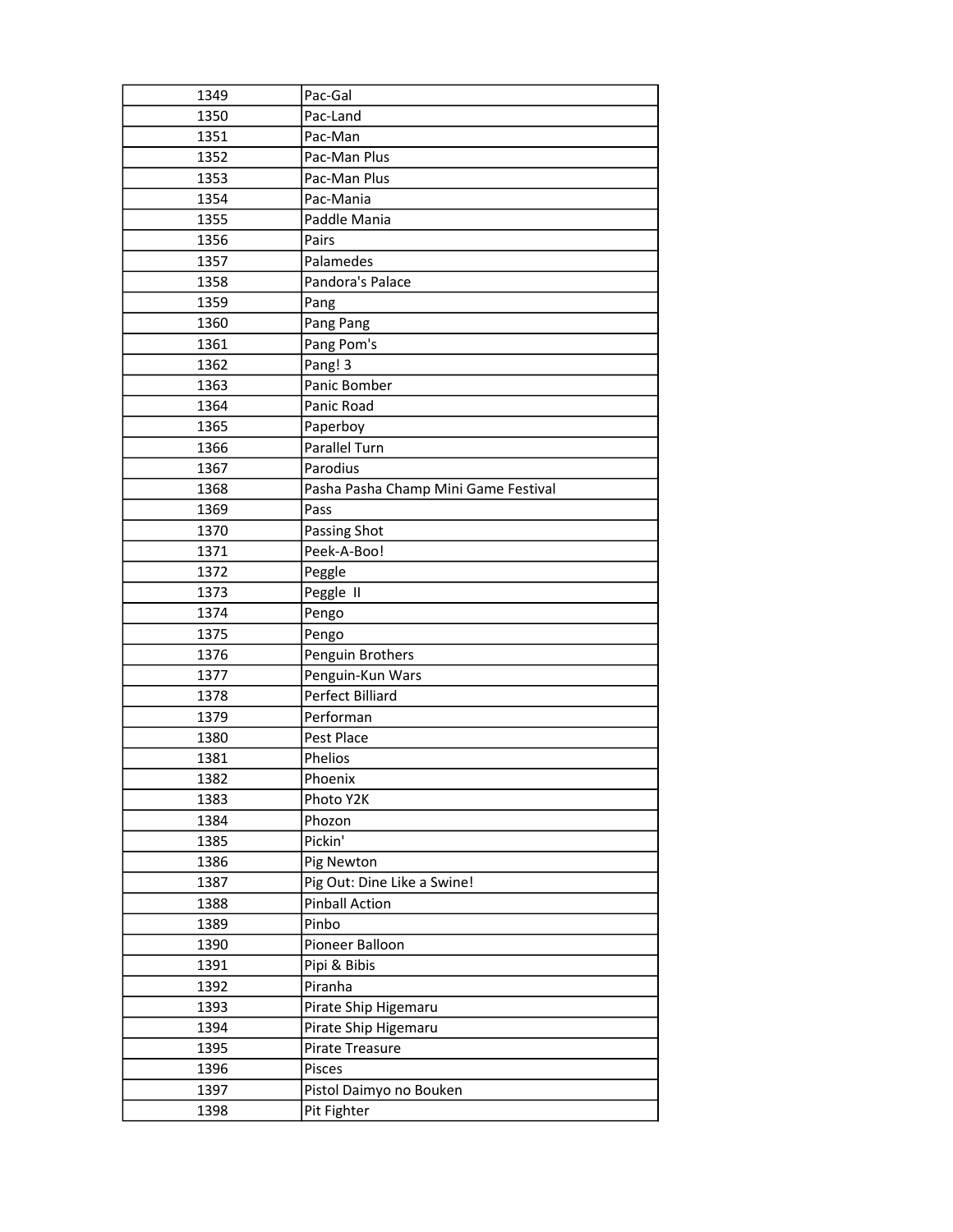| 1399 | Pitfall            |
|------|--------------------|
| 1400 | PK Scramble        |
| 1401 | Play Girls         |
| 1402 | Pleiads            |
| 1403 | Plotting           |
| 1404 | Plump Pop          |
| 1405 | Plus Alpha         |
| 1406 | Pnickies           |
| 1407 | Pochi And Nyaa     |
| 1408 | Pocket Fighter     |
| 1409 | Pocket Gal         |
| 1410 | Poitto             |
| 1411 | Pole Position      |
| 1412 | Pole Position II   |
| 1413 | Pollux             |
| 1414 | Ponpoko            |
| 1415 | Ponpoko            |
| 1416 | Pooyan             |
| 1417 | Pooyan             |
| 1418 | Pop Bingo          |
| 1419 | Pop Flamer         |
| 1420 | Pop 'n Bounce      |
| 1421 | Popeye             |
| 1422 | Pop'n Pop          |
| 1423 | Popper             |
| 1424 | Porky              |
| 1425 | Pot of Gold        |
| 1426 | Poto Poto          |
| 1427 | Power Balls        |
| 1428 | Power Drift        |
| 1429 | Power Drive        |
| 1430 | Power Goal         |
| 1431 | Power Instinct     |
| 1432 | Power Play         |
| 1433 | Power Surge        |
| 1434 | Power Wheels II    |
| 1435 | Prehistoric Isle 2 |
| 1436 | Premier Soccer     |
| 1437 | Professor Pac-Man  |
| 1438 | Progear            |
| 1439 | Progress           |
| 1440 | Psychic 5          |
| 1441 | Puchi Carat        |
| 1442 | Puck Man           |
| 1443 | Puckman Pockimon   |
| 1444 | PuLiRuLa           |
| 1445 | Punch-Out!!        |
| 1446 | Punk Shot          |
| 1447 | Pururun            |
| 1448 | Pushman            |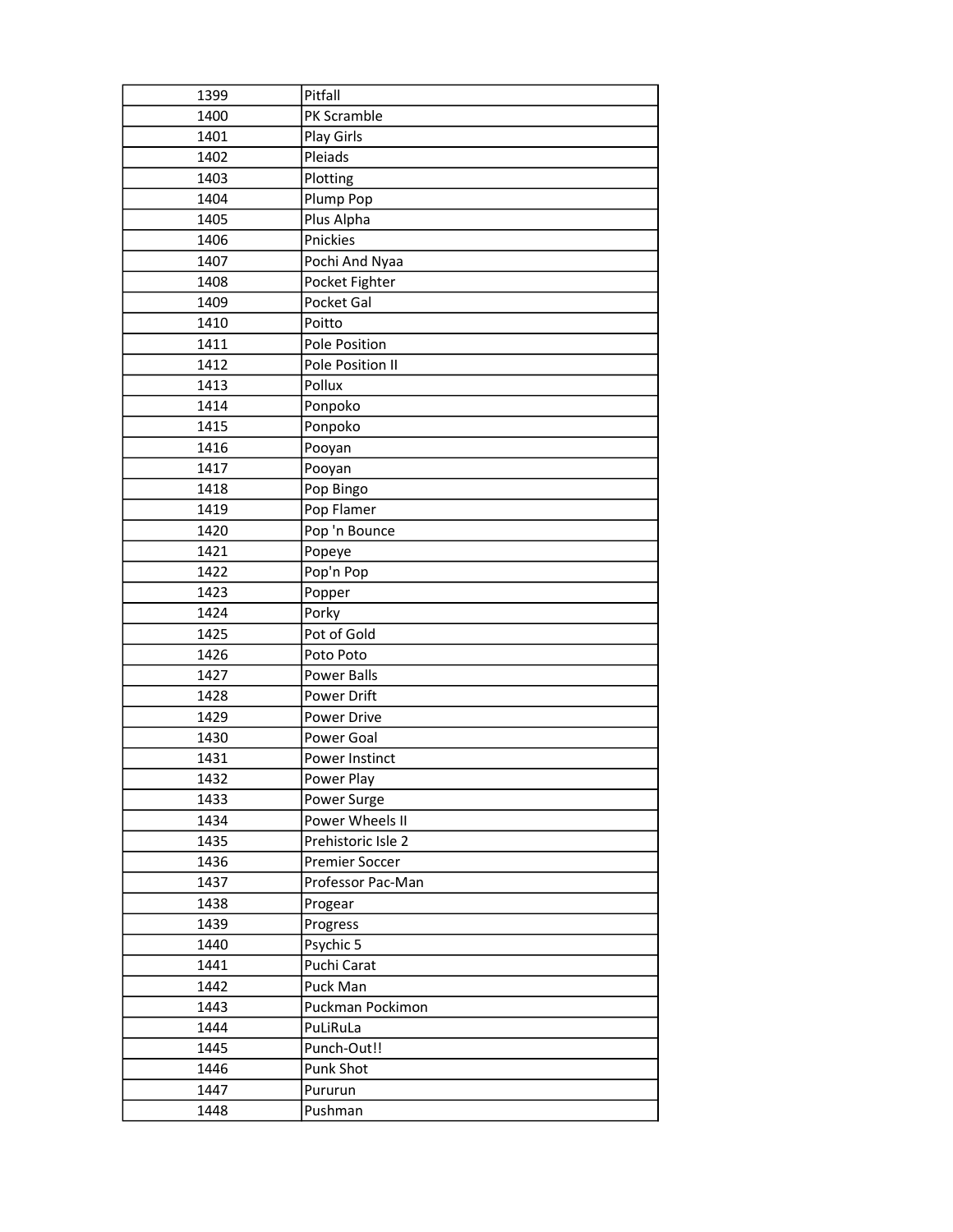| 1449 | Puyo Puyo                                 |
|------|-------------------------------------------|
| 1450 | Puyo Puyo 2                               |
| 1451 | Puzz Loop                                 |
| 1452 | Puzz Loop 2                               |
| 1453 | Puzzle & Action Ichidan-R                 |
| 1454 | Puzzle & Action Tant-R                    |
| 1455 | Puzzle & Action: Ichidant-R (World)       |
| 1456 | Puzzle Bobble                             |
| 1457 | Puzzle Bobble 2                           |
| 1458 | Puzzle Bobble 2                           |
| 1459 | Puzzle Bobble 3                           |
| 1460 | Puzzle Bobble 4                           |
| 1461 | Puzzle Bobble-T                           |
| 1462 | <b>Puzzle Break</b>                       |
| 1463 | Puzzle Club                               |
| 1464 | Puzzle Club                               |
| 1465 | Puzzle De Bowling                         |
| 1466 | Puzzle De Pon!                            |
| 1467 | Puzzle De Pon!R                           |
| 1468 | Puzzle Fighter II T                       |
| 1469 | Puzzle Fighter II Turbo                   |
| 1470 | Puzzle Fighter II X                       |
| 1471 | Puzzle Game Rong Rong                     |
| 1472 | <b>Puzzle King</b>                        |
| 1473 | <b>Puzzle Star</b>                        |
| 1474 | Puzzle Uo Poko                            |
| 1475 | Puzzli                                    |
| 1476 | Puzzli 2                                  |
| 1477 | Puzzli 2                                  |
| 1478 | PuzzLove                                  |
| 1479 | Puzznic                                   |
| 1480 | Q*bert                                    |
| 1481 | Q*bert (set 2)                            |
| 1482 | Qix                                       |
| 1483 | Qix                                       |
| 1484 | Quasar                                    |
| 1485 | Quester                                   |
| 1486 | Quiz 365                                  |
| 1487 | Quiz 6000 Academy                         |
| 1488 | Quiz Crayon Shinchan                      |
| 1489 | Quiz de Idol! Hot Debut (Japan)           |
| 1490 | Quiz Olympic                              |
| 1491 | Quiz Quest - Hime to Yuusha no Monogatari |
| 1492 | Qwak                                      |
| 1493 | Rabio Lepus                               |
| 1494 | Rack + Roll                               |
| 1495 | Rack 'em Up                               |
| 1496 | Radar Scope                               |
| 1497 | <b>Radical Radial</b>                     |
| 1498 | Rafflesia                                 |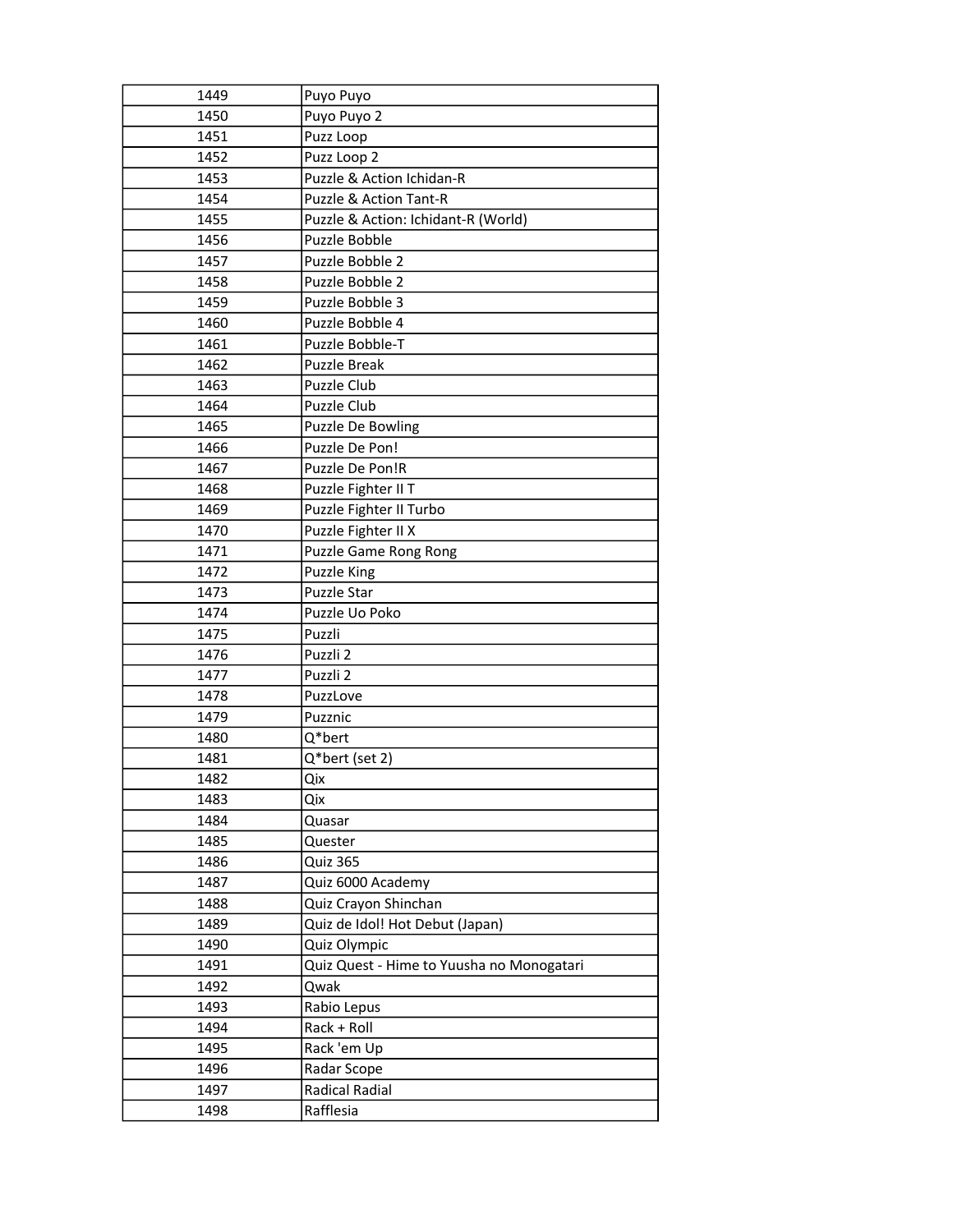| 1499 | Rage Of Dragons              |
|------|------------------------------|
| 1500 | Ragnagard                    |
| 1501 | Raiders5                     |
| 1502 | Raiga - Strato Fighter       |
| 1503 | Raiga - Strato Fighter       |
| 1504 | Rainbow Islands              |
| 1505 | Rainbow Islands              |
| 1506 | <b>Rally Bike</b>            |
| 1507 | Rallys                       |
| 1508 | Rampart                      |
| 1509 | Rastan                       |
| 1510 | Reactor                      |
| 1511 | <b>Real Bout</b>             |
| 1512 | Real Bout 2                  |
| 1513 | Real Bout Fatal Fury         |
| 1514 | Real Bout Fatal Fury Special |
| 1515 | Recalhorn                    |
| 1516 | Recordbreaker                |
| 1517 | <b>Red Earth</b>             |
| 1518 | Red Robin                    |
| 1519 | Redline Racer (2 players)    |
| 1520 | Regulus                      |
| 1521 | Renju Kizoku                 |
| 1522 | Repulse                      |
| 1523 | Return of the Invaders       |
| 1524 | Return of the Jedi           |
| 1525 | Rezon                        |
| 1526 | Ribbit!                      |
| 1527 | Riddle of Pythagoras         |
| 1528 | <b>Riding Hero</b>           |
| 1529 | Riku Kai Kuu Saizensen       |
| 1530 | Riku Kai Kuu Saizensen       |
| 1531 | Rim Rockin Baskettall        |
| 1532 | <b>Ring King</b>             |
| 1533 | Ring Of Destruction          |
| 1534 | <b>Riot City</b>             |
| 1535 | Rip Cord                     |
| 1536 | Road of The Swor             |
| 1537 | Robby Roto                   |
| 1538 | Robo Wires 2001              |
| 1539 | Rock'n 1                     |
| 1540 | Rock'n 4                     |
| 1541 | Roc'n Rope                   |
| 1542 | Rod-Land                     |
| 1543 | Rohga Armor Force            |
| 1544 | Roller Jammer                |
| 1545 |                              |
|      | <b>Rolling Thunder</b>       |
| 1546 | Rolling Thunder 2            |
| 1547 | Rompers                      |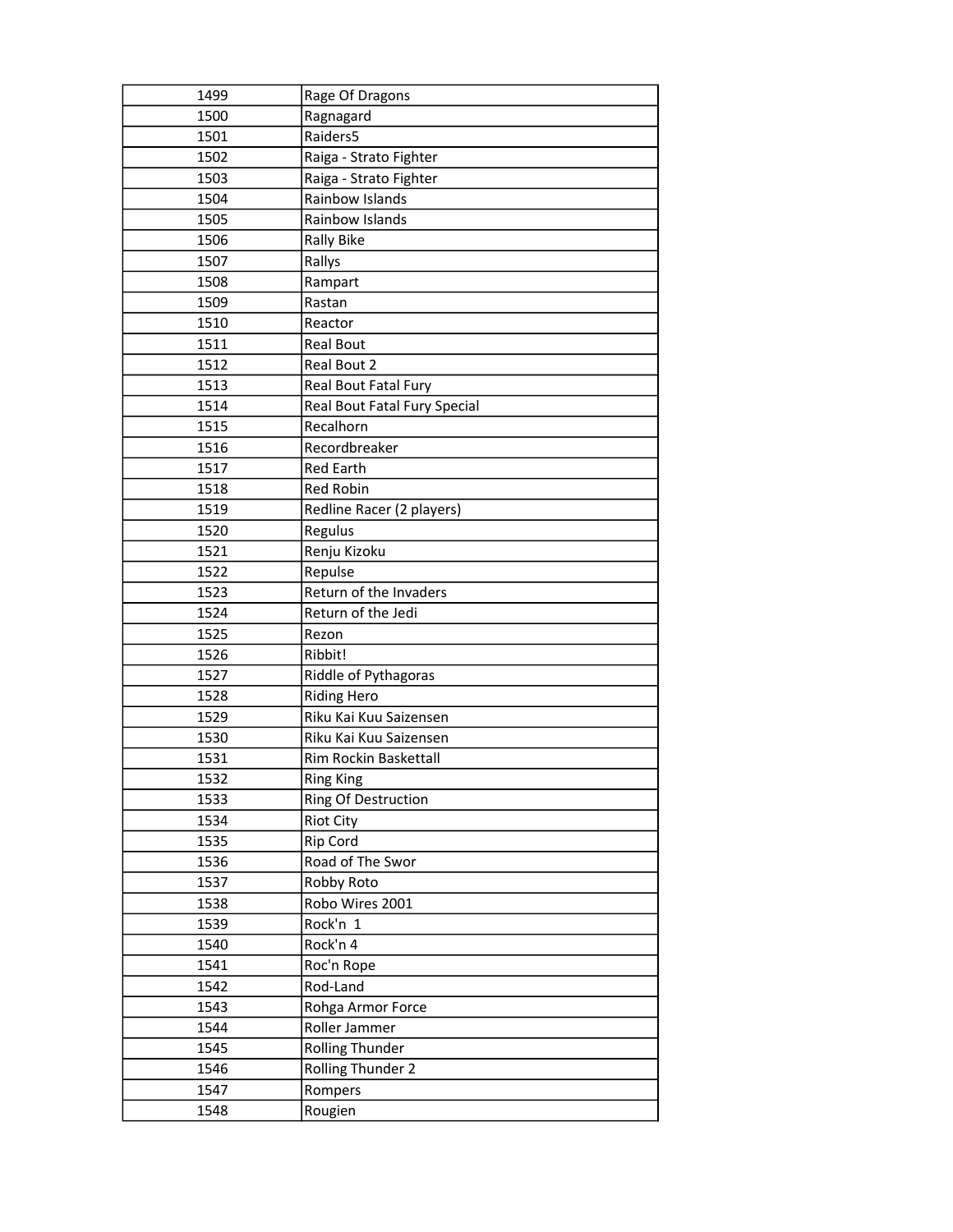| 1549 | Round Up 5 - Super Delta Force |
|------|--------------------------------|
| 1550 | Round-Up                       |
| 1551 | R-Shark                        |
| 1552 | R-TYPE                         |
| 1553 | R-Type II                      |
| 1554 | R-Type LEO                     |
| 1555 | Runaway                        |
| 1556 | Ryu Jin                        |
| 1557 | RyuKyu                         |
| 1558 | S.R.D. Mission                 |
| 1559 | Saboten Bombers                |
| 1560 | SADARI                         |
| 1561 | Saint Dragon                   |
| 1562 | Salamander                     |
| 1563 | Samurai Shodown                |
| 1564 | Samurai Shodown 2              |
| 1565 | Samurai Shodown 3              |
| 1566 | Samurai Shodown 3              |
| 1567 | Samurai Shodown 4              |
| 1568 | Samurai Shodown 5              |
| 1569 | Samurai Shodown V              |
| 1570 | Sand Scorpion                  |
| 1571 | Sankokushi                     |
| 1572 | Satan of Saturn                |
| 1573 | Saturn                         |
| 1574 | Saturn                         |
| 1575 | Sauro                          |
| 1576 | Savage Reign                   |
| 1577 | Schmeiser Robo                 |
| 1578 | Scion                          |
| 1579 | Scooter Shooter                |
| 1580 | Scorpion                       |
| 1581 | Scramble                       |
| 1582 | Scrambled Egg                  |
| 1583 | Screw Loose                    |
| 1584 | SD Fighters                    |
|      |                                |
| 1585 | SD Gundam Neo Battling         |
| 1586 | Sea Hunter Penguin             |
| 1587 | Search Eye                     |
| 1588 | Search Eye Plus                |
| 1589 | Secret Agent                   |
| 1590 | Sega Ninja                     |
| 1591 | Seicross                       |
| 1592 | Sel Feena                      |
| 1593 | Sengeki Striker                |
| 1594 | Sengoku                        |
| 1595 | Sengoku 3                      |
| 1596 | Sengoku 3+                     |
| 1597 | Senjyo                         |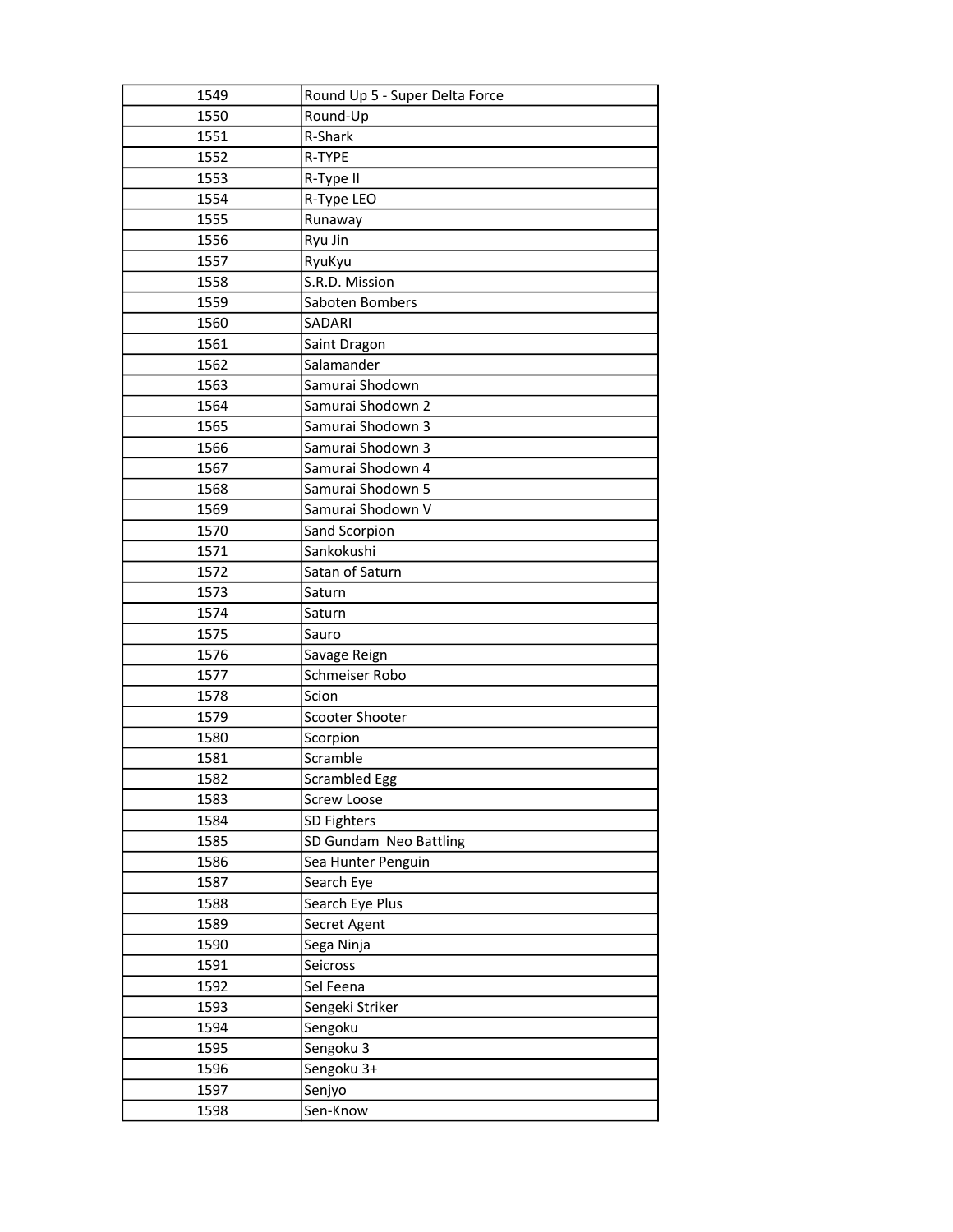| 1599         | <b>Sexy Parodius</b>                 |
|--------------|--------------------------------------|
| 1600         | SF II - Champion Edition             |
| 1601         | SF II: Champion Edition              |
| 1602         | SF II: Champion Edition 2V           |
| 1603         | SF II: Champion Edition B2           |
| 1604         | SF II: Champion Edition F3           |
| 1605         | SF II: Champion Edition F8           |
| 1606         | SF II: Champion Edition S1           |
| 1607         | SF II: Champion Edition Turbo        |
| 1608         | SF II: Champion Edition UA           |
| 1609         | SF II: Dragon 3                      |
| 1610         | SF II: Evo                           |
| 1611         | SF II: Rainbow                       |
| 1612         | SF II: The World Warrior VA          |
| 1613         | SF II: The World Warrior VC          |
| 1614         | SF II: The World Warrior VE          |
| 1615         | SF II: Warrior                       |
| 1616         | SF II: World Warrior                 |
| 1617         | SFII-Championedition                 |
| 1618         | SfII-Hyper Fighting                  |
| 1619         | SfII-Rainbow Set 1                   |
| 1620         | SfII-Rainbow Set 2                   |
| 1621         | SfII-Red Wave                        |
| 1622         | SfII-T Hy Fighting                   |
| 1623         | SfII-Theworldwarrior                 |
|              |                                      |
| 1624         | SFII-Tu Long                         |
| 1625         | SF-X                                 |
| 1626         | <b>Shadow Dancer</b>                 |
| 1627         | <b>Shadow Warriors</b>               |
| 1628         | Shadowland                           |
| 1629         | Shangha <sub>2</sub>                 |
| 1630         | Shanghai III                         |
| 1631         | Shanghai Kid                         |
| 1632         | Shao-Lin's Road                      |
| 1633         | <b>Shark Attack</b>                  |
| 1634         | Shinobi                              |
| 1635         | Shinobi / FZ-2006                    |
| 1636         | <b>Shock Troopers</b>                |
| 1637         | Shock Troopers - 2nd Squad           |
| 1638         | Shocking                             |
| 1639         | <b>Shogun Warriors</b>               |
| 1640         | Shoot The Bull                       |
| 1641         | Shougi                               |
| 1642         | Shougi <sub>2</sub>                  |
| 1643         | Shuffleboard                         |
| 1644         | Shuuz                                |
| 1645         | Side Arms - Hyper Dyne               |
| 1646         | Silk Worm                            |
| 1647<br>1648 | Silver Millennium<br>Sindbad Mystery |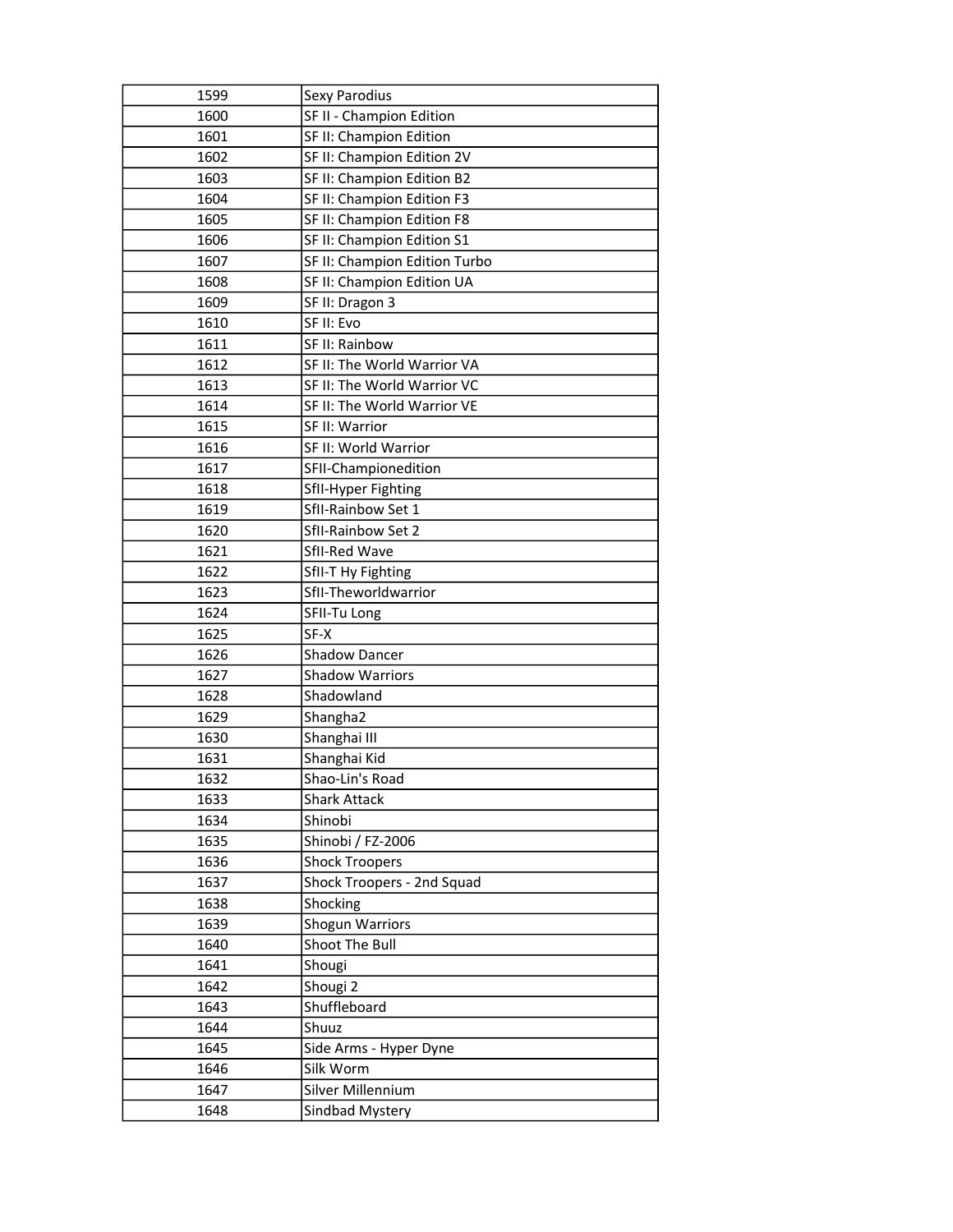| 1649 | Sky Adventure                   |
|------|---------------------------------|
| 1650 | <b>Sky Alert</b>                |
| 1651 | Sky Army                        |
| 1652 | Sky Base                        |
| 1653 | Sky Bumper                      |
| 1654 | Sky Diver                       |
| 1655 | Sky Fox                         |
| 1656 | Sky Kid                         |
| 1657 | Sky Lancer                      |
| 1658 | Sky Skipper                     |
| 1659 | Sky Smasher                     |
| 1660 | Sky Soldiers                    |
| 1661 | Slalom                          |
| 1662 | <b>Slam Masters</b>             |
| 1663 | Sly Spy                         |
| 1664 | Snacks'n Jaxson                 |
| 1665 | Snap Jack                       |
| 1666 | Snapper                         |
| 1667 | SNK Vs. Capcom - SVC Chaos Plus |
| 1668 | <b>SNK Vs Capcom Plus</b>       |
| 1669 | <b>SNK Vs. Capcom</b>           |
| 1670 | <b>Snow Bros</b>                |
| 1671 | Snow Bros. 2                    |
| 1672 | Snow Brothers 3                 |
| 1673 | Soccer                          |
| 1674 | Sol Divide                      |
| 1675 | Solar Fight                     |
| 1676 | Soldam                          |
| 1677 | Soldier Girl Amazon             |
| 1678 | Solitary Fighter                |
| 1679 | Solomon's Key                   |
| 1680 | Son Son                         |
| 1681 | Sonic Boom                      |
| 1682 | Sonic The Hedgehog              |
| 1683 | Sonic The Hedgehog 2            |
| 1684 | Sotsugyo Shousho                |
| 1685 | Space Battle Ship Gomorrah      |
| 1686 | Space Chaser                    |
| 1687 | Space Cruiser                   |
| 1688 | Space Firebird                  |
| 1689 | <b>Space Fortress</b>           |
| 1690 | Space Harrier                   |
| 1691 | Space Invaders '95              |
| 1692 | Space Invaders M                |
| 1693 | Space Lords                     |
| 1694 | <b>Space Phantoms</b>           |
| 1695 | Space Raider                    |
| 1696 | Space Seeker                    |
| 1697 | Space Zap                       |
| 1698 | Spatter                         |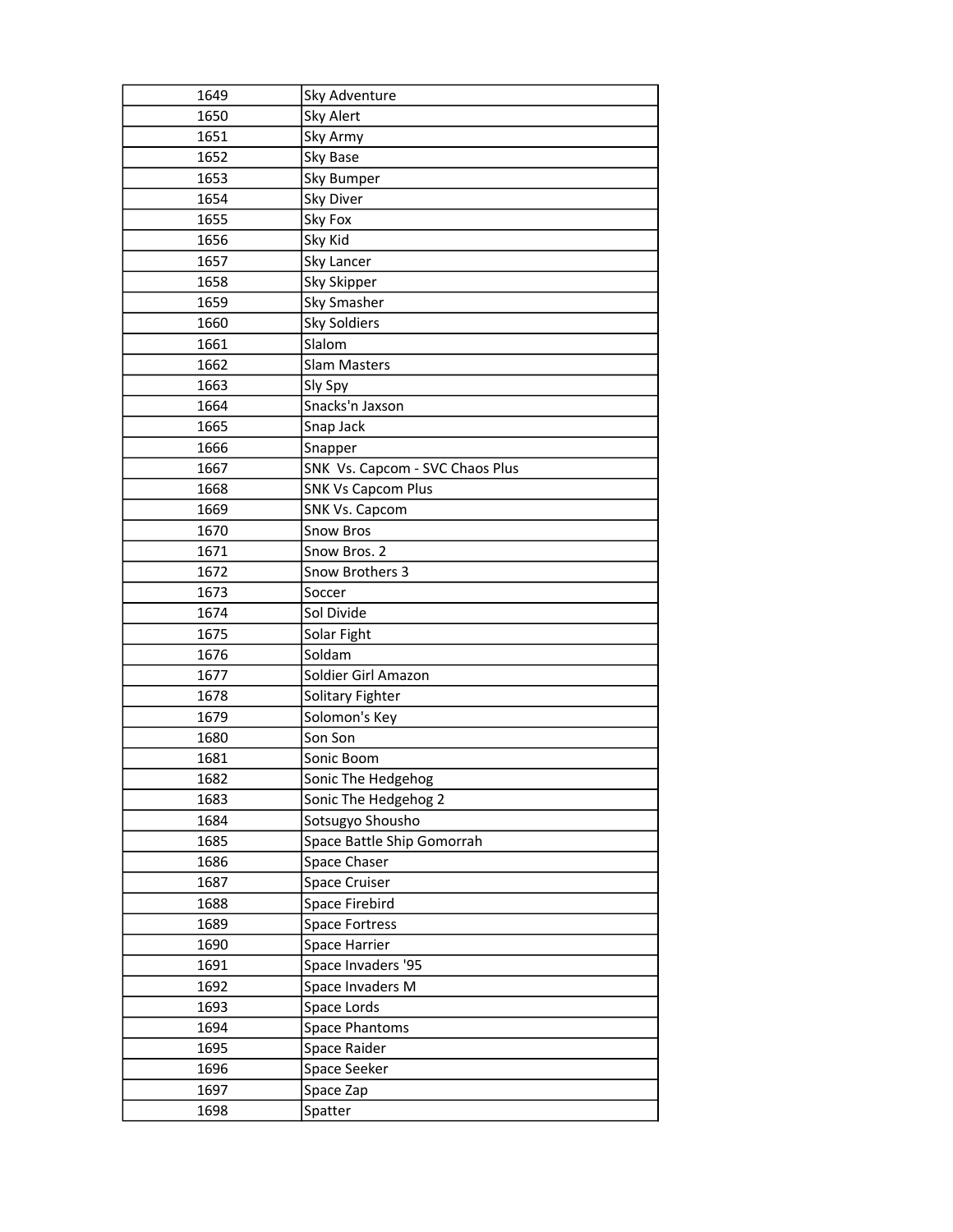| 1699 | Speak & Rescue                        |
|------|---------------------------------------|
| 1700 | <b>Special Criminal Investigation</b> |
| 1701 | Spectral Vs. Generation               |
| 1702 | Spectrum 2000                         |
| 1703 | Speed Coin                            |
| 1704 | Spelunker                             |
| 1705 | Spelunker II                          |
| 1706 | Spiders                               |
| 1707 | Spiders II                            |
| 1708 | Spin Master                           |
| 1709 | Spin Master +                         |
| 1710 | Spinach sailor                        |
| 1711 | <b>Splendor Blast</b>                 |
| 1712 | Springer                              |
| 1713 | Spy Hunter 2                          |
| 1714 | Squash                                |
| 1715 | <b>Stack Columns</b>                  |
| 1716 | <b>Stakes Winner</b>                  |
| 1717 | <b>Stakes Winner 2</b>                |
| 1718 | Star Fighter                          |
| 1719 | <b>Star Force</b>                     |
| 1720 | Star Jacker                           |
| 1721 | <b>Steel Force</b>                    |
| 1722 | Steel Gunner 2                        |
| 1723 | <b>Stone Ball</b>                     |
| 1724 | Streaking                             |
| 1725 | <b>Street Fight</b>                   |
| 1726 | <b>Street Fighter</b>                 |
| 1727 | Street Fighter Alpha                  |
| 1728 | Street Fighter Alpha 2                |
| 1729 | Street Fighter Alpha 3                |
| 1730 | Street Fighter EX Plus                |
| 1731 | Street Fighter EX2 Plus               |
| 1732 | Street Fighter II M2                  |
| 1733 | Street Fighter II M4                  |
| 1734 | Street Fighter II M5                  |
| 1735 | Street Fighter II M6                  |
| 1736 | Street Fighter II M7                  |
| 1737 | <b>Street Fighter III</b>             |
| 1738 | Street Fighter III 2Nd                |
| 1739 | Street Fighter III 3Rd Strike         |
| 1740 | Street Fighter Zero                   |
| 1741 | Street Fighter Zero 2                 |
| 1742 | Street Fighter Zero 3                 |
| 1743 | <b>Street Smart</b>                   |
| 1744 | Strength & Skill                      |
| 1745 | <b>Strike Fighter</b>                 |
| 1746 | <b>Strike Gunner</b>                  |
| 1747 | Strikes 1945 Plus                     |
| 1748 | Strikes 1945 Plus+                    |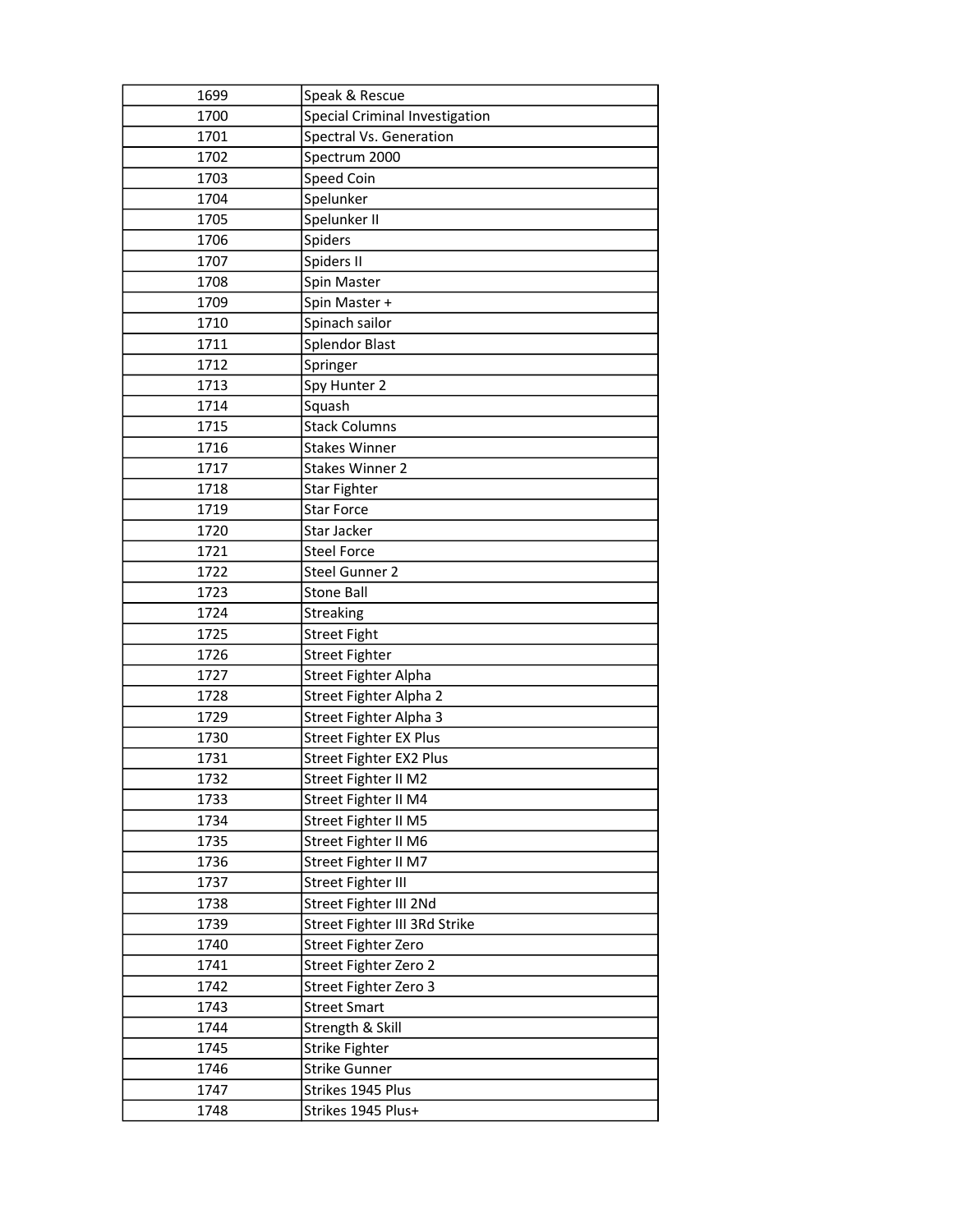| 1749 | Success Joe                              |
|------|------------------------------------------|
| 1750 | <b>Sunset Riders</b>                     |
| 1751 | <b>Sunset Riders</b>                     |
| 1752 | Super Bagman                             |
| 1753 | Super Bishi Bashi Championship           |
| 1754 | Super Bishi Bashi Championship           |
| 1755 | Super Bobble Bobble                      |
| 1756 | Super Breakout                           |
| 1757 | Super Burger Time                        |
| 1758 | <b>Super Casino</b>                      |
| 1759 | Super Contra                             |
| 1760 | <b>Super Cross</b>                       |
| 1761 | <b>Super Cup Finals</b>                  |
| 1762 | <b>Super Doubles Tennis</b>              |
| 1763 | Super Glob                               |
| 1764 | Super League                             |
| 1765 | Super Locomotive                         |
| 1766 | Super Mario Bros.                        |
| 1767 | <b>Super Mouse</b>                       |
| 1768 | Super Pac-Man                            |
| 1769 | Super Pac-Man                            |
| 1770 | <b>Super Pang</b>                        |
| 1771 | Super PuckMan                            |
| 1772 | Super Punch-Out!!                        |
| 1773 | Super Rider                              |
| 1774 | <b>Super Sidekicks</b>                   |
| 1775 | <b>Super Sidekicks</b>                   |
| 1776 | Super Sidekicks 2                        |
| 1777 | Super Sidekicks 3                        |
| 1778 | Super SkyKid                             |
| 1779 | Super Slam                               |
| 1780 | Super Spacefortress Macross II           |
| 1781 | Super Speed Race Junior                  |
| 1782 | <b>Super Sprint</b>                      |
| 1783 | Super Stfighter II                       |
| 1784 | Super Stfighter II T                     |
| 1785 | Super Stfighter II T                     |
| 1786 | Super Stfighter II X                     |
| 1787 | <b>Super Stingray</b>                    |
| 1788 | <b>Super Toffy</b>                       |
| 1789 | <b>Super Transformation</b>              |
| 1790 | Super Trivia Master                      |
| 1791 | Super Visual Football: European Sega Cup |
| 1792 | Super Visual Soccer: Sega Cup            |
| 1793 | Super Volley '91                         |
| 1794 | Super Volleyball                         |
| 1795 | Super World Stadium                      |
| 1796 | Super World Stadium '93                  |
| 1797 | Superbike                                |
| 1798 | <b>Superior Soldiers</b>                 |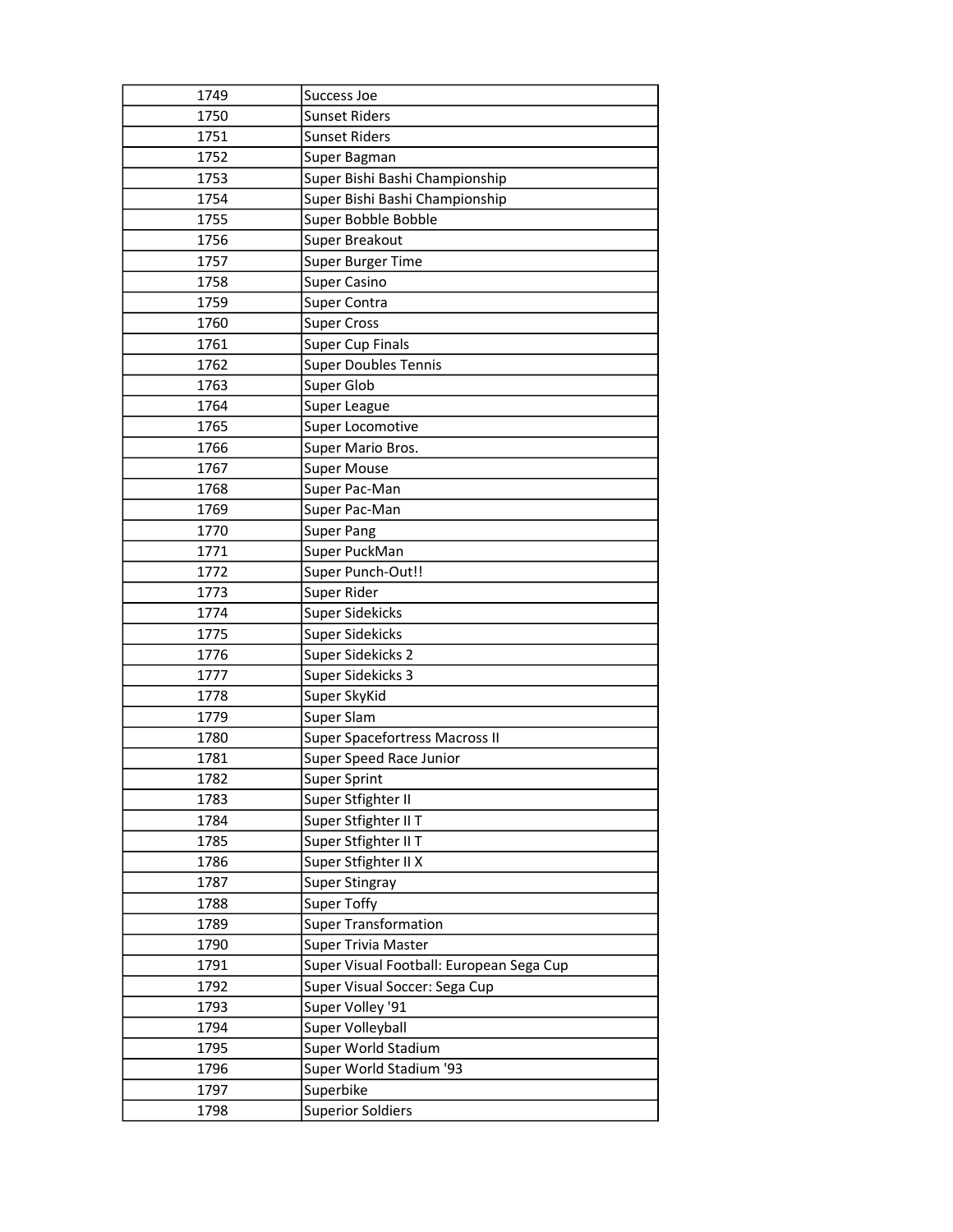| 1799 | Superman                                 |
|------|------------------------------------------|
| 1800 | Super-X                                  |
| 1801 | <b>Surprise Attack</b>                   |
| 1802 | <b>Survival Arts</b>                     |
| 1803 | Suzuka 8 Hours 2                         |
| 1804 | SWAT                                     |
| 1805 | <b>Swat Police</b>                       |
| 1806 | Swimmer                                  |
| 1807 | Syusse Oozumou                           |
| 1808 | Syvalion                                 |
| 1809 | T.N.K III                                |
| 1810 | Tactician                                |
| 1811 | Taisen Tokkae-Dama                       |
| 1812 | Taito Cup Finals                         |
| 1813 | Talbot                                   |
| 1814 | <b>Tang Tang</b>                         |
| 1815 | <b>Tank Busters</b>                      |
| 1816 | Tank Force (2 Player)                    |
| 1817 | <b>Tao Taido</b>                         |
| 1818 | Tapper                                   |
| 1819 | <b>Targ</b>                              |
| 1820 | <b>Target Ball</b>                       |
| 1821 | Task Force Harrier                       |
| 1822 | Tatakae! Ultraman Kyoudai                |
| 1823 | Taxi Driver                              |
| 1824 | Teenage Mutant Hero Turtles              |
| 1825 | Teenage Mutant Ninja Turtles             |
| 1826 | Teenage Mutant Ninja Turtles (4 Players) |
| 1827 | Tehkan World Cup                         |
| 1828 | Tekken                                   |
| 1829 | Tekken 2                                 |
| 1830 | Tekken 3                                 |
| 1831 | Tengai                                   |
| 1832 | <b>Tetris</b>                            |
| 1833 | Tetris Absolute Grand Master 2 Plus      |
| 1834 | Tetris Master 2                          |
| 1835 | Tetris Plus 2                            |
| 1836 | The Alphax Z                             |
| 1837 | The Amazing Adventures of Mr. F. Lea     |
| 1838 | The Battle-Road                          |
| 1839 | The Big Pro Wrestling                    |
| 1840 | The Bounty                               |
| 1841 | The Combatribes                          |
| 1842 | The Double Dynamites I                   |
| 1843 | The Double Dynamites II                  |
| 1844 | The End                                  |
| 1845 | The FairyLand Story                      |
| 1846 | The Glob                                 |
| 1847 | The Hustler                              |
| 1848 | The J.League 1994                        |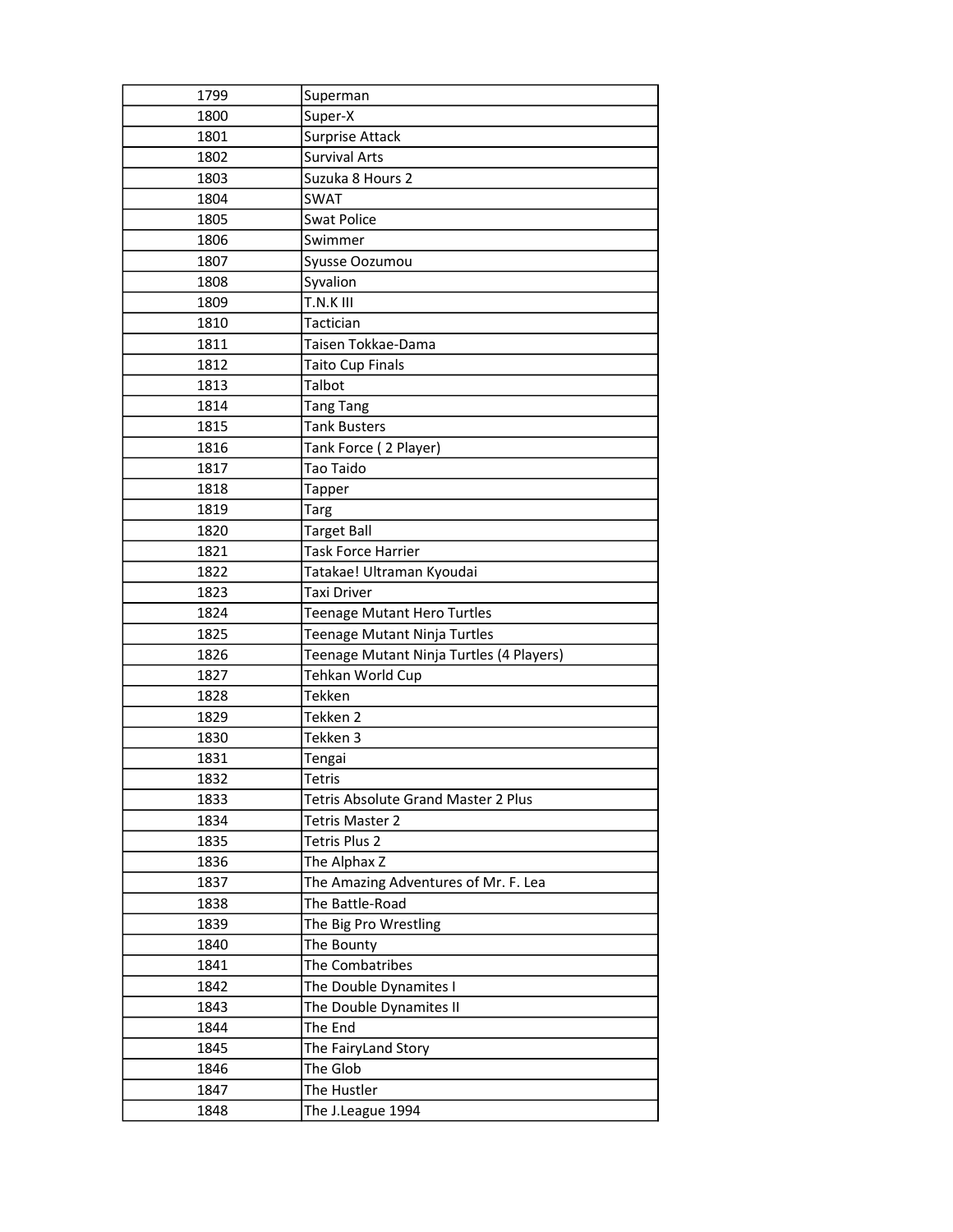| The Karate Tournament                 |
|---------------------------------------|
| The Killing Blade                     |
| The King Of Dragons                   |
| The Last Blade                        |
| The Last Blade 2                      |
| The Last Day                          |
| The Lost Castle In Darkmist           |
| The Main Event                        |
| The New Revolution                    |
| The Night Warriors II                 |
| The Percussor                         |
| The Pit                               |
| The Punisher                          |
| The Real Ghostbusters (2 Players)     |
| The Real Ghostbusters (3 Players)     |
| The Speed Rumbler                     |
| The Super Spy                         |
| The Three Stooges In Brides Is Brides |
| The Undoukai                          |
| Thunder & Lightning                   |
| Thunder Cross 2                       |
| Thunder Dragon                        |
| <b>Thunder Strike</b>                 |
| Thunder Zone                          |
| Thunder Zone                          |
| ThunderJaws                           |
| <b>Tickee Tickats</b>                 |
| <b>Tiger Heli</b>                     |
| Timber                                |
| <b>Time Killers</b>                   |
| <b>Time Limit</b>                     |
| <b>Time Pilot</b>                     |
| Time Pilot '84                        |
| Time Scanner                          |
| <b>Time Soldiers</b>                  |
| <b>Time Tunnel</b>                    |
| Time War                              |
| Toffy                                 |
| Toggle                                |
| Toki no Senshi - Chrono Soldier       |
| <b>Tokon Matrimelee</b>               |
| <b>Top Ranking Stars</b>              |
| <b>Top Roller</b>                     |
| <b>Top Speed</b>                      |
| Toppy & Rappy                         |
| Toride II Adauchi Gaiden              |
| Torus                                 |
| Toryumon                              |
| Tough Turf                            |
|                                       |
|                                       |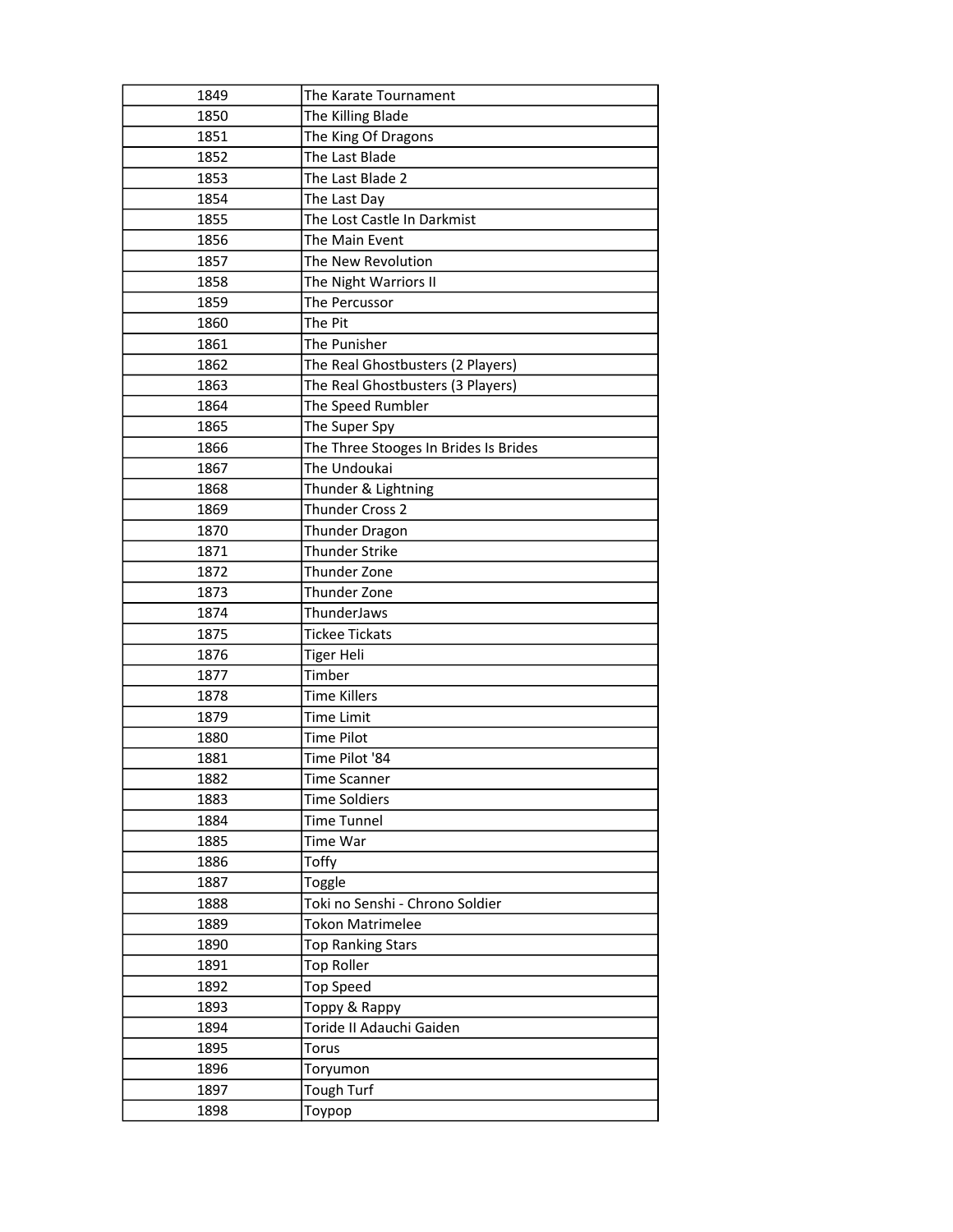| 1899 | Transformer                        |
|------|------------------------------------|
| 1900 | <b>Traverse USA</b>                |
| 1901 | <b>Trick Trap</b>                  |
| 1902 | <b>Tricky Doc</b>                  |
| 1903 | Triple Fun                         |
| 1904 | <b>Triple Punch</b>                |
| 1905 | Tri-Sports                         |
| 1906 | <b>Tropical Angel</b>              |
| 1907 | <b>Tube Panic</b>                  |
| 1908 | Tugboat                            |
| 1909 | Tumble Pop                         |
| 1910 | Tumble Pop                         |
| 1911 | <b>Tunnel Hunt</b>                 |
| 1912 | Tunnel War                         |
| 1913 | <b>Turtles</b>                     |
| 1914 | Tutankham                          |
| 1915 | Tut's Tomb                         |
| 1916 | Twin Adventure                     |
| 1917 | <b>Twin Brats</b>                  |
| 1918 | <b>Twin Cobra</b>                  |
| 1919 | Twin Cobra II                      |
| 1920 | Twin Eagle - Revenge Joe's Brother |
| 1921 | Twin Eagle II - The Rescue Mission |
| 1922 | <b>Twin Falcons</b>                |
| 1923 | <b>Twin Hawk</b>                   |
| 1924 | Twin Qix                           |
| 1925 | Twin Squash                        |
| 1926 | Twinkle                            |
| 1927 | Two Tigers                         |
| 1928 | Tylz                               |
| 1929 | U.N. Squadron                      |
| 1930 | Ufo Senshi Yohko Chan              |
| 1931 | <b>Ultimate Tennis</b>             |
| 1932 | Ultra Balloon                      |
| 1933 | Ultra Toukon Densetsu              |
| 1934 | Ultra X Weapons                    |
| 1935 | Ultraman                           |
| 1936 | Uncle Poo                          |
| 1937 | <b>Undercover Cops</b>             |
| 1938 | <b>Undercover Cops</b>             |
| 1939 | UniWar S                           |
| 1940 | Up'n Down                          |
| 1941 | Valtric                            |
| 1942 | Vampire Hunter                     |
| 1943 | Vampire Hunter 2                   |
| 1944 | Vampire Hunter 2                   |
| 1945 | Vampire Savior                     |
| 1946 | Vandyke                            |
| 1947 | Vanguard                           |
| 1948 | Vanguard II                        |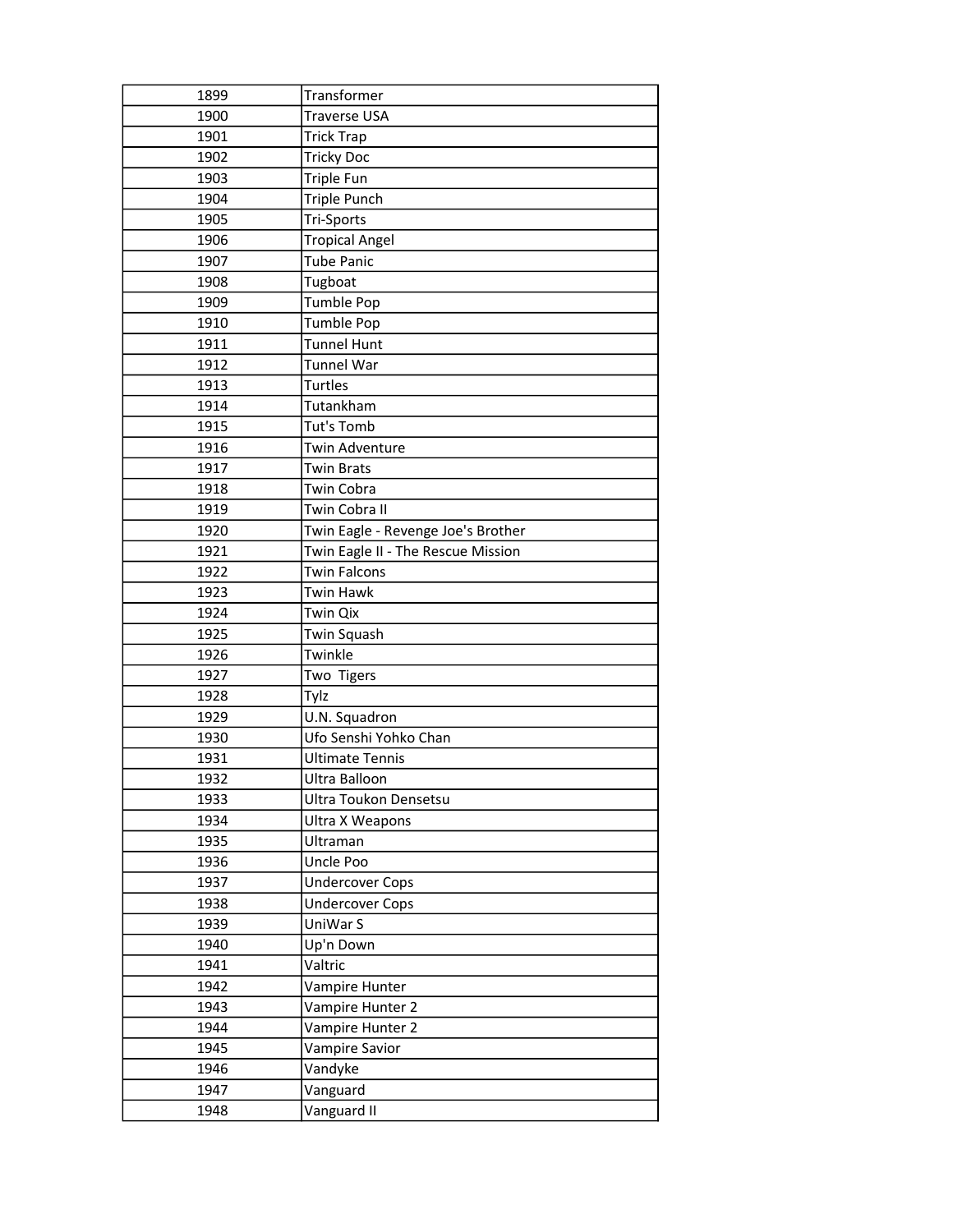| 1949 | Van-Van Car                             |
|------|-----------------------------------------|
| 1950 | Vapor Trail                             |
| 1951 | Varia Metal                             |
| 1952 | Vasara                                  |
| 1953 | Vasara 2 (set 1)                        |
| 1954 | Vastar                                  |
| 1955 | Vendetta                                |
| 1956 | Vendetta (4 Players)                    |
| 1957 | <b>Victory Road</b>                     |
| 1958 | Video Eight Ball                        |
| 1959 | Video Huslter                           |
| 1960 | Video Vince and the Game Factory        |
| 1961 | Vigilante                               |
| 1962 | Violence Fight                          |
| 1963 | Violent Storm                           |
| 1964 | Virtua Bowling                          |
| 1965 | Volfied                                 |
| 1966 | <b>VS Block Breaker</b>                 |
| 1967 | Vs. BaseBall                            |
| 1968 | Vs. Hot Smash                           |
| 1969 | Vs. Ice Climber Dual                    |
| 1970 | Vs. Mighty Bomb Jack                    |
| 1971 | Vs. Ninja Jajamaru Kun (Japan)          |
| 1972 | Vs. Pinball                             |
| 1973 | Vs. Platoon                             |
|      |                                         |
| 1974 | Vs. Stroke & Match Golf                 |
| 1975 | Vs. Super Xevious                       |
| 1976 | Vs. Tennis                              |
| 1977 | Vs. Wrecking Crew                       |
| 1978 | Vulcan Venture                          |
| 1979 | Vulgus                                  |
| 1980 | Wai Wai Jockey Gate-In                  |
| 1981 | Waku Waku 7                             |
| 1982 | Wall Crash                              |
| 1983 | Wall Street                             |
| 1984 | Wanted                                  |
| 1985 | War of Moon                             |
| 1986 | <b>WAROFTHE Buee</b>                    |
| 1987 | Warrior Blade - Rastan Saga Episode III |
| 1988 | <b>Warriors Of Fate</b>                 |
| 1989 | Warriors Of Fate 3Js                    |
| 1990 | <b>Water Balls</b>                      |
| 1991 | Water Match                             |
| 1992 | Water Ski                               |
| 1993 | WEC Le Mans 24                          |
| 1994 | Welltris                                |
| 1995 | Wild West C.O.W.-Boys                   |
| 1996 | Wiping                                  |
| 1997 | Wit's                                   |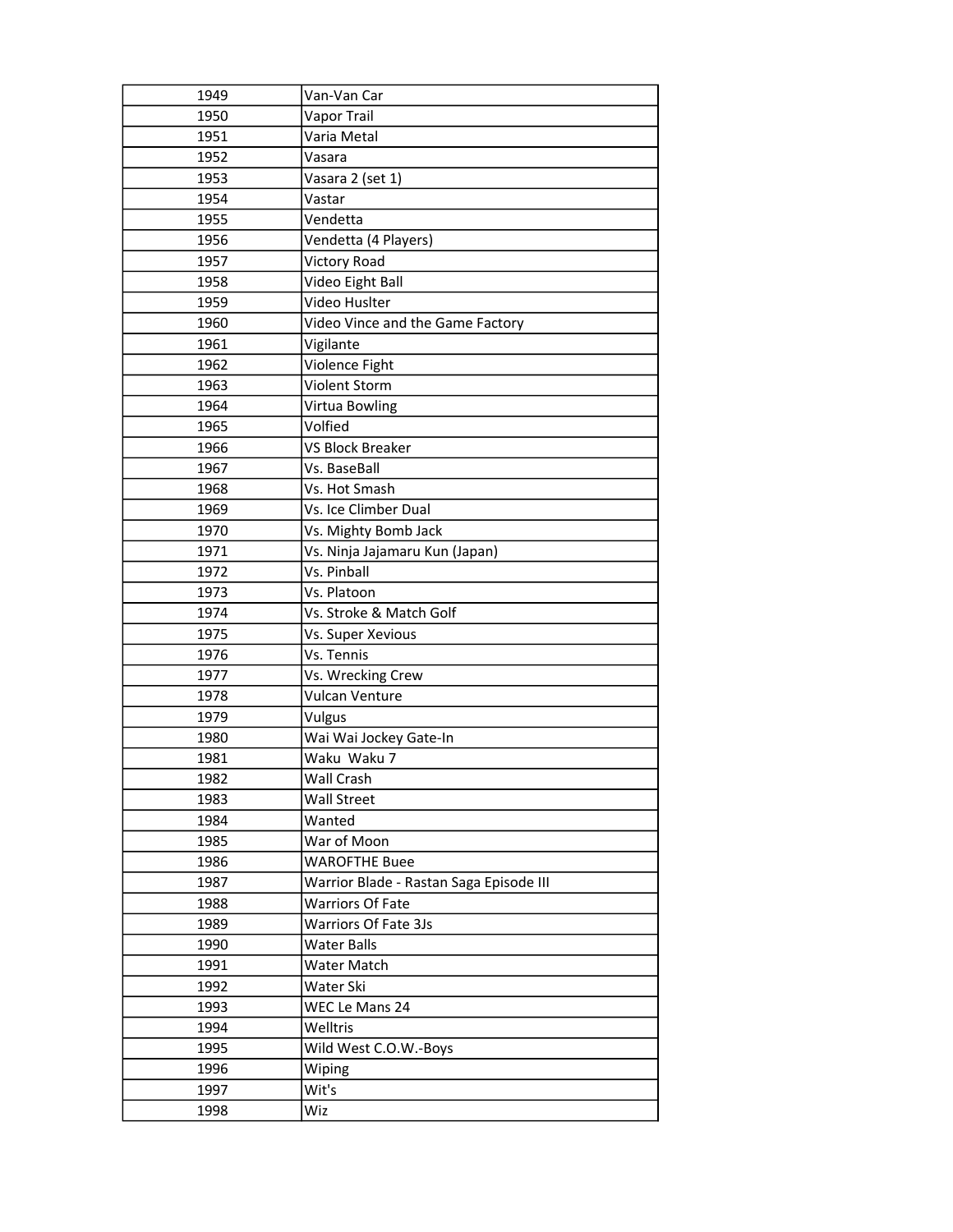| 1999 | Wiz Warz                                    |
|------|---------------------------------------------|
| 2000 | <b>Wizard Fire</b>                          |
| 2001 | Wonder Boy                                  |
| 2002 | Wonder Boy 4TH Warrior                      |
| 2003 | Wonder Boy III                              |
| 2004 | Wonder Boy in Monster Land                  |
| 2005 | Wonder League Star - Sok-Magicball Fighting |
| 2006 | <b>Wonder Planet</b>                        |
| 2007 | <b>Wonder Stick</b>                         |
| 2008 | <b>World Class Bowling</b>                  |
| 2009 | World Cup Volley '95                        |
| 2010 | World Heroes                                |
| 2011 | World Heroes 2                              |
| 2012 | World Heroes Jet                            |
| 2013 | World Heroes Perfect                        |
| 2014 | World Rally 2: Twin Racing                  |
| 2015 | <b>World Wars</b>                           |
| 2016 | Wrestle War                                 |
| 2017 | Wrestlemania                                |
| 2018 | <b>WWF Superstars</b>                       |
| 2019 | <b>WWF Superstars</b>                       |
| 2020 | <b>WWF WrestleFest</b>                      |
| 2021 | X Multiply                                  |
| 2022 | X Multiply                                  |
| 2023 | Xevious                                     |
| 2024 | Xexex                                       |
| 2025 | X-Men                                       |
| 2026 | X-Men                                       |
| 2027 | X-Men Vs. Street Fighter                    |
| 2028 | X-Men (2 Players)                           |
| 2029 | X-Men (4 Players)                           |
| 2030 | X-Men Vs SF                                 |
| 2031 | Xor World                                   |
| 2032 | <b>XX Mission</b>                           |
| 2033 | Xybots                                      |
| 2034 | Xyonix                                      |
| 2035 | Yam! Yam!                                   |
| 2036 | Yamato                                      |
| 2037 | Youjyuden                                   |
| 2038 | Zaviga                                      |
| 2039 | Zed Blade                                   |
| 2040 | Zero Point                                  |
| 2041 | Zero Point 2                                |
| 2042 | Zero Wing                                   |
| 2043 | Zing Zing Zip                               |
| 2044 | Zoar                                        |
| 2045 | Zodiack                                     |
| 2046 | Zombie Raid                                 |
| 2047 | Zunzunkyou No Yabou                         |
| 2048 | Zupapa                                      |